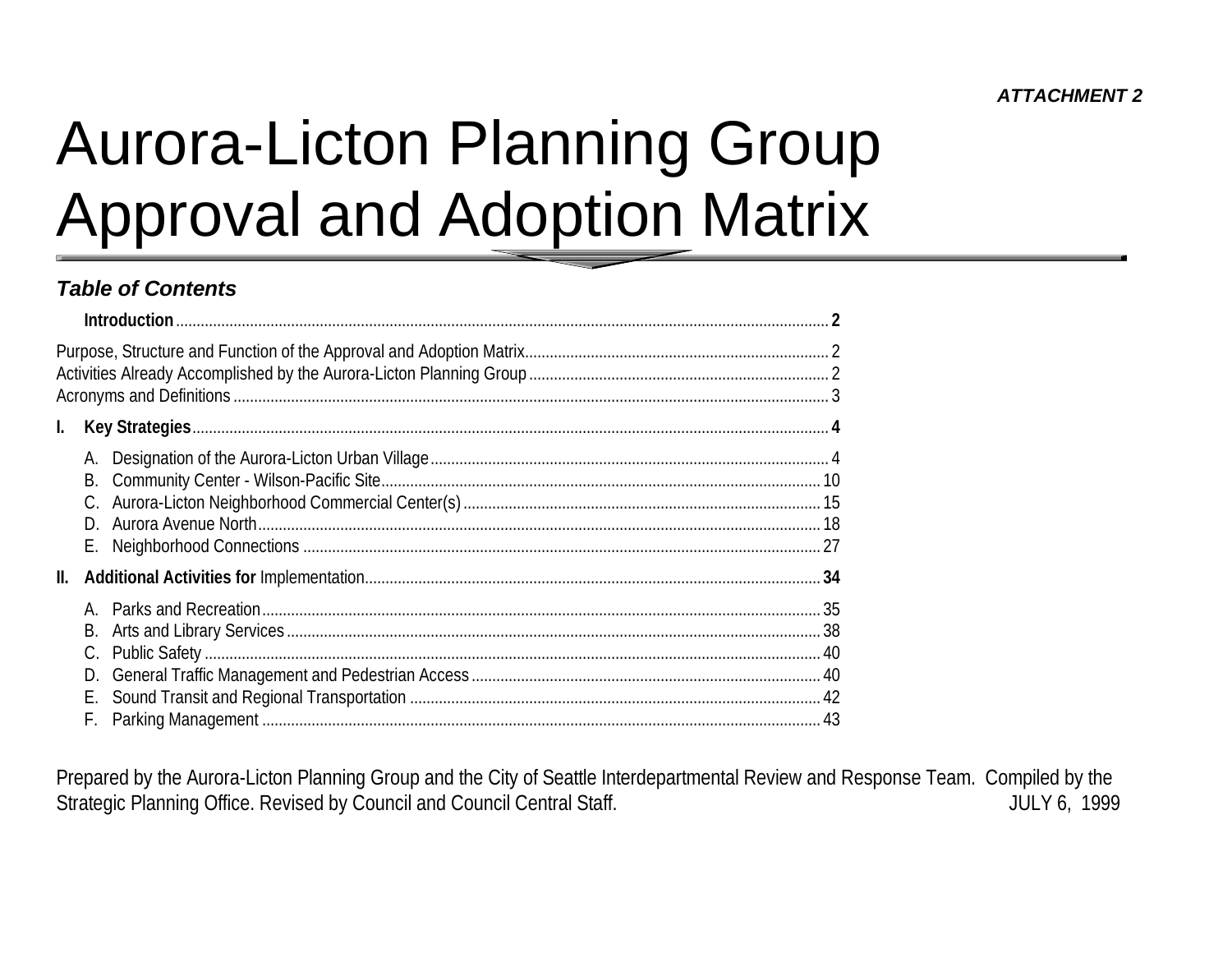### *I. Introduction*

### *PURPOSE, STRUCTURE AND FUNCTION OF THE APPROVAL AND ADOPTION MATRIX*

Through the City of Seattle's Neighborhood Planning Program, 37 neighborhoods all over Seattle are preparing neighborhood plans. These plans enable people in neighborhoods to articulate a collective vision for growth and change over the next 20 years and identify activities to help them achieve that vision. The plans are also intended to flesh out the City's Comprehensive Plan. Because each plan is unique, this Approval and Adoption Matrix has been designed as a standard format for the City to establish its work program in response to the recommended activities proposed in the specific neighborhood plan and to identify implementation actions to be factored into future work plans and tracked over time. The development of the Sector Work Programs and a central database will be the primary tools to track implementation of the activities in all the neighborhood plan matrices over time.

The matrix is divided into two sections:

I. *Key Strategies*: usually complex projects or related activities that the neighborhood considers critical to the successful implementation of the neighborhood plan.

II. *Additional Activities for Implementation:* activities that are not directly associated with a Key Strategy, ranging from high to low in priority and from immediate to very long range in anticipated timing.

The neighborhood planning group or its consultant generally fill in the Activity, Priority, Time Frame, Cost Estimate and Implementor columns. The City Comment column reflects City department comments as compiled by the Strategic Planning Office. The City Action column in Section II and the narrative response to each Key Strategy are initially filled in by City departments and then reviewed, changed if appropriate, and finalized by City Council. Staff from almost every City department have participated in these planning efforts and in the preparation of this Matrix. Ultimately, the City Council will approve the Matrix and recognize the neighborhood plan by resolution.

Some neighborhood recommendations may need to be examined on a city-wide basis before the City can provide an appropriate response. This is usually because similar recommendations are being pursued in many neighborhoods and the City will need clear policy direction to ensure a consistent city-wide response. Such recommendations are being referred to the "Policy Docket", a list of policy issues that will be presented to City Council, for further discussion and action.

### *ACTIVITIES ALREADY ACCOMPLISHED BY THE AURORA-LICTON PLANNING GROUP*

#### *92nd Street End Project*

Neighbors of the street end at N. 92nd St. and Interlake Ave. N., with assistance from SEATRAN and DPR, and funding from a Neighborhood Matching Fund grant, removed the blackberry bramble, created a walking path that leads to Licton Springs Park, and planted a selection of local plants.

#### *WSDOT Multi-Modal Project*

Recognizing that work needed on Aurora Ave. N. was beyond the capacity of a

Neighborhood Planning Project, the group appealed to WSDOT. A Multi-Modal Study of SR 99 has been funded and will commence in 1999 or early 2000.

#### *Wilson-Pacific Project*

Seattle Public Utilities has responded to the community's planning and initiated a study, assigned a Project Manager, and is beginning to pull together the many people and agencies who need to be involved in developing drainage improvements at the Wilson-Pacific site. Sportsfields on this site were included in the list for "Friends of Athletics Fields" funding.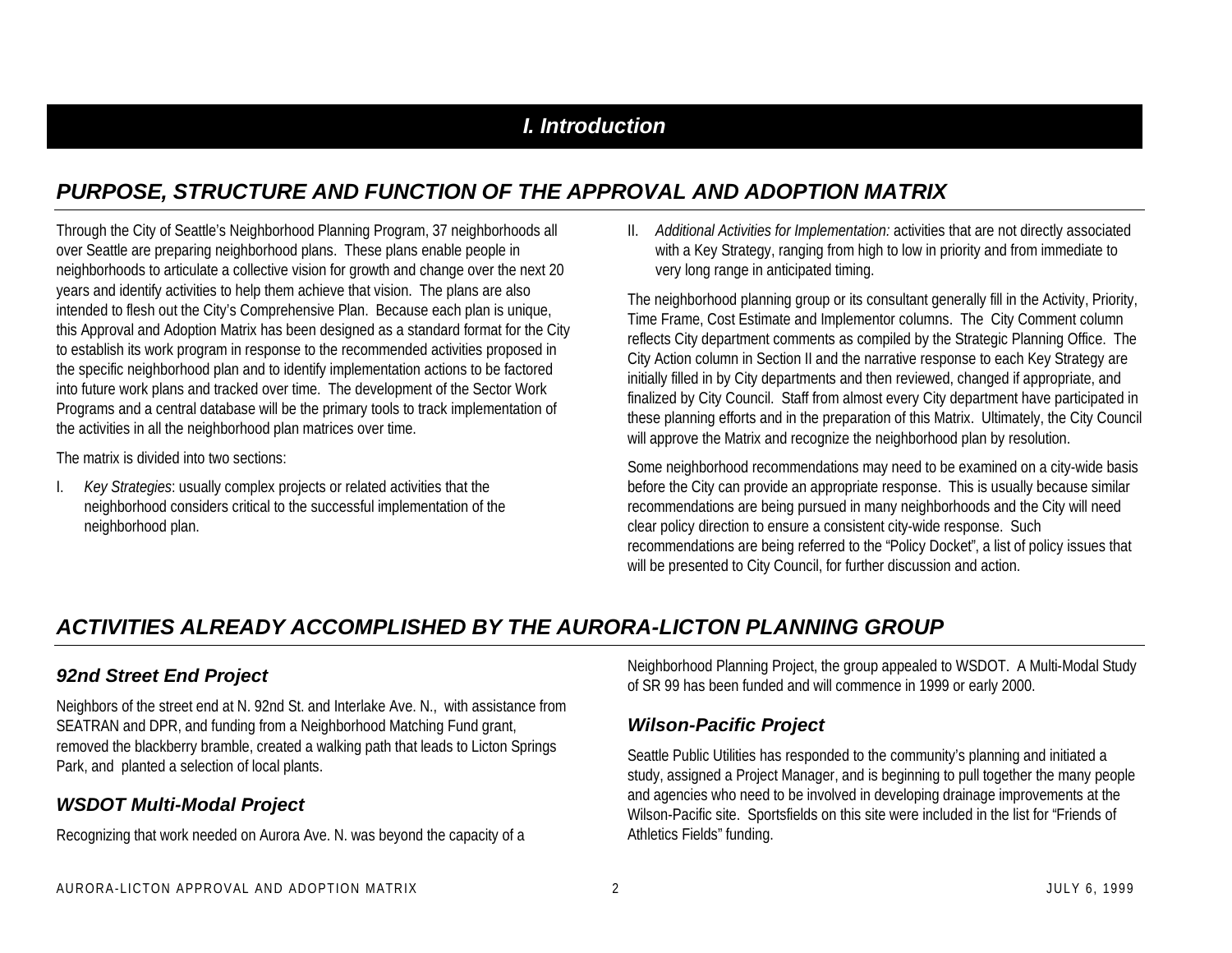### *ACRONYMS AND DEFINITIONS*

| <b>AAMA</b> Aurora Avenue Merchants Association                                                                           | ROW Right-of-way                                                                                                              |  |  |  |  |  |
|---------------------------------------------------------------------------------------------------------------------------|-------------------------------------------------------------------------------------------------------------------------------|--|--|--|--|--|
| <b>DCLU</b> Department of Design, Construction and Land Use (City of Seattle)                                             | <b>RPZ</b> Restricted Parking Zone                                                                                            |  |  |  |  |  |
| <b>DON</b> Department of Neighborhoods (City of Seattle)                                                                  | <b>SAC</b> Seattle Arts Commission (City of Seattle)                                                                          |  |  |  |  |  |
| <b>DPR</b> Department of Parks and Recreation (City of Seattle)                                                           | <b>SCL</b> Seattle City Light (City of Seattle)                                                                               |  |  |  |  |  |
| <b>ESD</b> Executive Services Department (City of Seattle)                                                                | <b>SEATRAN</b> Seattle Transportation Department (Formerly part of Seattle Engineering                                        |  |  |  |  |  |
| <b>HSD</b> Human Services Department (formerly part of the Department of Housing and<br>Human Services) (City of Seattle) | Department [SED]) (City of Seattle)<br><b>SKCPHD</b> Seattle-King County Public Health Department (joint City of Seattle/King |  |  |  |  |  |
| <b>LSCC</b> Licton Springs Community Council                                                                              | County agency)                                                                                                                |  |  |  |  |  |
| <b>Metro</b> King County Metro Transit Division                                                                           | <b>Sound Transit</b> (Formerly Regional Transit Authority [RTA])                                                              |  |  |  |  |  |
| NPO Neighborhood Planning Office (City of Seattle, Department of Neighborhoods)                                           | <b>SPD</b> Seattle Police Department (City of Seattle)<br><b>SPL</b> Seattle Public Library (City of Seattle)                 |  |  |  |  |  |
| <b>NSCC</b> North Seattle Community College                                                                               |                                                                                                                               |  |  |  |  |  |
| <b>OED</b> Office of Economic Development (City of Seattle)                                                               | <b>SPO</b> Strategic Planning Office (Formerly part of the Office of Management and<br>Planning [OMP]) (City of Seattle)      |  |  |  |  |  |
| <b>OFE</b> Office for Education (City of Seattle, Strategic Planning Office)                                              | <b>SSD</b> Seattle School District                                                                                            |  |  |  |  |  |
| <b>OH</b> Office of Housing (formerly part of the Department of Housing and Human<br>Services) (City of Seattle)          | <b>SPU</b> Seattle Public Utilities (City of Seattle)                                                                         |  |  |  |  |  |
| OIR Office of Intergovernmental Relations (City of Seattle)                                                               | Village Aurora-Licton Residential Urban Village                                                                               |  |  |  |  |  |
| <b>OUC</b> Office of Urban Conservation (City of Seattle, Department of Neighborhoods)                                    | <b>WSDOT</b> Washington State Department of Transportation                                                                    |  |  |  |  |  |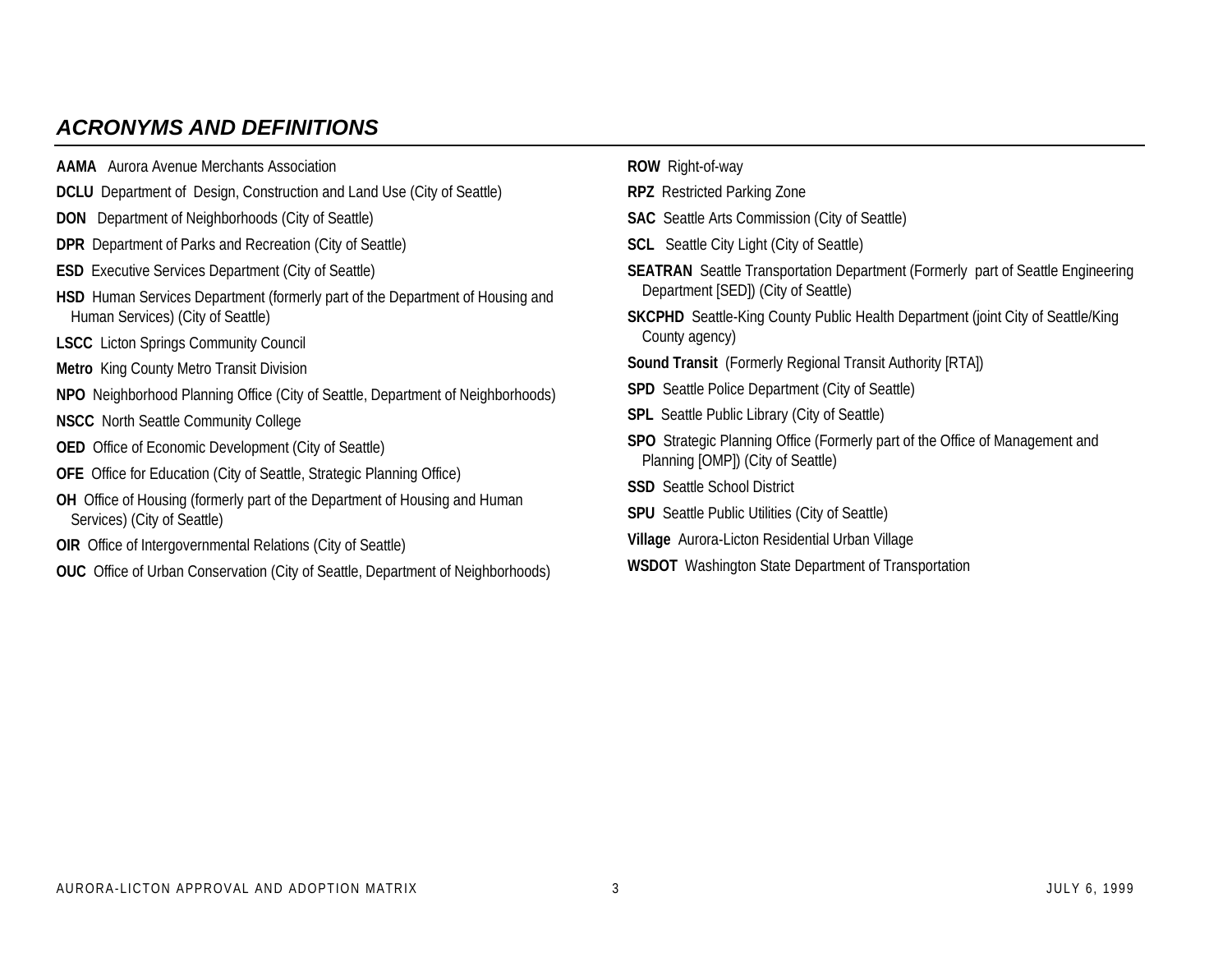### *I. Key Strategies*

Each Key Strategy consists of activities for a single complex project or theme that the neighborhood considers critical to achieving its vision for the future. While the Key Strategies are high priorities for the neighborhood, they are also part of a twenty-year plan, so the specific activities within each Key Strategy may be implemented over the span of many years.

The Executive recognizes the importance of the Key Strategies to the neighborhood that developed them. Given the number of Key Strategies that will be proposed from the 37 planning areas, priorities will have to be set and projects phased over time. The Executive will coordinate efforts to sort through the Key Strategies. During this sorting process, the departments will work together to create a Sector Work Program which includes evaluation of Key Strategy elements. This may include developing rough cost estimates for the activities within each Key Strategy; identifying potential funding sources and mechanisms; establishing priorities for the Key Strategies within each

plan, as well as priorities among plans; and developing phased implementation and funding strategies. The City will involve neighborhoods in a public process so that neighborhoods can help to establish citywide priorities. Activities identified in this section will be included in the City's tracking database for monitoring neighborhood plan implementation.

The department most involved with the activities for a Key Strategy is designated as the lead. Otherwise, DON is designated as the lead. Other participating departments are also identified.

The City Response lists activities already underway, and other tasks that the City has committed to commence during 1999-2000.

### *A. DESIGNATION OF THE AURORA-LICTON RESIDENTIAL URBAN VILLAGE*

### *Description*

The goal of this key strategy is to formally designate the Aurora-Licton Residential Urban Village and to provide guidance about potential future zoning changes that could improve land use in the area based on the vision of the Aurora-Licton Residential Urban Village.

### *Integrated City Response*

This strategy is consistent with the Comprehensive Plan. The Executive supports the designation of the Aurora-Licton Residential Urban Village with the neighborhood's proposed boundary changes. Many of the recommendations in this Key Strategy are proposals for rezone studies. If the neighborhood wants to pursue these rezone studies in the near future, DCLU will work with the neighborhood, to undertake a land use planning exercise and rezone analysis to explore different zone designations to see if rezoning would achieve the neighborhood's vision and meet the City's criteria for rezones. Several neighborhoods have asked for DCLU's services in this capacity. DCLU is likely to begin this work as part of their 2001-2002 work program.

#### *Lead Department: DCLU*

#### *Participating Departments: SPO, SEATRAN, SCL, ESD*

#### *Activities Already Underway*

1. The Executive has submitted legislation to designate the Aurora-Licton Residential Urban Village with the community's proposed boundaries for Council consideration alongside the Aurora-Licton neighborhood plan.

#### *Tasks to be Undertaken in 1999-2000*

1. Alleys have been added to the policy docket. The Executive will analyze how alleys can be integrated into the streetscape, internal circulation and residential and business needs of the neighborhood and present their analysis and recommendations to Council in second quarter 2000.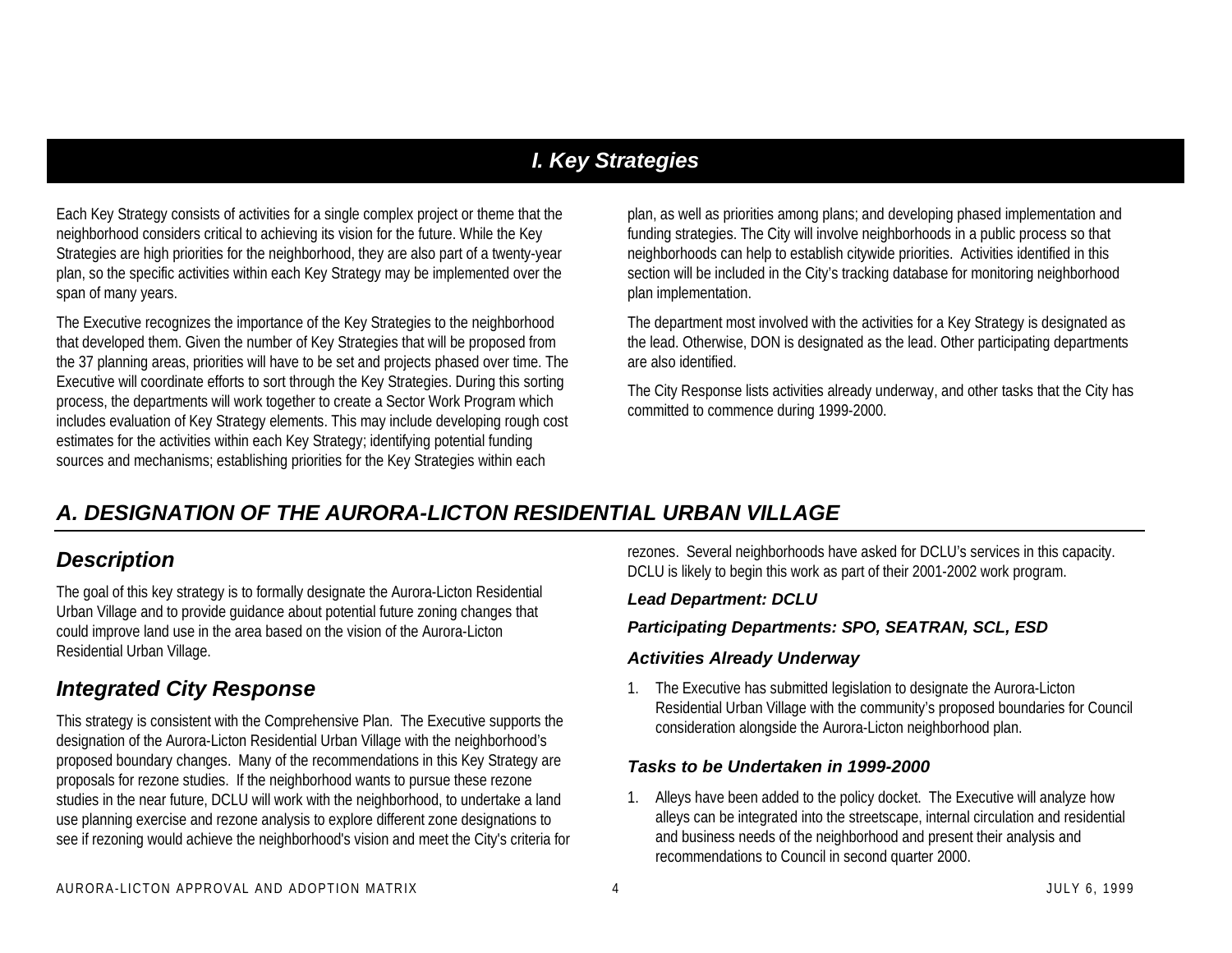- 2. Identify those activities in this Key Strategy that are good candidates for next steps for implementation considering priorities, possible funding sources and departmental staffing capabilities through the Sector work program.
- 3. Identify next steps for continued implementation.

|       | A. Designation of the Aurora-Licton Residential Urban Village                                                                                                                                                                                                                                                                              |                 |                   |                      |                                  |                                                                                                                                                                                                        |  |  |  |  |
|-------|--------------------------------------------------------------------------------------------------------------------------------------------------------------------------------------------------------------------------------------------------------------------------------------------------------------------------------------------|-----------------|-------------------|----------------------|----------------------------------|--------------------------------------------------------------------------------------------------------------------------------------------------------------------------------------------------------|--|--|--|--|
| #     | <b>Activity</b>                                                                                                                                                                                                                                                                                                                            | <b>Priority</b> | <b>Time Frame</b> | <b>Cost Estimate</b> | <b>Implementor</b>               | <b>City Comment</b>                                                                                                                                                                                    |  |  |  |  |
|       | <b>Designation and Boundaries</b>                                                                                                                                                                                                                                                                                                          |                 |                   |                      |                                  |                                                                                                                                                                                                        |  |  |  |  |
| $A-1$ | Designate the Aurora-Licton Residential<br>Urban Village in the Seattle Comprehensive<br>Plan, changing the name from North 97th<br>Street @ Aurora Avenue North                                                                                                                                                                           | H               | At adoption       | $\overline{0}$       | City Council,<br>SP <sub>O</sub> | The Executive supports this designation and name<br>change and an ordinance to implement this activity has<br>been forwarded to Council for consideration with the<br>Aurora-Licton neighborhood plan. |  |  |  |  |
| $A-2$ | Revise the City's preliminary boundaries of the<br>Aurora-Licton Residential Urban Village as<br>follows:<br>-Between N. 110th St. and the alley<br>immediately north of N. 100th St., move the<br>boundary to the alley between Ashworth and<br>Interlake Avenues North.                                                                  | H               | At adoption       |                      | City Council,<br>SPO             | The Executive supports these boundaries and an<br>ordinance to implement this activity has been forwarded<br>to Council for consideration with the Aurora-Licton<br>neighborhood plan.                 |  |  |  |  |
|       | -Between N. 97th St. and N. 100th St., move<br>the boundary to the alley between Densmore<br>Ave. N. and Woodlawn Ave. N.                                                                                                                                                                                                                  |                 |                   |                      |                                  |                                                                                                                                                                                                        |  |  |  |  |
|       | -South of N. 92nd St., the boundary should<br>extend down the centerline of Linden Ave. N.<br>to N. 84th St. The boundary should follow the<br>centerline of N. 84th St. east from Linden Ave.<br>N. to Stone Ave. N., and then follow the<br>centerline of Stone Ave. N. to N. 85th St.<br>(See map, page 12, in the Aurora-Licton plan.) |                 |                   |                      |                                  |                                                                                                                                                                                                        |  |  |  |  |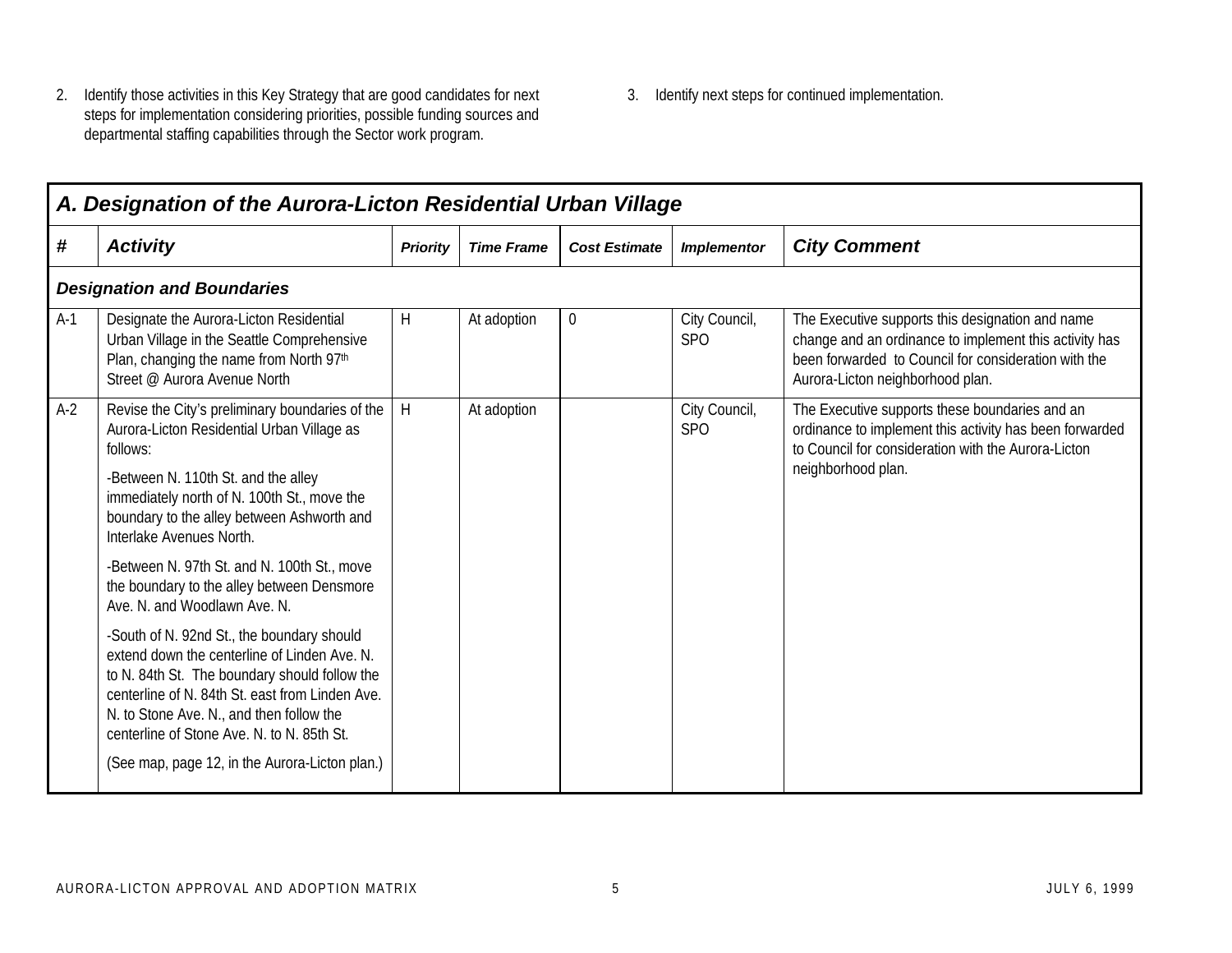|       | A. Designation of the Aurora-Licton Residential Urban Village                                                                                                                                                                                                      |                 |                            |                      |                         |                                                                                                                                                                                                                                                                                                                                                                                                                                                                                                                                                                                                                                                                                                                                                                                                                                                                                                                                                                                                     |  |  |  |  |
|-------|--------------------------------------------------------------------------------------------------------------------------------------------------------------------------------------------------------------------------------------------------------------------|-----------------|----------------------------|----------------------|-------------------------|-----------------------------------------------------------------------------------------------------------------------------------------------------------------------------------------------------------------------------------------------------------------------------------------------------------------------------------------------------------------------------------------------------------------------------------------------------------------------------------------------------------------------------------------------------------------------------------------------------------------------------------------------------------------------------------------------------------------------------------------------------------------------------------------------------------------------------------------------------------------------------------------------------------------------------------------------------------------------------------------------------|--|--|--|--|
| #     | <b>Activity</b>                                                                                                                                                                                                                                                    | <b>Priority</b> | <b>Time Frame</b>          | <b>Cost Estimate</b> | <b>Implementor</b>      | <b>City Comment</b>                                                                                                                                                                                                                                                                                                                                                                                                                                                                                                                                                                                                                                                                                                                                                                                                                                                                                                                                                                                 |  |  |  |  |
| $A-3$ | Evaluate and modify the Licton Springs<br>neighborhood boundaries and the boundaries<br>of the Licton Springs Community Council to be<br>inclusive of the Aurora-Licton Residential<br>Urban Village and, as much as possible, the<br>Aurora-Licton planning area. | H               | At community<br>initiation |                      | Community               | This is a community-based activity that needs to be<br>coordinated with the Northwest District Council and<br>DON.                                                                                                                                                                                                                                                                                                                                                                                                                                                                                                                                                                                                                                                                                                                                                                                                                                                                                  |  |  |  |  |
|       | <b>Zoning and Design Review</b>                                                                                                                                                                                                                                    |                 |                            |                      |                         |                                                                                                                                                                                                                                                                                                                                                                                                                                                                                                                                                                                                                                                                                                                                                                                                                                                                                                                                                                                                     |  |  |  |  |
| $A-4$ | Do not allow vacation of any alleys in the<br>Planning Area.                                                                                                                                                                                                       | Η               | Throughout<br>life of Plan |                      | DCLU,<br><b>SEATRAN</b> | Vacation decisions are made by the City Council and are<br>based on adopted policies. The City must accept<br>petitions and evaluate them fairly. This means that for<br>every vacation petition the benefits and impacts of the<br>specific proposed vacation will be analyzed. The City's<br>policies require that before a vacation petition can be<br>granted, the vacation of the right of way will provide a<br>long-term benefit for the general public. Impacts on the<br>community and community support or opposition are<br>very important elements in any vacation review.<br>Comments from the community are taken into<br>consideration in the review process.<br>Alley Uses: Alleys have been added to the policy<br>docket. The Executive will analyze how alleys can be<br>integrated into the streetscape, internal circulation and<br>residential and business needs of the neighborhood and<br>present their analysis and recommendations to Council<br>in second quarter 2000. |  |  |  |  |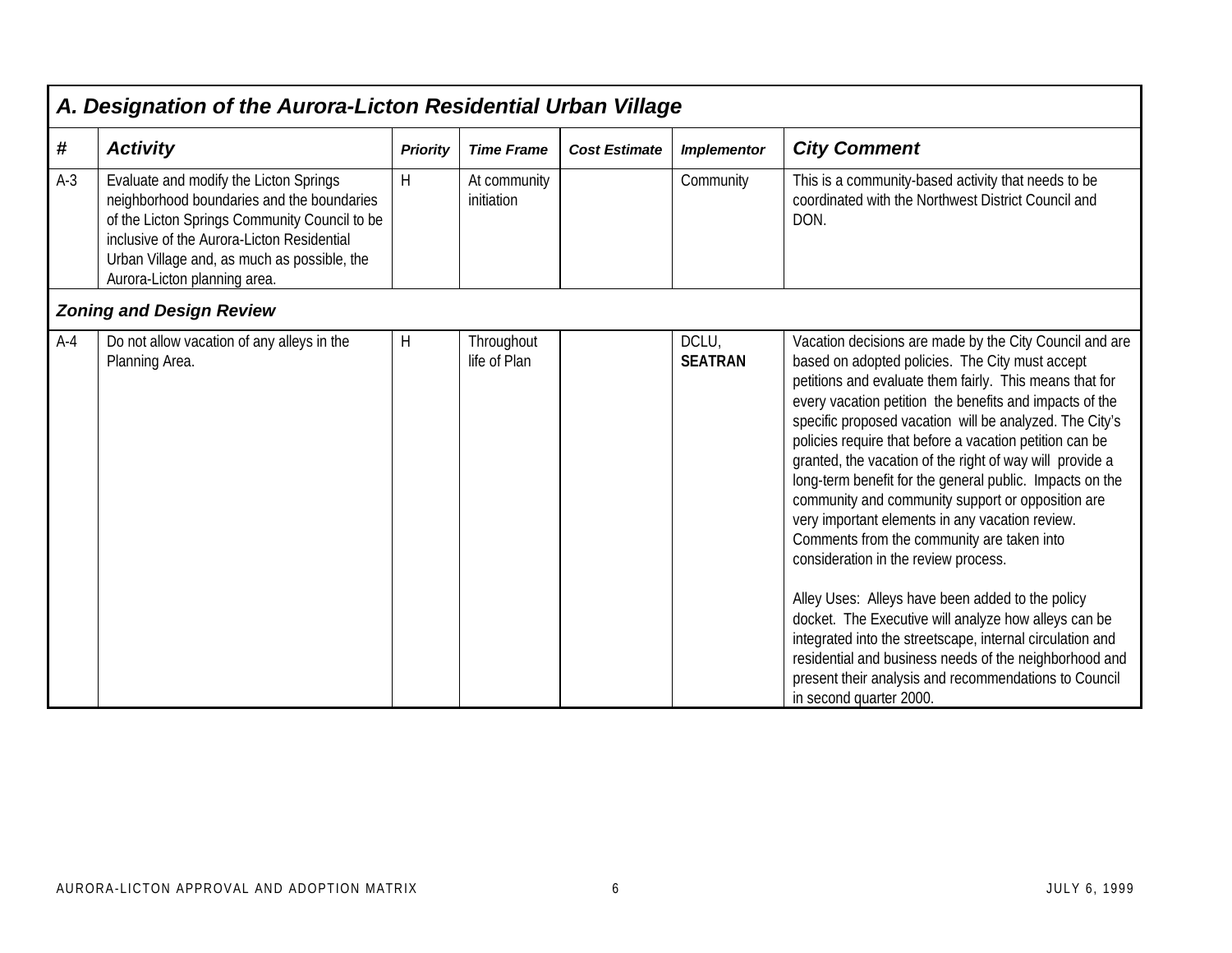|       | A. Designation of the Aurora-Licton Residential Urban Village                                                                                                                                        |                 |                       |                      |                                                |                                                                                                                                                                                                                                                                                                                                                                                                                                                                                                                                                                                                                                                                                                                                                                                                                                                                                                                                                                                                                                                                                                                                                                                                                                                                                                               |  |  |  |
|-------|------------------------------------------------------------------------------------------------------------------------------------------------------------------------------------------------------|-----------------|-----------------------|----------------------|------------------------------------------------|---------------------------------------------------------------------------------------------------------------------------------------------------------------------------------------------------------------------------------------------------------------------------------------------------------------------------------------------------------------------------------------------------------------------------------------------------------------------------------------------------------------------------------------------------------------------------------------------------------------------------------------------------------------------------------------------------------------------------------------------------------------------------------------------------------------------------------------------------------------------------------------------------------------------------------------------------------------------------------------------------------------------------------------------------------------------------------------------------------------------------------------------------------------------------------------------------------------------------------------------------------------------------------------------------------------|--|--|--|
| #     | <b>Activity</b>                                                                                                                                                                                      | <b>Priority</b> | <b>Time Frame</b>     | <b>Cost Estimate</b> | <b>Implementor</b>                             | <b>City Comment</b>                                                                                                                                                                                                                                                                                                                                                                                                                                                                                                                                                                                                                                                                                                                                                                                                                                                                                                                                                                                                                                                                                                                                                                                                                                                                                           |  |  |  |
| $A-5$ | Develop Aurora-Licton neighborhood design<br>guidelines and apply them to new commercial<br>and multi-family development through the<br>existing design review program.                              | H               | Begin soon            |                      | DCLU.<br>Community                             | DCLU will address neighborhood specific design<br>guideline proposals starting 2 <sup>nd</sup> quarter 1999 and<br>ongoing throughout 2000. DCLU will work with<br>neighborhoods using a three phased process, which will<br>package neighborhood proposals in sets of<br>approximately 6 neighborhoods each. First, more fully<br>developed neighborhood design guideline proposals will<br>be reviewed by DCLU and the neighborhoods with the<br>goal of Council adoption of the first package before the<br>end of 1999. In the second and third phases DCLU will<br>work with remaining neighborhoods whose guideline<br>proposals are more formulative for presentation to<br>Council in 2000, likely in the 2 <sup>nd</sup> and 4 <sup>th</sup> quarters.<br>DCLU will work with Aurora-Licton to assist them in<br>development of design guidelines. DCLU anticipates<br>Aurora-Licton to fit into either the 2 <sup>nd</sup> or 3 <sup>rd</sup> phase of the<br>process. Funding will likely be needed for the<br>development of neighborhood specific design guidelines.<br>The amount needed will depend on the scope of the<br>neighborhood's proposal. Neighborhood Matching Fund<br>grants or Early Implementation Funds have been used<br>by other neighborhoods and should be considered here. |  |  |  |
| $A-6$ | Allow future rezone of the northeast quarter of<br>the block west of Stone Ave. N., south of N.<br>94th St., and north of the alley to be rezoned<br>from L-3 to NC3 at owner's request.             | M               | As requested          |                      | Property<br>Owner, DCLU,<br>SPO,<br>Community  | Each rezone proposed by private individuals will be<br>considered on its merits, judged on the basis of criteria<br>contained in the Land Use Code, by DCLU and the City<br>Council. Consideration of neighborhood planning goals<br>and policies as stated in the Comprehensive Plan are an<br>important element of the decision-making process.                                                                                                                                                                                                                                                                                                                                                                                                                                                                                                                                                                                                                                                                                                                                                                                                                                                                                                                                                             |  |  |  |
| $A-7$ | Study rezone of Seattle City Light property<br>located between N. 97th St. and N. 100th St.<br>and west of Stone Ave. N. from C2-65 to NC3-<br>40 (to support redevelopment, see Key<br>Strategy C). | M               | See Key<br>Strategy C |                      | DCLU, SCL,<br>OED,<br>Community,<br><b>ESD</b> | See C-1.                                                                                                                                                                                                                                                                                                                                                                                                                                                                                                                                                                                                                                                                                                                                                                                                                                                                                                                                                                                                                                                                                                                                                                                                                                                                                                      |  |  |  |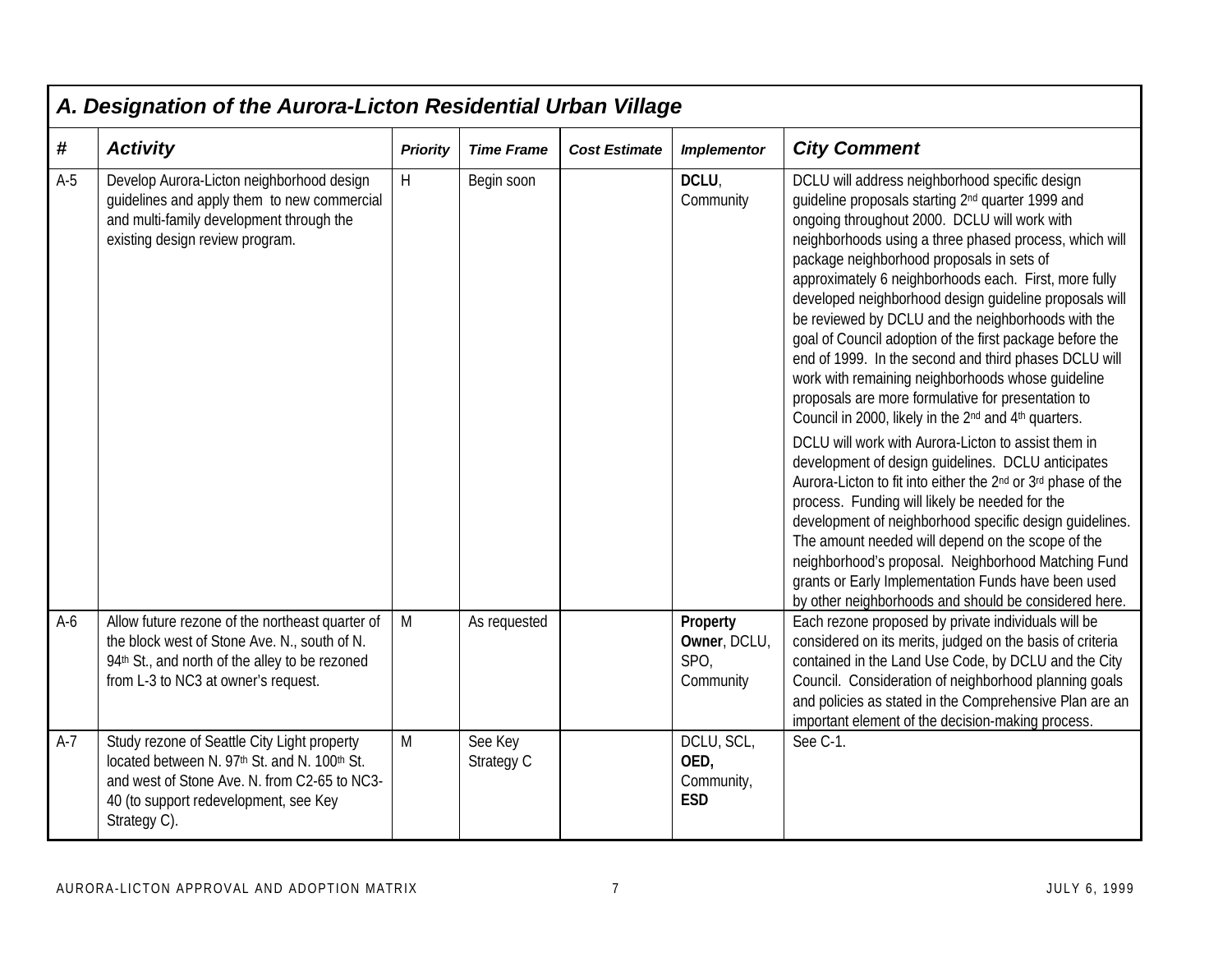| #<br><b>City Comment</b><br><b>Activity</b><br><b>Time Frame</b><br><b>Cost Estimate</b><br><b>Implementor</b><br><b>Priority</b><br>DCLU, OED,<br>$A-8$<br>Study ways to encourage redevelopment of<br>If DCLU will work with the neighborhood to undertake a<br>M<br>Long-range<br>Community<br>the commercial area along the west side of<br>land use planning exercise and rezone analysis to<br>Organizations,<br>explore different zoning designations to see if a rezone<br>Aurora Ave. N. between N. 85th St. and N. 95th<br>might achieve the neighborhood's vision and meet the<br>St. This will require rezoning. The plan<br>Property<br>Owners<br>City's criteria for rezones. Several neighborhoods have<br>recommends an initial zoning option to                                                                                                                                                                                                                                                                                                                                                                                                                                                                                                                                                                                                                                                                                                                              |
|-----------------------------------------------------------------------------------------------------------------------------------------------------------------------------------------------------------------------------------------------------------------------------------------------------------------------------------------------------------------------------------------------------------------------------------------------------------------------------------------------------------------------------------------------------------------------------------------------------------------------------------------------------------------------------------------------------------------------------------------------------------------------------------------------------------------------------------------------------------------------------------------------------------------------------------------------------------------------------------------------------------------------------------------------------------------------------------------------------------------------------------------------------------------------------------------------------------------------------------------------------------------------------------------------------------------------------------------------------------------------------------------------------------------------------------------------------------------------------------------------|
|                                                                                                                                                                                                                                                                                                                                                                                                                                                                                                                                                                                                                                                                                                                                                                                                                                                                                                                                                                                                                                                                                                                                                                                                                                                                                                                                                                                                                                                                                               |
| requested DCLU's services in this capacity. DCLU is<br>explore. (See the neighborhood plan, page<br>21.) Any rezone study should incorporate<br>likely to begin this work as part of their 2001-2002 work<br>procedures for enhanced public notice and<br>program.<br>participation by study area residents, property<br>owners, and the Community Council.<br>OED will facilitate discussion among and with local<br>merchants and area property owners to explore options<br>which could result in redevelopment and expanded<br>neighborhood retail opportunities. OED will work with<br>the planning group and enlist the support of applicable<br>City departments to address public safety, parking<br>management, traffic issues and enhanced pedestrian<br>access to area businesses. OED will contact the<br>planning group to initiate these discussions.<br>In addition, neighborhood business districts will be<br>placed on the policy docket. The Executive will review<br>the recommendations in all the neighborhood plans for<br>creating and strengthening existing business districts<br>and the current policies, tools, and resources available to<br>the City to assist in those efforts. The Executive will<br>provide their analysis and recommendations on how they<br>can respond to these neighborhood requests, including<br>any new options, opportunities and strategies that should<br>be explored to the Council by the end of the second<br>quarter of 2000. |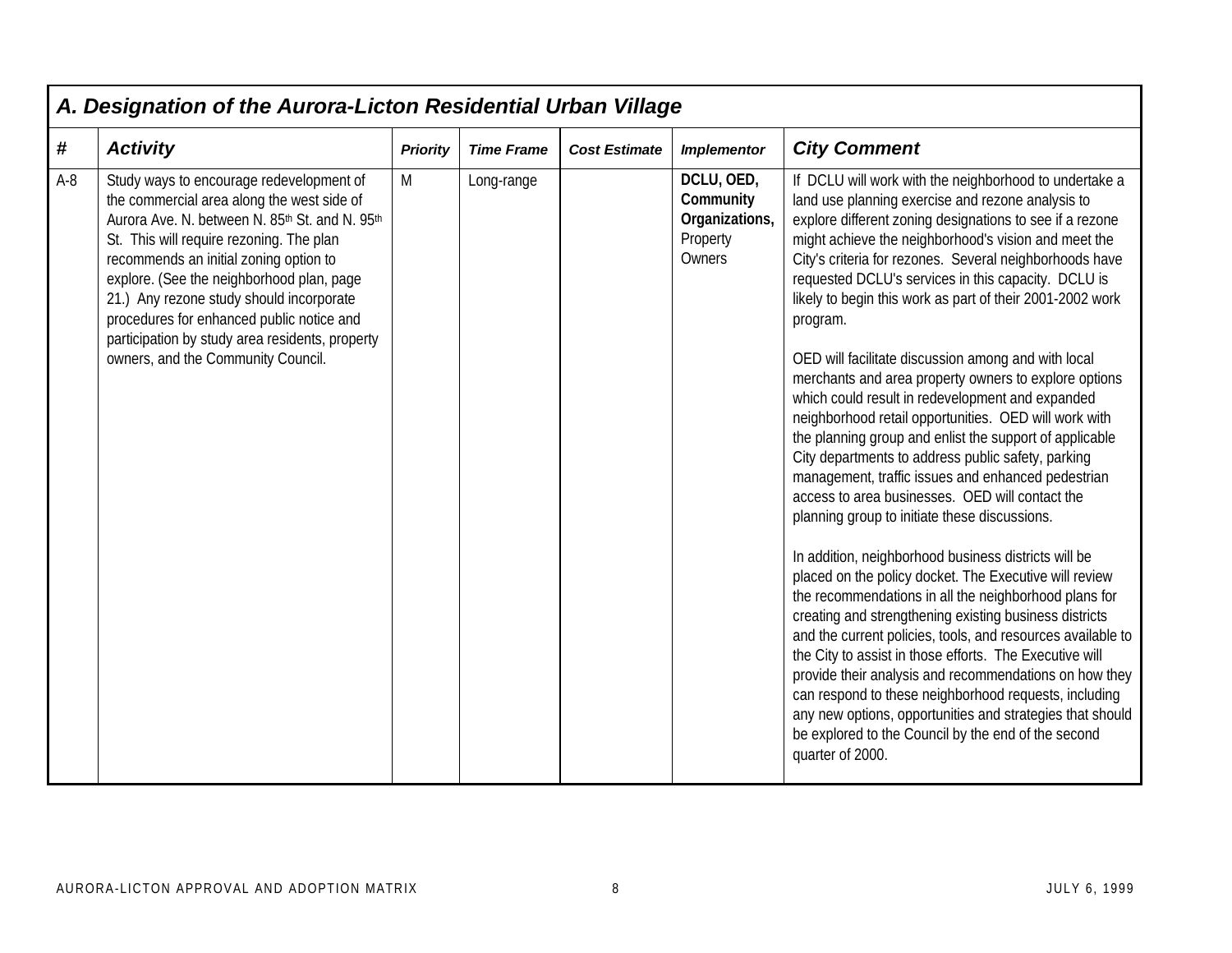|        | A. Designation of the Aurora-Licton Residential Urban Village                                                                                                                                                                                                                                                                                                                                                                                           |                 |                   |                      |                         |                     |  |  |  |
|--------|---------------------------------------------------------------------------------------------------------------------------------------------------------------------------------------------------------------------------------------------------------------------------------------------------------------------------------------------------------------------------------------------------------------------------------------------------------|-----------------|-------------------|----------------------|-------------------------|---------------------|--|--|--|
| #      | <b>Activity</b>                                                                                                                                                                                                                                                                                                                                                                                                                                         | <b>Priority</b> | <b>Time Frame</b> | <b>Cost Estimate</b> | <b>Implementor</b>      | <b>City Comment</b> |  |  |  |
| $A-9$  | Study and potentially rezone the area along<br>Stone Ave. N. between N. 100th St. and N.<br>103rd St., between Stone Avenue N. and the<br>alley east of Stone Avenue N. to provide a<br>zoning classification that would help transition<br>between SF and NC zoned areas. Any<br>rezone study should incorporate procedures<br>for enhanced public notice and participation by<br>study area residents, property owners, and the<br>Community Council. | M               | Long-range        |                      | DCLU, OED,<br>Community | See A-8.            |  |  |  |
| $A-10$ | Study and rezone the L-3 area south of N. 94th<br>St. and north of N. 85 <sup>th</sup> St. to a zoning<br>classification that would encourage attractive<br>residential development and a better transition<br>between commercial and residential areas.<br>Any rezone study should incorporate<br>procedures for enhanced public notice and<br>participation by study area residents, property<br>owners, and the Community Council.                   | M               | Medium<br>range   |                      | DCLU, OED,<br>Community | See A-8.            |  |  |  |
| $A-11$ | Study the area zoned C2-40, east of Aurora<br>Ave. N. and west of Stone Ave. N., between<br>N. Northgate Way and N. 110th St. for<br>rezoning to a zoning classification that would<br>encourage development that is more<br>compatible with adjacent residential areas.<br>Any rezone study should incorporate<br>procedures for enhanced public notice and<br>participation by study area residents, property<br>owners, and the Community Council.   |                 | Medium<br>range   |                      | DCLU, OED<br>Community  | See A-8.            |  |  |  |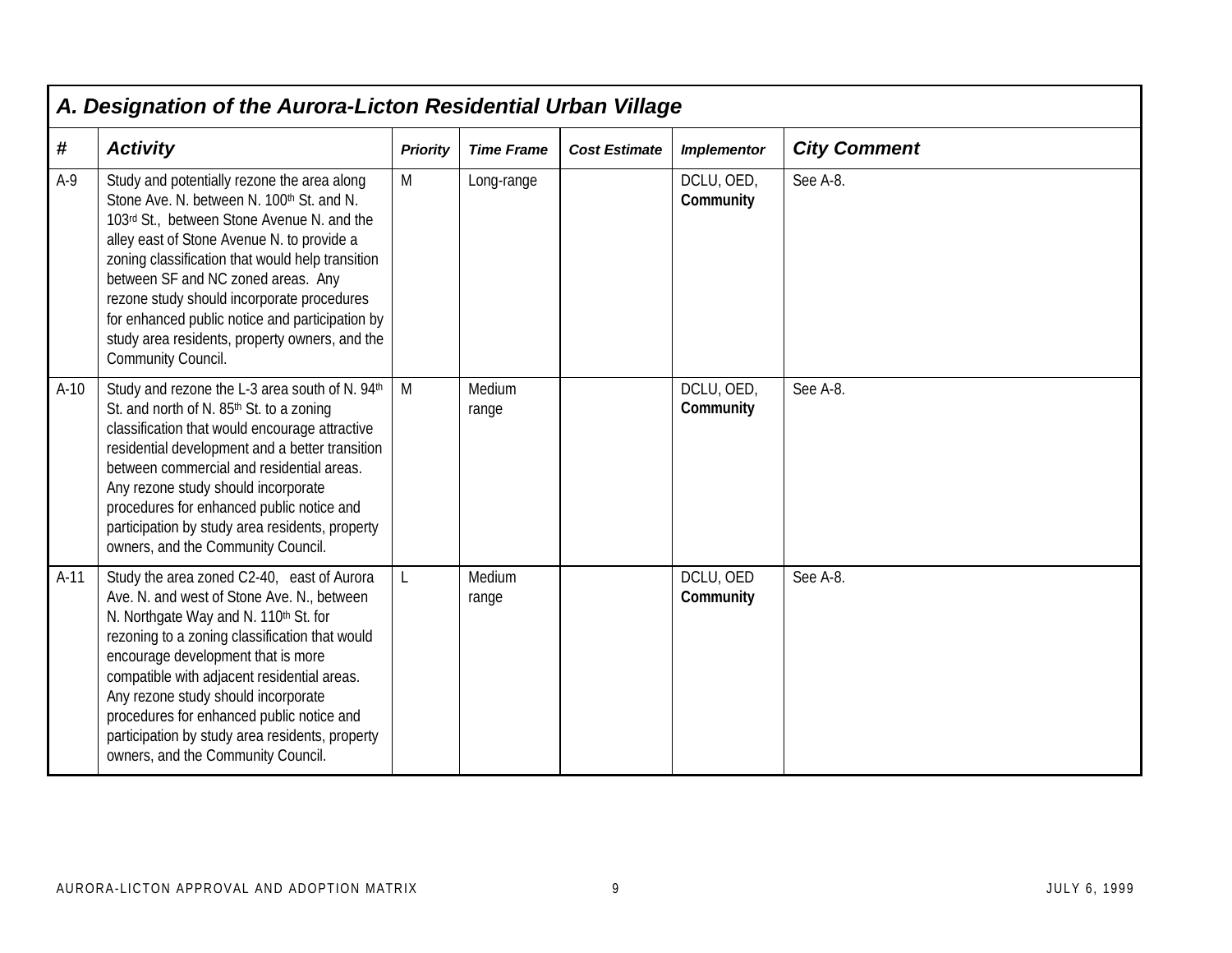### *Description*

The Wilson-Pacific Site (the former Wilson-Pacific middle school) is an 11 acre Seattle Public Schools site which houses the American Indian Heritage School, sportsfields in need of repair and the Wilson Administrative Center (Seattle School District). Coho School has been housed at Wilson-Pacific, moved out of the site as of the end of the 1998-99 school year. As a result of a 1998 Seattle School District levy, the sportsfields are slated for redevelopment by 2004.

Under the Wilson-Pacific site flows a creek which originates at Licton Springs Park, a block to the north. Current drainage provisions are inadequate both on the site and in the area surrounding the site.

The goals of this key strategy are: 1. Redevelop the Wilson-Pacific site to serve, in conjunction with Licton Springs Park, as a center of community activities, recreation and environmental education. 2. Prevent localized and upstream flooding; and enhance runoff water quality with a well-designed drainage system at the Wilson-Pacific site that is in harmony with wildlife use and habitat, and that is incorporated into other recreational activities. 3. Continue to offer excellent educational facilities and programs to Seattle Public School students and their families at the Wilson-Pacific site.

### *Integrated City Response*

This Key Strategy supports the Comprehensive Plan goal to provide places for "the people of Seattle to interact with others, and experience repose, recreation, and natural beauty (G71); and the Comprehensive Plan policies to: a) support innovative open space projects and b) endeavor to provide a clearly defined community focus. Many of these activities support City departments' goals and the City is supportive of this package of recommendations.

The School District owns the Wilson-Pacific site and will lead the efforts to redevelop the Wilson-Pacific fields. The School District has indicated that DPR will be included on the design team for these improvements. In addition, the School District has indicated that it wants to work with the community on this project. Seattle Public Utilities is interested in pursuing drainage improvements at Wilson-Pacific and will work with the School District and the community on pursuing those improvements. The City is supportive of the community's vision to create a neighborhood focal point. The City is committed to working with the neighborhood and school district to accomplish everyone's goals for the site. Given their current work program, it is anticipated that the School District will be ready to discuss this site in 2001. The Executive will provide the Council with a progress report by the end of first quarter of 2000.

#### *Lead Department: DON*

#### *Participating Departments: SPU, SPO, DPR*

#### *Activities Already Underway*

- 1. DPR is working with the community on improvements to the Licton Springs Park playground.
- 2. SPU and the School District are currently discussing the possibility of making drainage improvements on the Wilson-Pacific site.
- 3. DON and the community have met with the Principal of American Indian Heritage High School and will be developing a small "office space" and meeting place at Wilson-Pacific during 1999.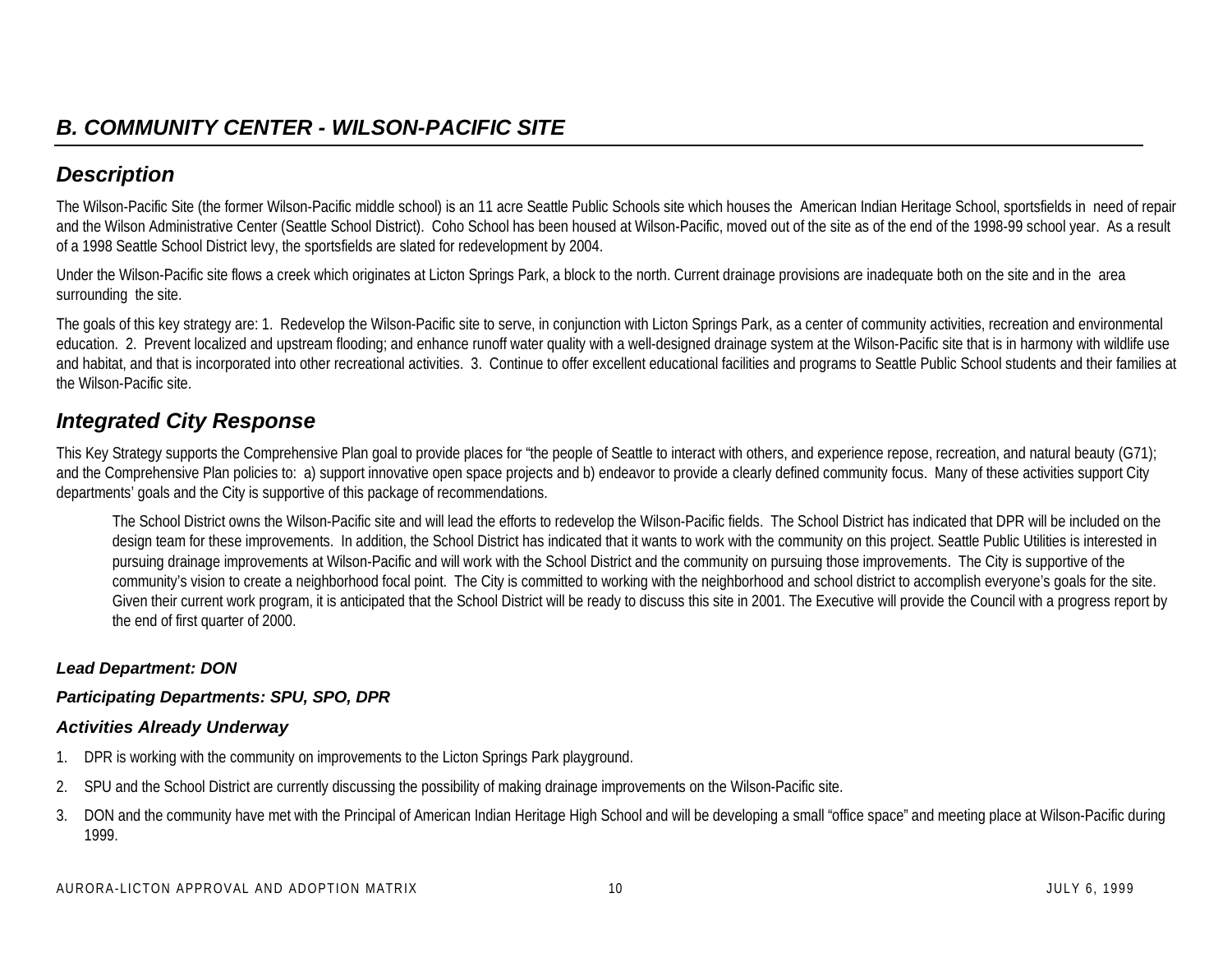- 1. DON will convene an interdepartmental team to discuss opportunities and options for implementing the improvements at this site.
- 2. SPU will undertake a drainage study of the Densmore Basin, which includes much of the Aurora-Licton Residential Urban Village, including the Wilson-Pacific site. This study will identify drainage problems and develop a hydraulic and hydrologic model of the area. It will enable SPU to develop solutions to the broader drainage problems in the area. SPU will include locations identified by the community in the basin study, including the area from Licton Spring Park through the Wilson Pacific site. SPU welcomes additional community input regarding other drainage problems in the area for inclusion in the basin study. SPU will report back to the community on the results in early 2000.
- 3. Identify those activities in this Key Strategy that are good candidates for next steps for implementation considering priorities, possible funding sources and departmental staffing capabilities through the Sector work program.
- 4. Identify next steps for continued implementation.

|       | <b>B. Community Center - Wilson-Pacific Site</b>                                                                                                                                                                     |                 |                   |                      |                       |                                                                                                                                                                                                                                                                                                                                                                                                                                                                                                                                                                                                                                                                                                                                                                            |  |  |  |  |
|-------|----------------------------------------------------------------------------------------------------------------------------------------------------------------------------------------------------------------------|-----------------|-------------------|----------------------|-----------------------|----------------------------------------------------------------------------------------------------------------------------------------------------------------------------------------------------------------------------------------------------------------------------------------------------------------------------------------------------------------------------------------------------------------------------------------------------------------------------------------------------------------------------------------------------------------------------------------------------------------------------------------------------------------------------------------------------------------------------------------------------------------------------|--|--|--|--|
| #     | <b>Activity</b>                                                                                                                                                                                                      | <b>Priority</b> | <b>Time Frame</b> | <b>Cost Estimate</b> | <b>Implementor</b>    | <b>City Comment</b>                                                                                                                                                                                                                                                                                                                                                                                                                                                                                                                                                                                                                                                                                                                                                        |  |  |  |  |
| $B-1$ | Establish a community advisory committee,<br>that includes local residents, students,<br>parents, merchants and staff to work with the<br>City and the School District on the Wilson-<br>Pacific site redevelopment. | н               | 1998-99           |                      | SPU, SSD,<br>DPR, DON | The School District is the lead for this activity. The School<br>District is aware of the community's interest in these fields<br>and has indicated that it will convene a community<br>committee to oversee work at these fields.<br>SPU will convene a Citizens Advisory Committee to work<br>with them on the Licton Creek Drainage Project, including<br>representatives of the groups listed, once the nature of the<br>drainage problem has been determined. Preliminary<br>analyses indicate that Wilson-Pacific might be a possible<br>location for a solution among other locations. If this is the<br>case, School District/City negotiations regarding a project on<br>this site will include discussions of an appropriate role for the<br>advisory committee. |  |  |  |  |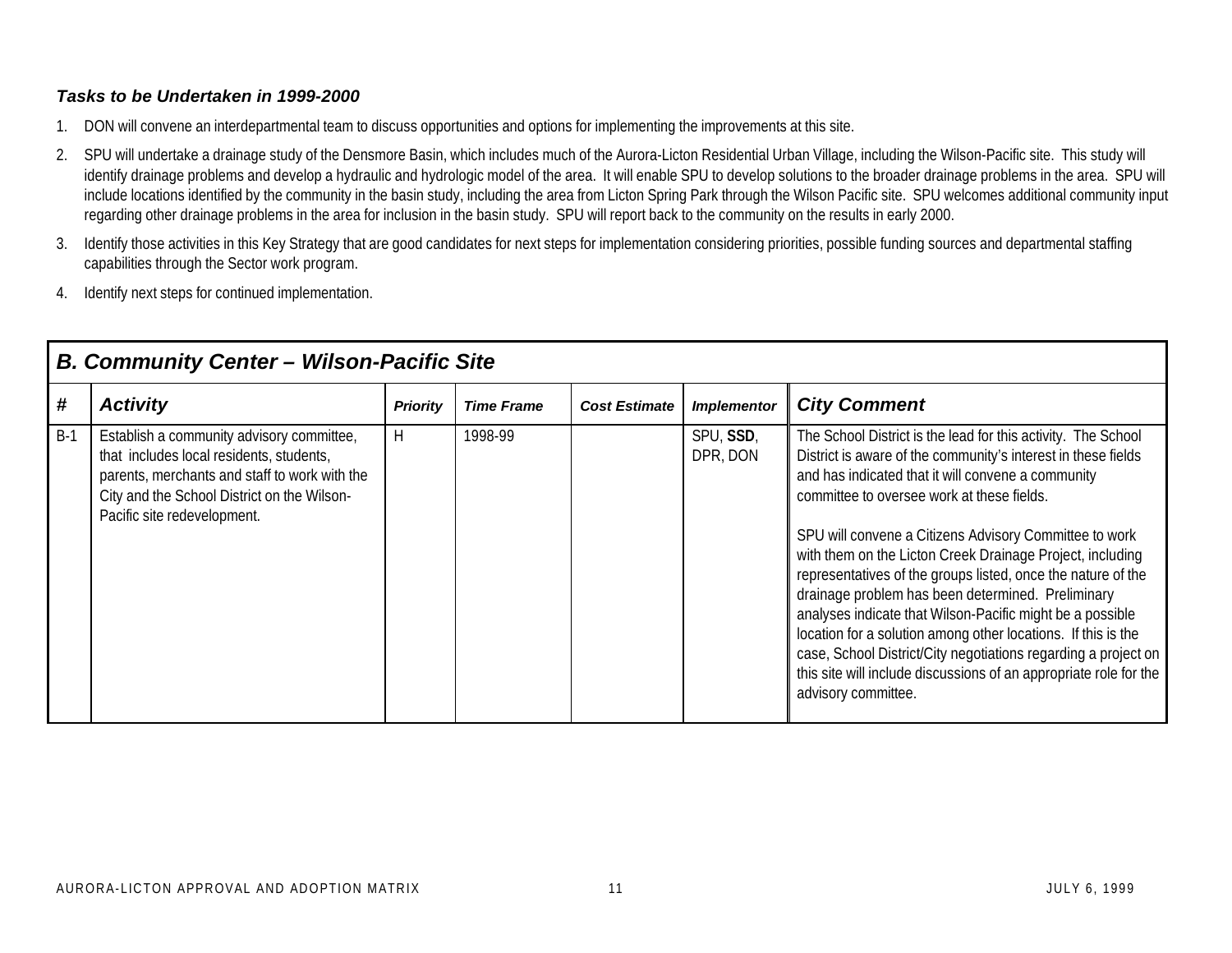|       | <b>B. Community Center - Wilson-Pacific Site</b>                                                                                                                                                                                              |                           |                   |                      |                         |                                                                                                                                                                                                                                                                                                                                                                                                                                                                                                                                                                                                                                                                                                                                                                                                                                                                                                                                                                                                                                                                                                                                                                                                  |  |  |  |
|-------|-----------------------------------------------------------------------------------------------------------------------------------------------------------------------------------------------------------------------------------------------|---------------------------|-------------------|----------------------|-------------------------|--------------------------------------------------------------------------------------------------------------------------------------------------------------------------------------------------------------------------------------------------------------------------------------------------------------------------------------------------------------------------------------------------------------------------------------------------------------------------------------------------------------------------------------------------------------------------------------------------------------------------------------------------------------------------------------------------------------------------------------------------------------------------------------------------------------------------------------------------------------------------------------------------------------------------------------------------------------------------------------------------------------------------------------------------------------------------------------------------------------------------------------------------------------------------------------------------|--|--|--|
| #     | <b>Activity</b>                                                                                                                                                                                                                               | <b>Priority</b>           | <b>Time Frame</b> | <b>Cost Estimate</b> | <b>Implementor</b>      | <b>City Comment</b>                                                                                                                                                                                                                                                                                                                                                                                                                                                                                                                                                                                                                                                                                                                                                                                                                                                                                                                                                                                                                                                                                                                                                                              |  |  |  |
| $B-2$ | Study potential to daylight the portion of Licton<br>Springs Creek that runs underneath the<br>Wilson-Pacific site. Also investigate potential<br>for daylighting creek segments between Licton<br>Springs Park and Green Lake.               | H                         | 1998-99           |                      | SPU, SSD,<br>Community  | SPU will undertake a drainage study of the Densmore Basin,<br>which includes much of the Aurora-Licton Residential Urban<br>Village, including the Wilson-Pacific site. This study will<br>identify drainage problems and develop a hydraulic and<br>hydrologic model of the area. It will enable SPU to develop<br>solutions to the broader drainage problems in the area. SPU<br>will include locations identified by the community in the basin<br>study, including the area from Licton Spring Park through the<br>Wilson Pacific site. SPU welcomes additional community<br>input regarding other drainage problems in the area for<br>inclusion in the basin study. SPU will report back to the<br>community on the results in early 2000.<br>SPU will work with SSD and the community to evaluate the<br>potential for a drainage project on the Wilson-Pacific site on<br>the basis of this study. It will address an area from Licton<br>Springs Park southward through the Wilson-Pacific site.<br>Daylighting the creek will be evaluated and considered with<br>regard to the benefits and costs of such a project along with<br>other drainage solutions at this location. See B-1. |  |  |  |
| $B-3$ | Implement site improvements identified in the<br>Wilson-Pacific School Open Space Master<br>Plan to develop ball fields, passive and active<br>recreation opportunities and improve<br>drainage.                                              | H                         | 1999-2003 or so   |                      | SPU, DPR,<br><b>SSD</b> | This master plan was developed in 1997 by Coho School<br>parents and community members with a Neighborhood<br>Matching Fund grant and involved City staff in the<br>development of conceptual designs and cost estimates.<br>The Wilson-Pacific athletic fields were included in the Seattle<br>School District's 1998 capital levy. The levy<br>recommendations were consistent with the Wilson-Pacific<br>School. The School District will be the lead on this activity,<br>including design of improvements.                                                                                                                                                                                                                                                                                                                                                                                                                                                                                                                                                                                                                                                                                  |  |  |  |
| $B-4$ | Implement improvements to Licton Springs<br>Park that enhance community use, preserve<br>and enhance wildlife habitat, and the park's<br>role as a historically significant site:<br>-Phase II playground improvements<br>-Replace boardwalks | $\boldsymbol{\mathsf{H}}$ | 1999-2000         |                      | DPR,<br>Community       | DPR is working closely with the Licton Springs Community<br>Council on improvements. Drainage improvements will be<br>coordinated with this ongoing parks improvement project.<br>Phase II playground improvements began with work parties<br>in Oct. 1998.                                                                                                                                                                                                                                                                                                                                                                                                                                                                                                                                                                                                                                                                                                                                                                                                                                                                                                                                      |  |  |  |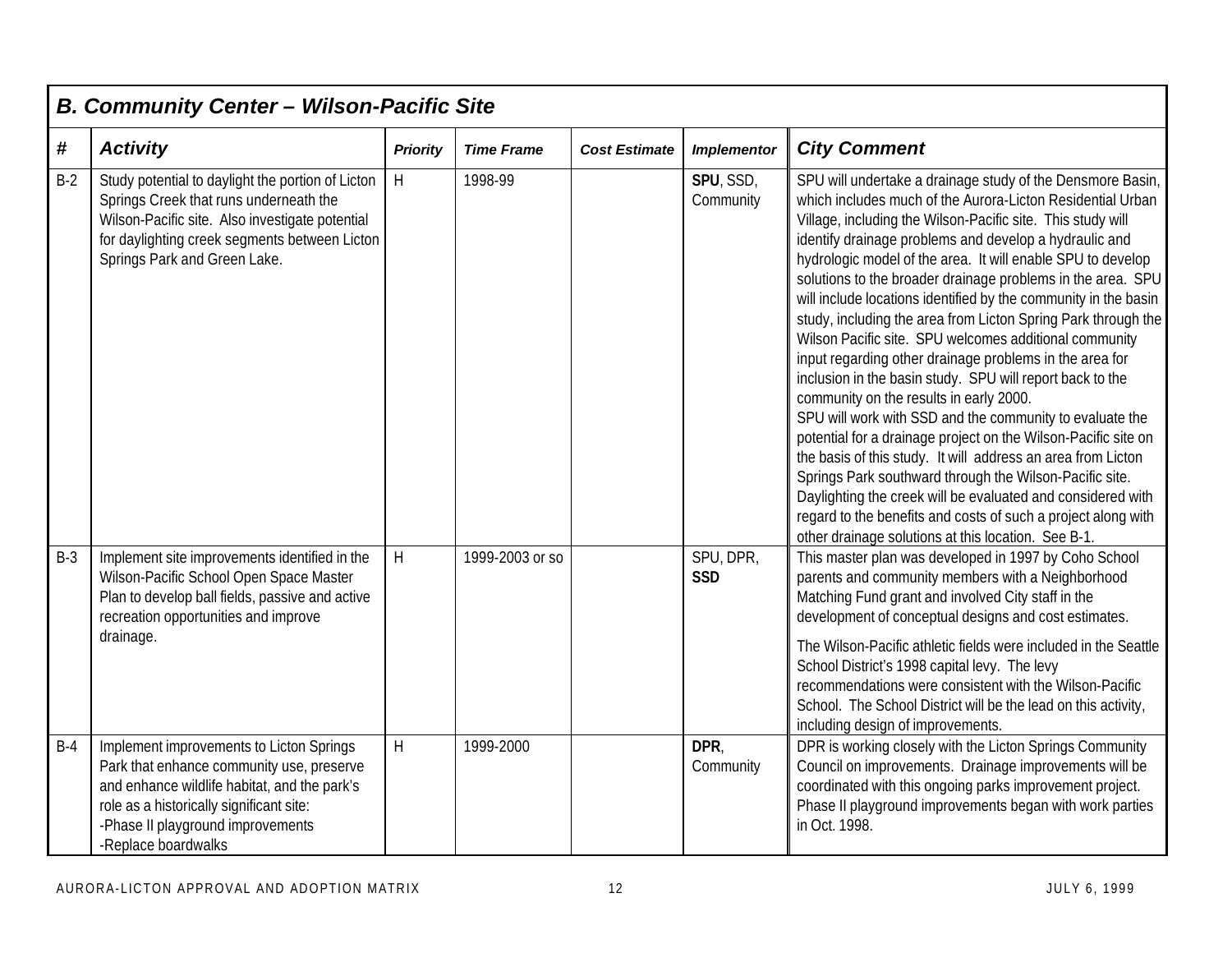|       | <b>B. Community Center - Wilson-Pacific Site</b>                                                                                                                                                                                                                                                                                                    |                 |                                                       |                      |                                            |                                                                                                                                                                                                                                                                                                                                                                                                                                                                                                                                                                                                                                                       |  |  |  |
|-------|-----------------------------------------------------------------------------------------------------------------------------------------------------------------------------------------------------------------------------------------------------------------------------------------------------------------------------------------------------|-----------------|-------------------------------------------------------|----------------------|--------------------------------------------|-------------------------------------------------------------------------------------------------------------------------------------------------------------------------------------------------------------------------------------------------------------------------------------------------------------------------------------------------------------------------------------------------------------------------------------------------------------------------------------------------------------------------------------------------------------------------------------------------------------------------------------------------------|--|--|--|
| #     | <b>Activity</b>                                                                                                                                                                                                                                                                                                                                     | <b>Priority</b> | <b>Time Frame</b>                                     | <b>Cost Estimate</b> | <b>Implementor</b>                         | <b>City Comment</b>                                                                                                                                                                                                                                                                                                                                                                                                                                                                                                                                                                                                                                   |  |  |  |
| $B-5$ | Seattle Public Utilities (SPU) and the Seattle<br>Transportation Department should investigate<br>the potential for daylighting that portion of<br>Licton Springs Creek between Licton Springs<br>Park and the Wilson-Pacific site, as well as<br>the portion south of the Wilson-Pacific Site to<br>Green Lake.                                    | M               | Study to begin<br>1999. Include in<br>Drainage Study. |                      | SPU,<br>SEATRAN                            | See B-2 for the section between Licton Springs Park and the<br>Wilson-Pacific site.<br>Daylighting the creek south of Wilson-Pacific is not likely to<br>emerge as an SPU Capital Improvement Program drainage<br>fund priority when weighed against system-wide demands to<br>reduce landslides and flooding and preserve and protect<br>natural habitat in our remaining open creek systems.                                                                                                                                                                                                                                                        |  |  |  |
| B-6   | Expand opportunities for community use of<br>Wilson-Pacific school facilities and meeting<br>rooms (secondary to use by Seattle Public<br>Schools educational programs). Consider the<br>possibility of establishing a community office,<br>a place to keep essential community planning<br>documents and resources at the Wilson-<br>Pacific site. | H               | As project<br>develops                                |                      | DON, SSD,<br>SPO-OFE,<br>DPR,<br>Community | DON and the community have met with the Principal of<br>American Indian Heritage High School and will be<br>developing a small "office space" and meeting place at<br>Wilson-Pacific during 1999.<br>This recommendation is currently on the Policy Docket. The<br>Executive will review the City's policies related to community<br>centers and neighborhood recommendations related to<br>community space and provide Council with a summary of<br>options and opportunities, including potential opportunities<br>for partnerships with the School District, in July of 1999.<br>This recommendation will be considered as part of that<br>review. |  |  |  |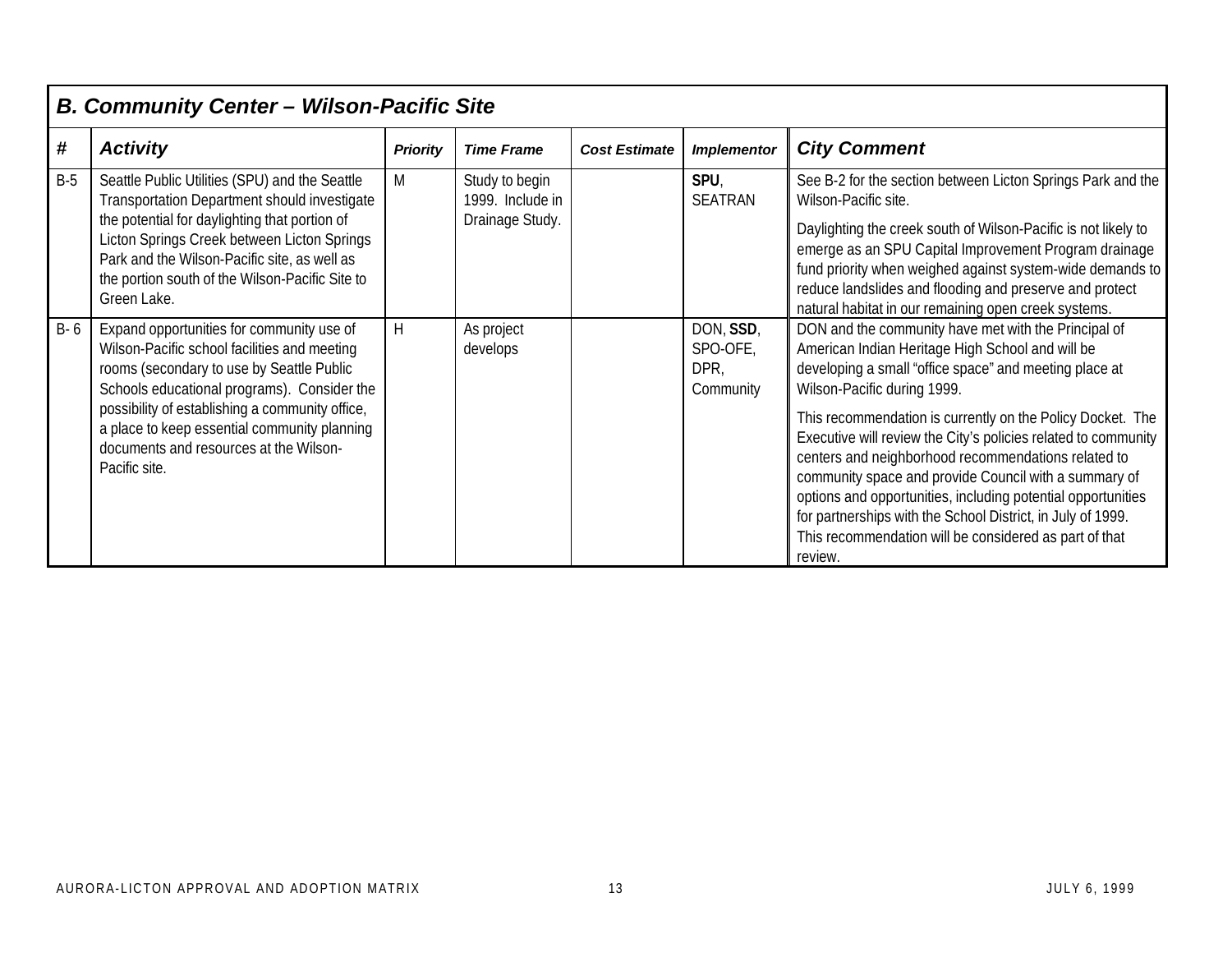|         | <b>B. Community Center - Wilson-Pacific Site</b>                                                                                                                                                                   |                 |                                                                |                      |                                                       |                                                                                                                                                                                                                                                                                                                                                                                                                                                                                                                                                                                                                                                                                                                                                                                                                                                                                                                     |  |  |  |
|---------|--------------------------------------------------------------------------------------------------------------------------------------------------------------------------------------------------------------------|-----------------|----------------------------------------------------------------|----------------------|-------------------------------------------------------|---------------------------------------------------------------------------------------------------------------------------------------------------------------------------------------------------------------------------------------------------------------------------------------------------------------------------------------------------------------------------------------------------------------------------------------------------------------------------------------------------------------------------------------------------------------------------------------------------------------------------------------------------------------------------------------------------------------------------------------------------------------------------------------------------------------------------------------------------------------------------------------------------------------------|--|--|--|
| #       | <b>Activity</b>                                                                                                                                                                                                    | <b>Priority</b> | <b>Time Frame</b>                                              | <b>Cost Estimate</b> | <b>Implementor</b>                                    | <b>City Comment</b>                                                                                                                                                                                                                                                                                                                                                                                                                                                                                                                                                                                                                                                                                                                                                                                                                                                                                                 |  |  |  |
| $B - 7$ | Create a public pedestrian walkway along the<br>north side of the Wilson-Pacific site<br>connecting N. 92 <sup>nd</sup> St. to Stone Ave. N.                                                                       | H               | Explore<br>immediately,<br>implement as<br>soon as<br>possible |                      | SPU, SSD,<br><b>SEATRAN</b>                           | The N. 92 <sup>nd</sup> St. right-of-way dead-ends approximately 200<br>feet west of Ashworth Ave. N. This section is currently<br>paved and access further west is blocked by a chain link<br>fence. The property west of the dead end is owned by the<br>Seattle School District and by private owners. It appears<br>that the Seattle School District owns the property south of<br>the chain that runs east and west along the south side of the<br>dead end segment. The property on the north side of the<br>fence is privately owned. SEATRAN will attempt to verify<br>this. Depending on the desired placement of the pathway,<br>the neighborhood should work with one or both of these<br>owners to develop an agreement for access.<br>This proposed pathway could also be considered as part of<br>design for improvements at the Wilson-Pacific site and will<br>be forwarded to the School District. |  |  |  |
| B-8     | Involve artists and community members in<br>creating imaginative interpretations as part of<br>site redevelopment. Potentially, develop a<br>new name for the site. (Wilson and Pacific no<br>longer descriptive.) | M               | As project<br>develops                                         |                      | SPU, SSD,<br>DPR,<br>Community<br>Members,<br>Artists | SPU regularly involves artists and community members in<br>their planning processes and as part of the implementation<br>of a project. If a drainage project is implemented at Wilson-<br>Pacific, the community advisory committee (B-1) could play<br>this role for that project.<br>Any name change would need to be approved by the Seattle<br><b>School District.</b>                                                                                                                                                                                                                                                                                                                                                                                                                                                                                                                                          |  |  |  |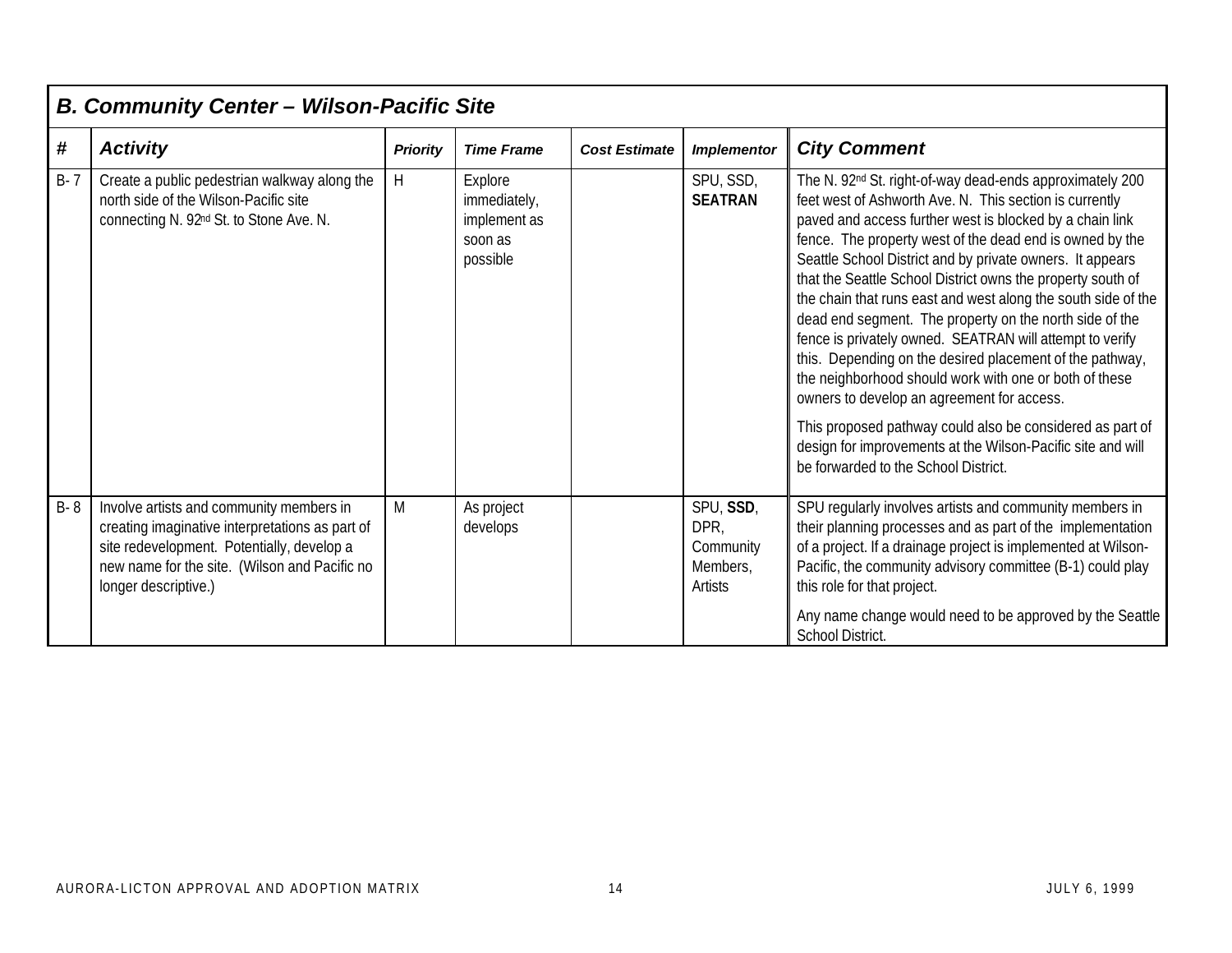### *Description*

The business core of the Aurora-Licton residential urban village is not centered at the intersection of N. 97th St. and Aurora Ave. N., (as indicated by the preliminary urban village name) or at any other place on the Aurora Corridor which serves a regional clientele. The Aurora-Licton Planning Group envisions a new neighborhood commercial core to serve their urban village.

A key goal of the Aurora-Licton Plan is to develop a vibrant mixed-use focus center or centers to serve the residential urban village community located adjacent to, and just east of, the Aurora Ave. N. commercial corridor. This "core area" of the residential urban village would be well connected to residential areas both east and west of Aurora Ave. N. to facilitate multi-modal mobility. An important stewardship element of this Plan is development of an economic development project to explore and implement the recommendations outlined in this Key Strategy.

### *Integrated City Response*

This Key Strategy, will create neighborhood-serving, pedestrian-oriented commercial nodes in the Aurora-Licton Village, consistent with the Comprehensive Plan's goals for pedestrian-oriented, neighborhood-serving retail centers. The Executive will work with the neighborhood to develop a stewardship organization for the activities contained in this Key Strategy. Seattle City Light and the Executive Services Department will work

with the community to determine the feasibility of the community's proposals for development on the City Light parking lots while maintaining sufficient parking for Seattle City Light operations. The neighborhood has proposed a traffic signal, to be triggered by Seattle City Light, at N. 97<sup>th</sup> St. and Aurora Ave. N. This location does not meet the criteria for a new signal, but SEATRAN will work with the community and SCL to explore alternatives to facilitate City Light truck access to Aurora Avenue North.

#### *Lead Department: DON*

#### *Participating Departments: SCL, DCLU, SEATRAN, ESD*

- 1. If funding can be identified, Seattle City Light and the Executive Services Department will work with the community to determine the feasibility of the community's proposals for development on the City Light parking lots, while maintaining sufficient parking for SCL operations.
- 2. Identify those activities in this Key Strategy that are good candidates for next steps for implementation considering priorities, possible funding sources and departmental staffing capabilities through the Sector work program.
- 3. Identify next steps for continued implementation.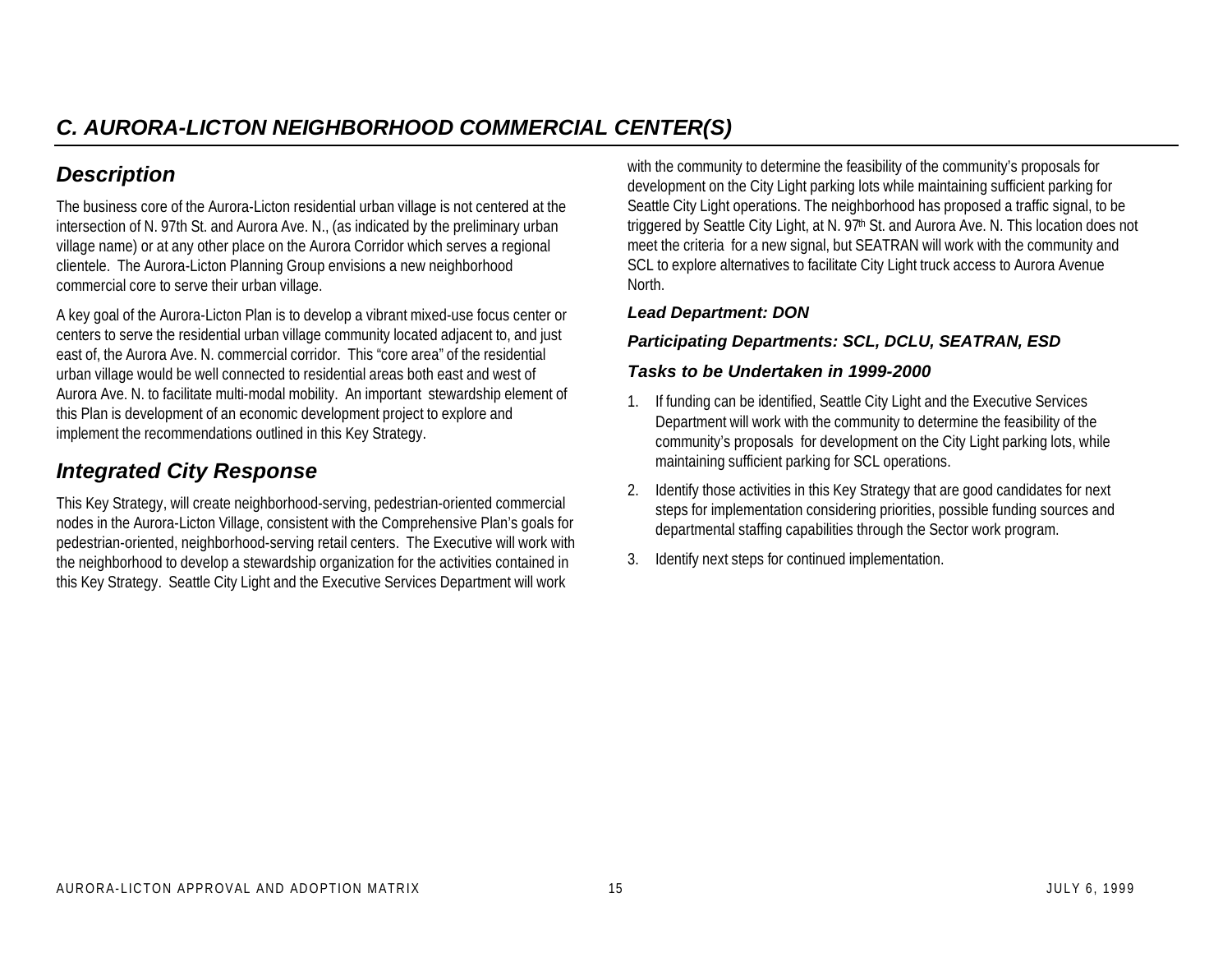|       | C. Aurora-Licton Neighborhood Commercial Center(s)                                                                                                                                                                                                               |                 |                   |                      |                                                                                       |                                                                                                                                                                                                                                                                                                                                                                                                                                                                                                                                                                                                                                                                                                                                                                                                                                                                                                                                                                                                                                                                                    |  |  |  |  |  |
|-------|------------------------------------------------------------------------------------------------------------------------------------------------------------------------------------------------------------------------------------------------------------------|-----------------|-------------------|----------------------|---------------------------------------------------------------------------------------|------------------------------------------------------------------------------------------------------------------------------------------------------------------------------------------------------------------------------------------------------------------------------------------------------------------------------------------------------------------------------------------------------------------------------------------------------------------------------------------------------------------------------------------------------------------------------------------------------------------------------------------------------------------------------------------------------------------------------------------------------------------------------------------------------------------------------------------------------------------------------------------------------------------------------------------------------------------------------------------------------------------------------------------------------------------------------------|--|--|--|--|--|
| #     | <b>Activity</b>                                                                                                                                                                                                                                                  | <b>Priority</b> | <b>Time Frame</b> | <b>Cost Estimate</b> | <b>Implementor</b>                                                                    | <b>City Comment</b>                                                                                                                                                                                                                                                                                                                                                                                                                                                                                                                                                                                                                                                                                                                                                                                                                                                                                                                                                                                                                                                                |  |  |  |  |  |
|       | <b>Create Development/Redevelopment Project</b>                                                                                                                                                                                                                  |                 |                   |                      |                                                                                       |                                                                                                                                                                                                                                                                                                                                                                                                                                                                                                                                                                                                                                                                                                                                                                                                                                                                                                                                                                                                                                                                                    |  |  |  |  |  |
| $C-1$ | Study feasibility with City Light to redevelop<br>properties immediately west of Stone Ave. N.<br>between N. 97th St. and N. 100th St. to include<br>parking for City Light employees as part of a<br>larger mixed-use retail, service, and residential<br>core. | M               | 2001-2002         |                      | SCL, ESD,<br><b>OED New</b><br>Community<br>Economic<br>Development<br>group $(D-10)$ | This property is not considered surplus by Seattle City<br>Light.<br>Currently this property, consisting of four parcels, is<br>used for employee parking (150 spaces) for the North<br>Service Center and storage/work area for the street light<br>section. The property is also across N. 100th Street from<br>Oak Tree shopping center and City Light provides joint<br>use parking for Oak Tree at night. The City Light North<br>Service Center is currently being updated and renovated.<br>Any redevelopment of the property would have to be<br>economically feasible and would need to meet SCL<br>needs.<br>SCL and ESD will work with the community to study the<br>community's redevelopment proposals and goals and to<br>develop a feasibility study. Rezoning could be<br>considered as part of that process if necessary to meet<br>SCL's and the community's goals. Funding may need to<br>be identified for such a study.<br>OED is available to work with SCL and ESD to discuss<br>potential opportunities that may exist for this property.<br>Also see A-8. |  |  |  |  |  |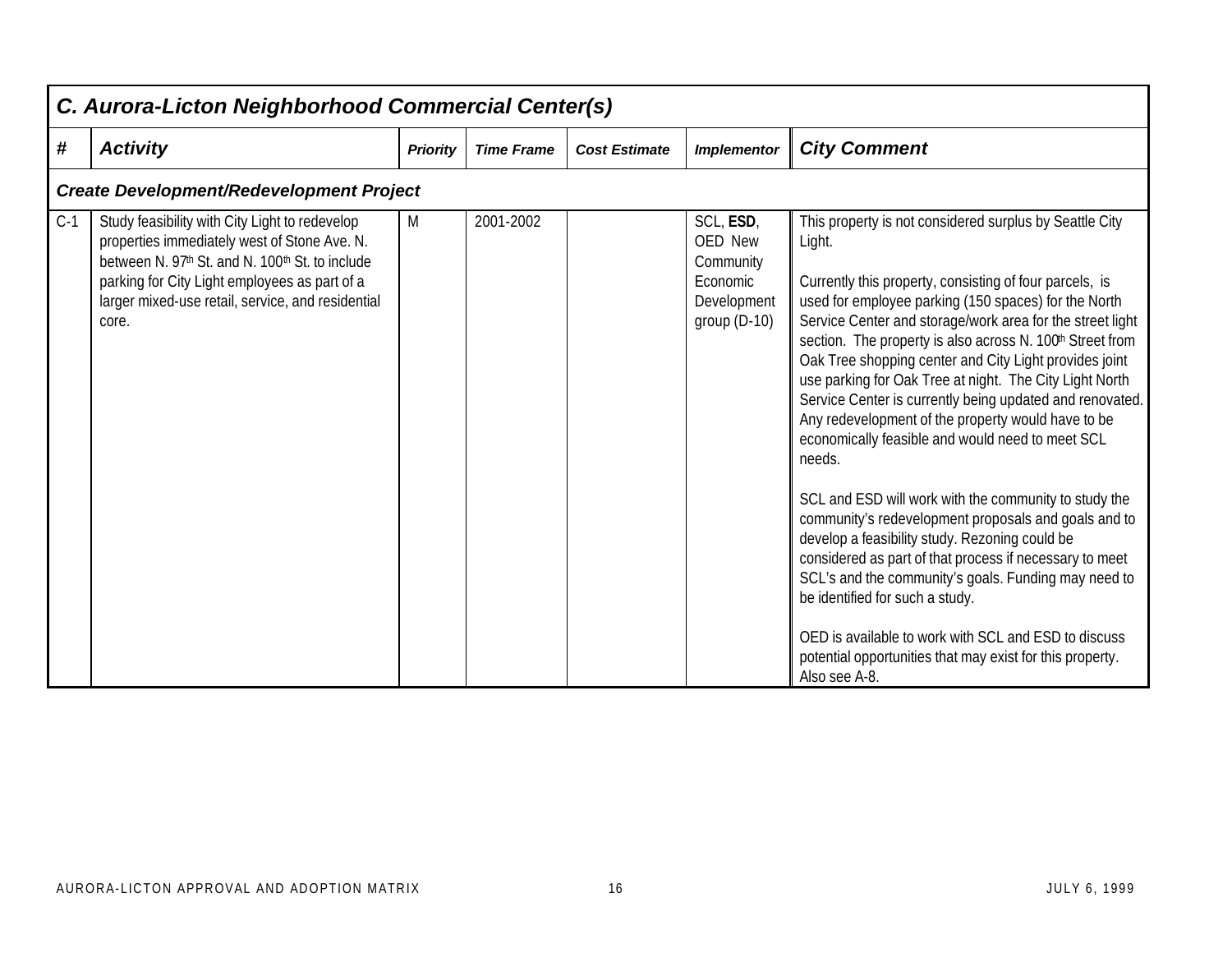|            | C. Aurora-Licton Neighborhood Commercial Center(s)                                                                                                                                                 |                        |                   |                      |                                     |                                                                                                                                                                                                                                                                                                                                                                                                                                   |  |  |  |  |
|------------|----------------------------------------------------------------------------------------------------------------------------------------------------------------------------------------------------|------------------------|-------------------|----------------------|-------------------------------------|-----------------------------------------------------------------------------------------------------------------------------------------------------------------------------------------------------------------------------------------------------------------------------------------------------------------------------------------------------------------------------------------------------------------------------------|--|--|--|--|
| $\pmb{\#}$ | <b>Activity</b>                                                                                                                                                                                    | <b>Priority</b>        | <b>Time Frame</b> | <b>Cost Estimate</b> | <b>Implementor</b>                  | <b>City Comment</b>                                                                                                                                                                                                                                                                                                                                                                                                               |  |  |  |  |
| $C-2$      | Study the following areas for potential to<br>encourage new or expanded neighborhood retail<br>and professional services mixed with additional<br>residential development:                         | M                      | 2000              |                      | Community,<br>OED, DCLU             | See A-8<br>As part of OH's responsibilities in implementing the<br>Housing Action Agenda, they will work to assure that any<br>major developments in the city include housing. If the                                                                                                                                                                                                                                             |  |  |  |  |
|            | -Immediately east and west of Stone Ave. N.,<br>between N. 97th St. and N. 92nd St.                                                                                                                |                        |                   |                      |                                     | development described were to proceed, OH staff will be<br>available to provide information and support to                                                                                                                                                                                                                                                                                                                        |  |  |  |  |
|            | -East of Aurora Ave. N. to Nesbit Ave. N.,<br>between N. 85th St. and N. 90th St. This street<br>should be considered a potential pedestrian<br>oriented retail space.                             |                        |                   |                      |                                     | appropriate community groups.                                                                                                                                                                                                                                                                                                                                                                                                     |  |  |  |  |
|            | -East of Aurora Ave. N. to Midvale Ave. N.,<br>centered along the alley, between N. 103d St.<br>and N. 105th St.; this alley should be considered<br>a potential pedestrian-oriented retail space. |                        |                   |                      |                                     |                                                                                                                                                                                                                                                                                                                                                                                                                                   |  |  |  |  |
|            | -The commercial zoned area east of Aurora<br>Avenue North to Stone Avenue North between<br>N. 105th St. and N. 110th St.                                                                           |                        |                   |                      |                                     |                                                                                                                                                                                                                                                                                                                                                                                                                                   |  |  |  |  |
|            | Activities to Support Development in these areas                                                                                                                                                   |                        |                   |                      |                                     |                                                                                                                                                                                                                                                                                                                                                                                                                                   |  |  |  |  |
| $C-3$      | Locate a controlled signal at N. 97th St. and<br>Aurora Ave. N. to facilitate City Light truck<br>access to Aurora; to be controlled by City Light.                                                | Very<br>High<br>Indeed | 1999              |                      | <b>SEATRAN</b><br>SCL,<br>Community | In an attempt to ensure that traffic signals are installed at<br>appropriate locations, intersections must meet specific<br>conditions before a signal is warranted. This intersection<br>does not meet the necessary warrants for signal<br>installation. As a result, SEATRAN does not support this<br>activity.<br>SEATRAN will work with the community and SCL in<br>evaluating alternatives to the installation of a signal. |  |  |  |  |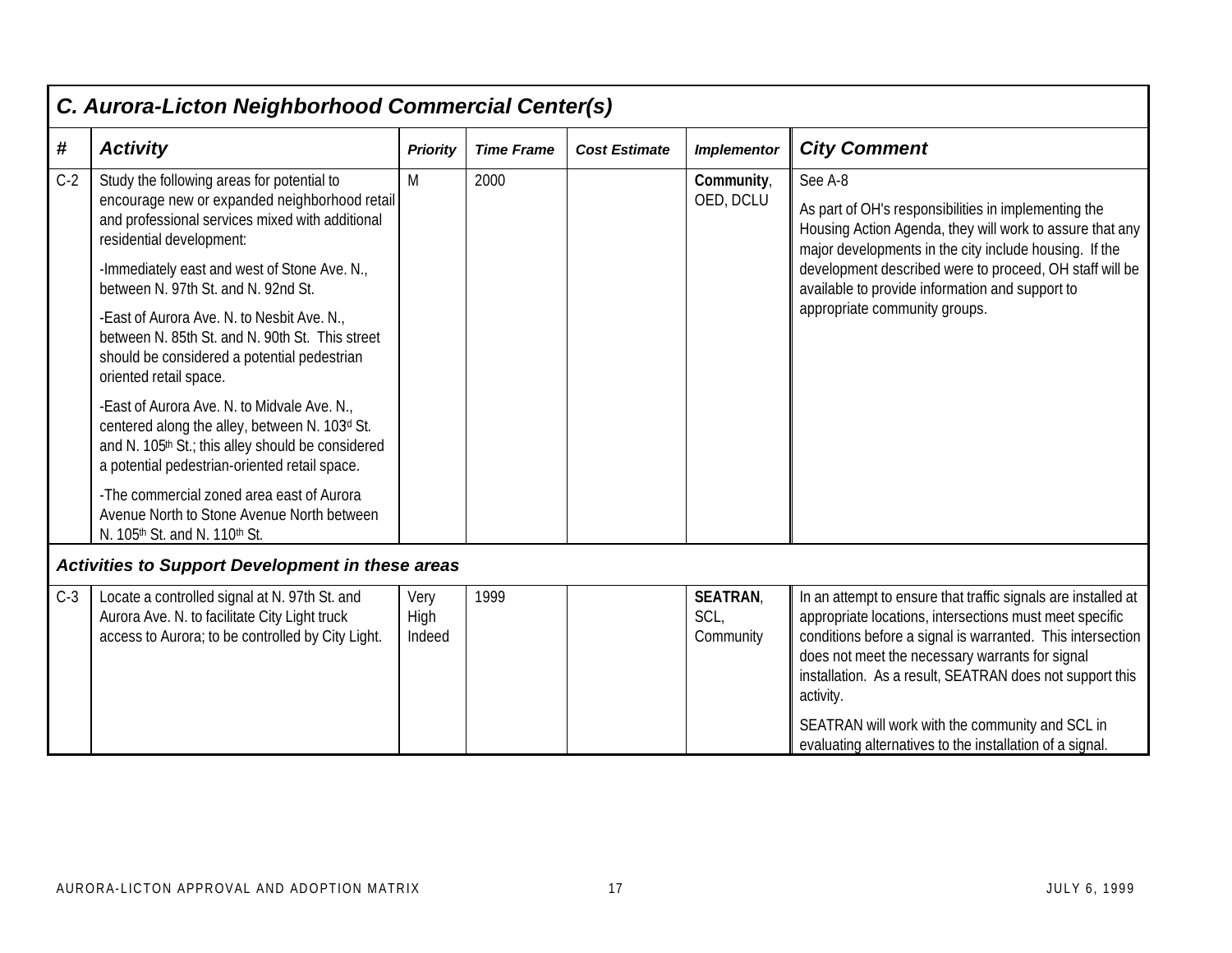### *D. AURORA AVENUE NORTH*

### *Description*

Aurora Ave. N., a segment of former Federal and State Highway 99, the Blue Star Memorial Highway and historically the North Trunk Highway, needs help. Scratching the surface of the roadway and applying blacktop this year only begins to address the issues. The Aurora-Licton Planning Group envisions a time when Aurora Ave. N. will again become a pleasant regional highway and commercial corridor that acts as a gateway to Aurora-Licton and other communities along its path, that is safe for pedestrians, motorists, business operators and employees, and where convenient crossings for pedestrians logically link transit stops and retail and service nodes.

The State has funded an Multi-Modal Study of the Aurora Avenue North corridor to begin in 1999. Recommendations in this section take advantage of that study to create a sensible approach to improving Aurora Ave. N.

### *Integrated City Response*

The Executive supports the goals of this Key Strategy, which would provide additional pedestrian opportunities along and across Aurora Avenue N., increase the attractiveness of the Aurora Ave. N. commercial corridor and increase safety along the corridor. With the State's Aurora Avenue Multi-Modal study beginning in 1999, the neighborhood and the City have the opportunity to influence the future of Aurora Ave. N. The City does not currently have funding to staff an Aurora Ave. N. task force, but will forward the names of neighborhood representatives to WSDOT for participation in the multi-modal planning process. In addition, SEATRAN will be working actively with WSDOT on this project and will present the neighborhood's recommendations to WSDOT and other pertinent stakeholders so that they can be considered during the study.

### *Lead Department: SEATRAN*

#### *Participating Departments: SPO, SPD, DON, DCLU, ESD, SCL*

- 1. OED and DON will work with the Aurora-Licton Planning Group in 1999 to develop a stewardship mechanism for the commercial center plans.
- 2. The City will be considering whether or not it can redirect or increase funding to increase the level of sidewalk maintenance and construction, and how drainage improvements should be paid for, as policy docket issues. A second and related policy docket item shall explore placing special emphasis on finding options for providing sidewalks for designated walking areas, such as urban villages and areas that have pedestrian access to them.
- 3. SEATRAN, in conjunction with Neighborhood Development Managers and SPO, will take an active role in the Highway 99 Multi-Modal Study being conducted by WSDOT including: 1) representing the City of Seattle's interests in the use and development of Highway 99, 2) making sure the pertinent neighborhood plan recommendations from all relevant neighborhood plans are timely and effectively presented together in an accessible format to WSDOT and other pertinent stakeholders, 3) assisting WSDOT in their community outreach, 4) recommending that other government entities such as King County Metro are included in the development of this study, and 5) coordinating the City of Seattle's work on Aurora Avenue North, such as the Aurora Avenue signalization study, with WSDOT's study.
- 4. Identify those activities in this Key Strategy that are good candidates for next steps for implementation considering priorities, possible funding sources and departmental staffing capabilities through the Sector work program.
- 5. Identify next steps for continued implementation.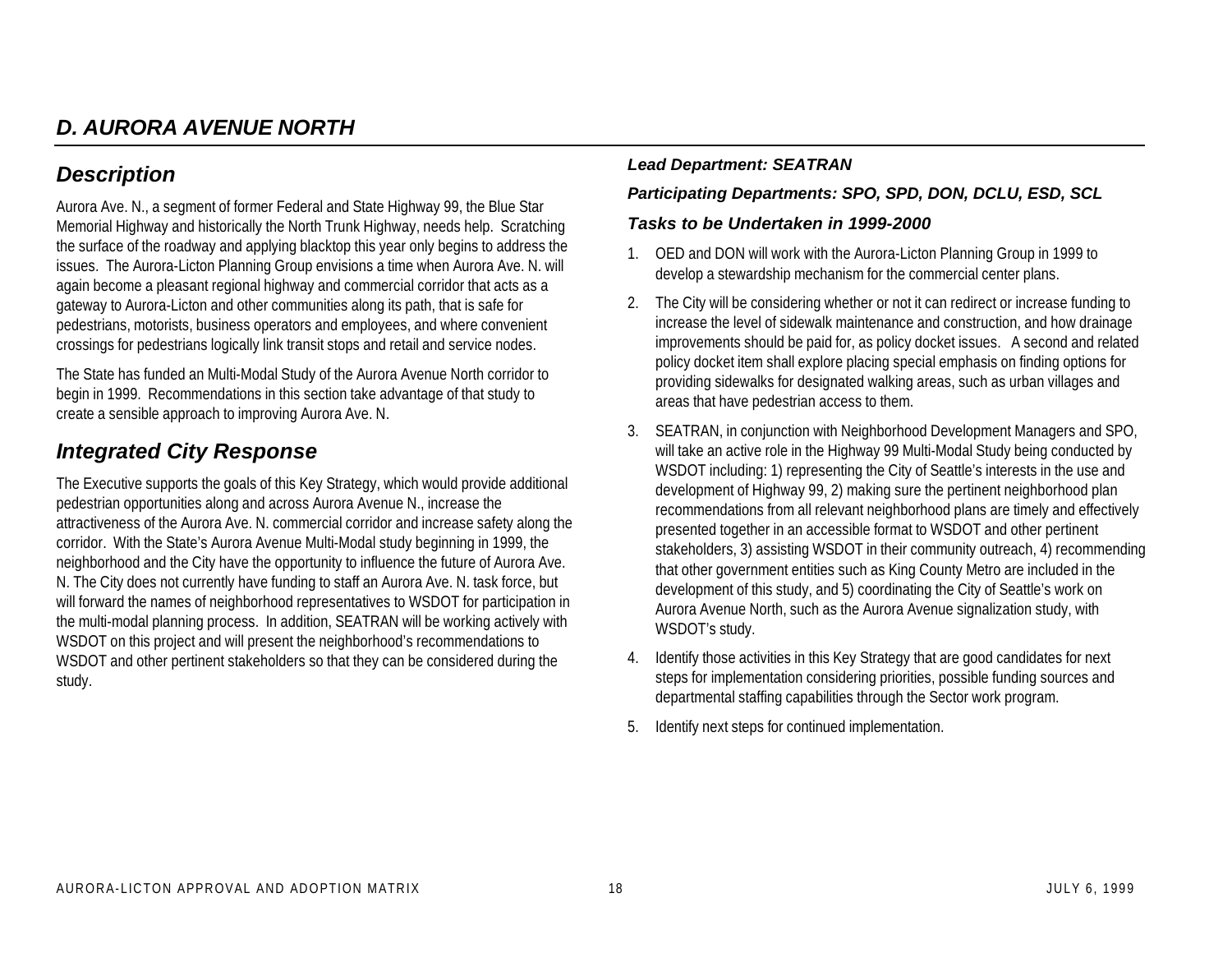|       | <b>D. Aurora Avenue North</b>                                                                                                                                                                                                            |                 |                   |                      |                                                                   |                                                                                                                                                                                                                                                                                                                                                                                                                                                                                                                                                                                                           |  |  |  |  |
|-------|------------------------------------------------------------------------------------------------------------------------------------------------------------------------------------------------------------------------------------------|-----------------|-------------------|----------------------|-------------------------------------------------------------------|-----------------------------------------------------------------------------------------------------------------------------------------------------------------------------------------------------------------------------------------------------------------------------------------------------------------------------------------------------------------------------------------------------------------------------------------------------------------------------------------------------------------------------------------------------------------------------------------------------------|--|--|--|--|
| #     | <b>Activity</b>                                                                                                                                                                                                                          | <b>Priority</b> | <b>Time Frame</b> | <b>Cost Estimate</b> | <b>Implementor</b>                                                | <b>City Comment</b>                                                                                                                                                                                                                                                                                                                                                                                                                                                                                                                                                                                       |  |  |  |  |
|       | Getting the most out of WSDOT Urban Mobility Project                                                                                                                                                                                     |                 |                   |                      |                                                                   |                                                                                                                                                                                                                                                                                                                                                                                                                                                                                                                                                                                                           |  |  |  |  |
| $D-1$ | Study feasibility of establishing targeted major<br>"mid-block" crosswalks (mid-block or minor<br>intersection locations), and restricting access<br>to selected side streets to reduce potential for<br>pedestrian/vehicular conflicts. | H               | 1999-2001         |                      | Aurora<br>Avenue North<br>Task Force,<br>WSDOT,<br><b>SEATRAN</b> | The mid-block crossings proposal will be forwarded to<br>WSDOT for consideration as part of the Aurora Avenue<br>Multi-Modal project. See D-6.<br>Restricting access to side streets will need further study.<br>Consideration should be given to the impacts on east-west<br>flow on surrounding streets as traffic is diverted from the<br>restricted intersection. SEATRAN would look for strong<br>community support from residents on affected streets.<br>This may be considered as part of the Aurora Avenue<br>Multi-Modal project.<br>The City is currently reviewing its policies on crosswalks |  |  |  |  |
|       |                                                                                                                                                                                                                                          |                 |                   |                      |                                                                   | and will report to the City Council Transportation<br>Committee on the results of the study and recommend<br>policy changes as part of the "Policy Docket."                                                                                                                                                                                                                                                                                                                                                                                                                                               |  |  |  |  |
| $D-2$ | Ramp the west side of the pedestrian bridge<br>across Aurora Ave. N. at about N. 103rd St.<br>(East side is already ramped.)                                                                                                             | H               | 2000              |                      | <b>SEATRAN</b><br>WSDOT                                           | SEATRAN will investigate the feasibility of a ramp on the<br>west side. The east side ramp will be evaluated to<br>determine if it meets ADA standards. If a west side ramp<br>is feasible, SEATRAN can work with WSDOT on possible<br>improvements through the Aurora Multi-Modal Study.<br>Funding would need to be identified. See D-6.                                                                                                                                                                                                                                                                |  |  |  |  |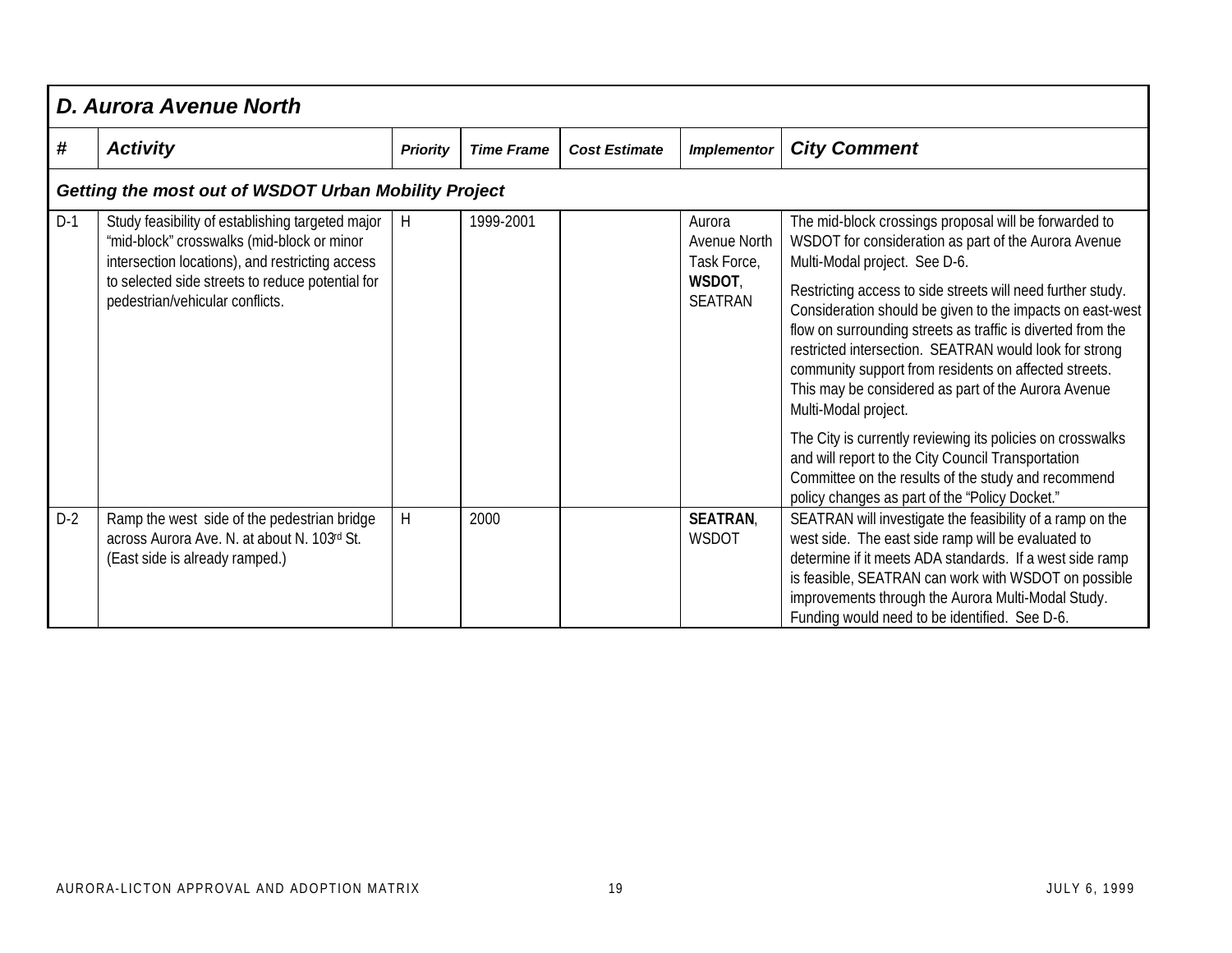|       | <b>D. Aurora Avenue North</b>                                                                                              |                 |                   |                      |                                        |                                                                                                                                                                                                                                                                                                                                                                                                                                                                                                                                                                                       |  |  |  |  |
|-------|----------------------------------------------------------------------------------------------------------------------------|-----------------|-------------------|----------------------|----------------------------------------|---------------------------------------------------------------------------------------------------------------------------------------------------------------------------------------------------------------------------------------------------------------------------------------------------------------------------------------------------------------------------------------------------------------------------------------------------------------------------------------------------------------------------------------------------------------------------------------|--|--|--|--|
| #     | <b>Activity</b>                                                                                                            | <b>Priority</b> | <b>Time Frame</b> | <b>Cost Estimate</b> | <b>Implementor</b>                     | <b>City Comment</b>                                                                                                                                                                                                                                                                                                                                                                                                                                                                                                                                                                   |  |  |  |  |
| $D-3$ | Install sidewalks, curbs, gutters along the<br>entire length of Aurora Ave. N. on both sides.<br>Repair current sidewalks. | H               | <b>ASAP</b>       |                      | WSDOT,<br><b>SEATRAN</b><br><b>SPO</b> | SEATRAN continually looks for opportunities for funding<br>the development of sidewalks on major arterials, including<br>Aurora Ave. N.<br>SEATRAN will work with WSDOT on planning for possible<br>sidewalk improvements as part of the Aurora Multi-Modal<br>Study. See D-6.                                                                                                                                                                                                                                                                                                        |  |  |  |  |
|       |                                                                                                                            |                 |                   |                      |                                        | The City supports the installation of missing sidewalks<br>citywide, particularly in urban villages. The City will be<br>considering whether or not it can redirect or increase<br>funding to increase the level of sidewalk maintenance and<br>construction, and how drainage improvements should be<br>paid for, as policy docket issues. A second and related<br>policy docket item shall explore placing special emphasis<br>on finding options for providing sidewalks for designated<br>walking areas, such as urban villages and areas that have<br>pedestrian access to them. |  |  |  |  |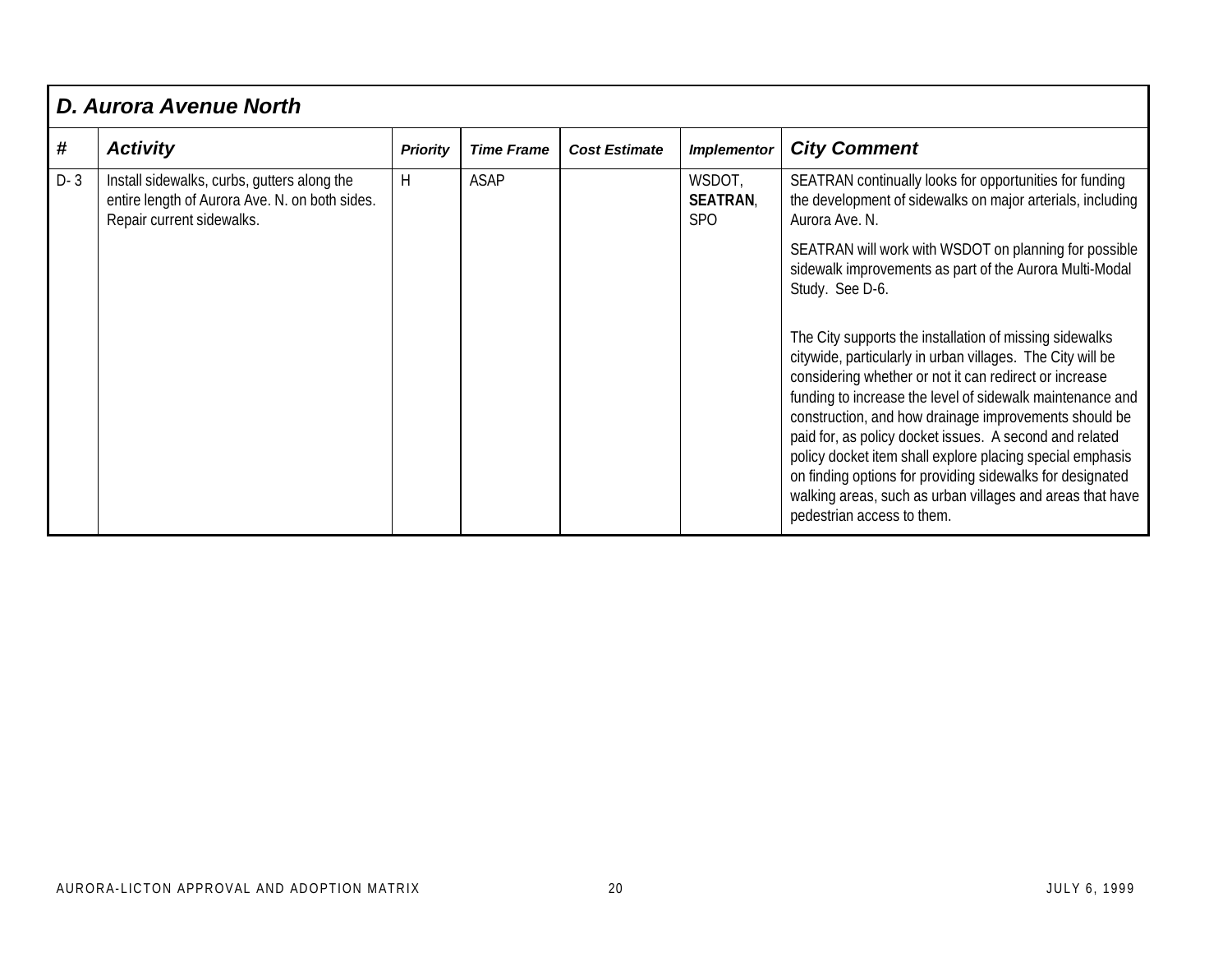|       | <b>D. Aurora Avenue North</b>                                                                                           |                 |                   |                      |                             |                                                                                                                                                                                                                                                                                                                                                                                                                                                              |  |  |  |  |  |
|-------|-------------------------------------------------------------------------------------------------------------------------|-----------------|-------------------|----------------------|-----------------------------|--------------------------------------------------------------------------------------------------------------------------------------------------------------------------------------------------------------------------------------------------------------------------------------------------------------------------------------------------------------------------------------------------------------------------------------------------------------|--|--|--|--|--|
| #     | <b>Activity</b>                                                                                                         | <b>Priority</b> | <b>Time Frame</b> | <b>Cost Estimate</b> | <b>Implementor</b>          | <b>City Comment</b>                                                                                                                                                                                                                                                                                                                                                                                                                                          |  |  |  |  |  |
| $D-4$ | Improve the intersection at N. 90th St. and<br>Aurora Ave. N, some suggestions include:                                 | H               |                   |                      | <b>SEATRAN</b><br>SCL, SPD, | SEATRAN is aware of the neighborhood's concern with<br>pedestrian safety at this intersection. SEATRAN is willing                                                                                                                                                                                                                                                                                                                                            |  |  |  |  |  |
|       | • Enforce parking restrictions at the corners;                                                                          |                 |                   |                      | Community,<br><b>DCLU</b>   | to evaluate any improvements recommended by the<br>neighborhood. SEATRAN has made improvements to the                                                                                                                                                                                                                                                                                                                                                        |  |  |  |  |  |
|       | • As opportunities arise, rebuild the<br>commercial structure at the SE corner to<br>meet current setback requirements; |                 |                   |                      |                             | signal at N. 90th St. and Aurora Ave. N. within the last four<br>years in an attempt to reduce vehicular collisions. There<br>have been four reported collisions involving pedestrians in                                                                                                                                                                                                                                                                    |  |  |  |  |  |
|       | • Enforce jaywalking ordinances, perhaps with<br>a special focus project.                                               |                 |                   |                      |                             | the past eight years. Each of these had unique<br>circumstances making it difficult to identify specific needed<br>improvements at this time.<br>• SPD Parking Enforcement will monitor and take proper<br>enforcement action against any parking violators on the<br>corners of Aurora and 90h.<br>• If the building at the SE corner of the intersection is torn<br>down and rebuilt, it would be required to be built to<br>current setback requirements, |  |  |  |  |  |
|       |                                                                                                                         |                 |                   |                      |                             | City Light researched removing a utility pole which<br>impedes some pedestrian visibility. This pole would have<br>to be replaced with two new poles which would create<br>similar problems elsewhere.                                                                                                                                                                                                                                                       |  |  |  |  |  |
| $D-5$ | Enforce traffic laws, especially related to<br>speeding.                                                                | H               |                   |                      | SPD,<br><b>SEATRAN</b>      | SPD does the best job that it can with existing staff<br>assigned to the Traffic Unit. Increased traffic enforcement<br>on an ongoing basis in the Aurora-Licton area can only be<br>accomplished in two ways: 1) by reducing traffic<br>enforcement efforts in other areas; or 2) by increasing the<br>number of traffic officers authorized in the budget. At this<br>time, there are no plans to increase the number of traffic<br>officers.              |  |  |  |  |  |
|       |                                                                                                                         |                 |                   |                      |                             | The community should contact SEATRAN's Neighborhood<br>Speed Watch Program to work on speed limit enforcement<br>issues.                                                                                                                                                                                                                                                                                                                                     |  |  |  |  |  |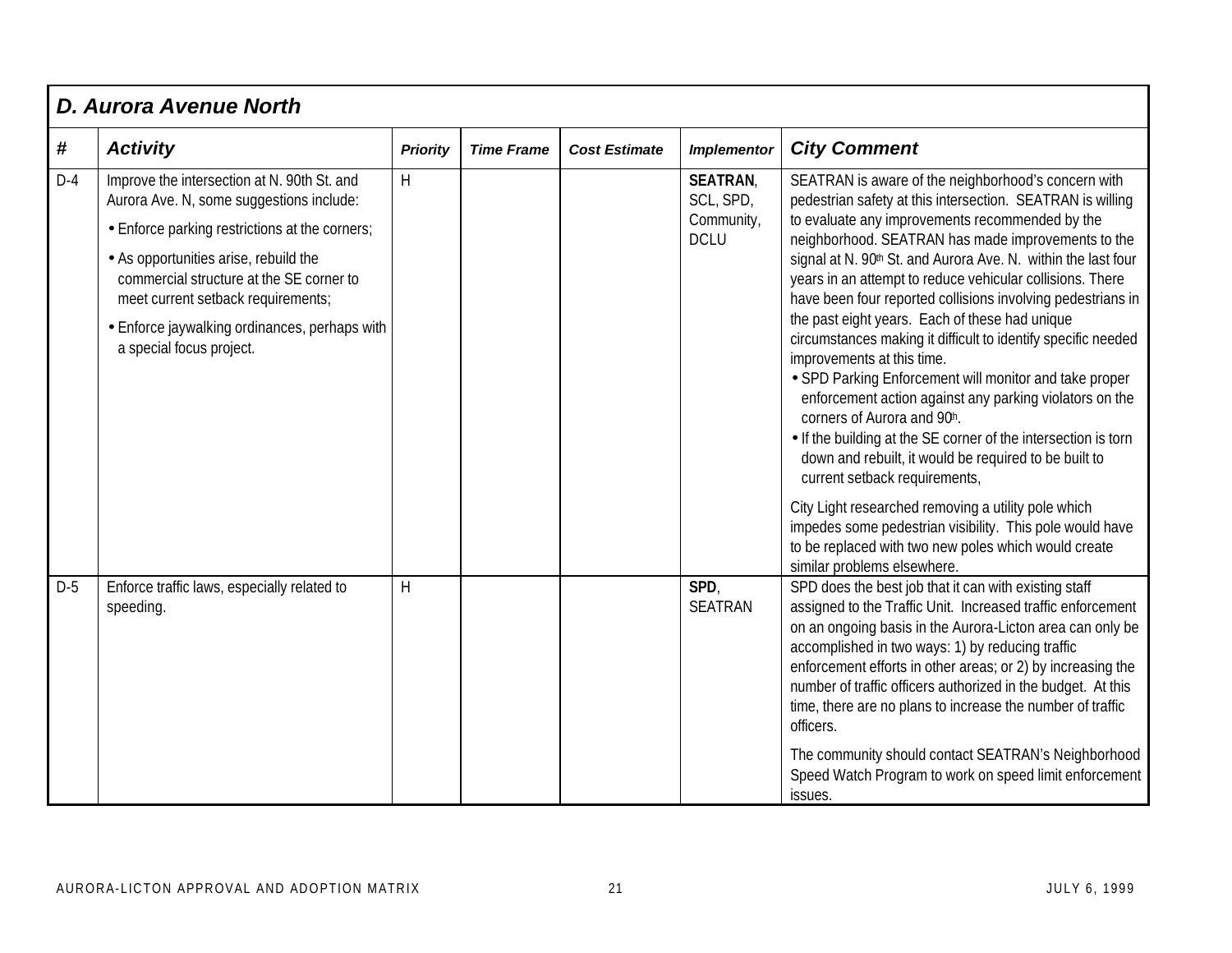|       | D. Aurora Avenue North                                                                                                                                            |                 |                   |                      |                                                                                                                                                                                                        |                                                                                                                                                                                                                                                                                                                                                                                                                                                                                                                                                                                                                                                                                                                                                                                                                                                                                                                                                                                           |  |  |  |  |
|-------|-------------------------------------------------------------------------------------------------------------------------------------------------------------------|-----------------|-------------------|----------------------|--------------------------------------------------------------------------------------------------------------------------------------------------------------------------------------------------------|-------------------------------------------------------------------------------------------------------------------------------------------------------------------------------------------------------------------------------------------------------------------------------------------------------------------------------------------------------------------------------------------------------------------------------------------------------------------------------------------------------------------------------------------------------------------------------------------------------------------------------------------------------------------------------------------------------------------------------------------------------------------------------------------------------------------------------------------------------------------------------------------------------------------------------------------------------------------------------------------|--|--|--|--|
| #     | <b>Activity</b>                                                                                                                                                   | <b>Priority</b> | <b>Time Frame</b> | <b>Cost Estimate</b> | <b>Implementor</b>                                                                                                                                                                                     | <b>City Comment</b>                                                                                                                                                                                                                                                                                                                                                                                                                                                                                                                                                                                                                                                                                                                                                                                                                                                                                                                                                                       |  |  |  |  |
| $D-6$ | Develop and staff an Aurora Avenue North<br>Task Force to coordinate the<br>recommendations of Neighborhood Plans and<br>the WSDOT Urban Mobility Study of SR 99. | H               | 1999-2001         |                      | WSDOT,<br>SEATRAN,<br>DON, SPO,<br>Green Lake,<br>Greenwood/<br>Phinney,<br>Aurora-Licton,<br>Broadview-<br><b>Bitter Lake-</b><br>Haller Lake,<br>Aurora<br>Avenue<br><b>Merchants</b><br>Association | SEATRAN, in conjunction with Neighborhood<br>Development Managers and SPO, will take an active role<br>in the Highway 99 Multi-Modal Study being conducted by<br>WSDOT including: 1) representing the City of Seattle's<br>interests in the use and development of Highway 99, 2)<br>making sure the pertinent neighborhood plan<br>recommendations from all relevant neighborhood plans<br>are timely and effectively presented together in an<br>accessible format to WSDOT and other pertinent<br>stakeholders, 3) assisting WSDOT in their community<br>outreach, 4) recommending that other government entities<br>such as King County Metro are included in the<br>development of this study, and 5) coordinating the City of<br>Seattle's work on Aurora Avenue North, such as the<br>Aurora Avenue signalization study, with WSDOT's study.<br>Aurora Avenue North Task Force: This is a community-<br>based activity. SEATRAN does not have funding to staff<br>this task force. |  |  |  |  |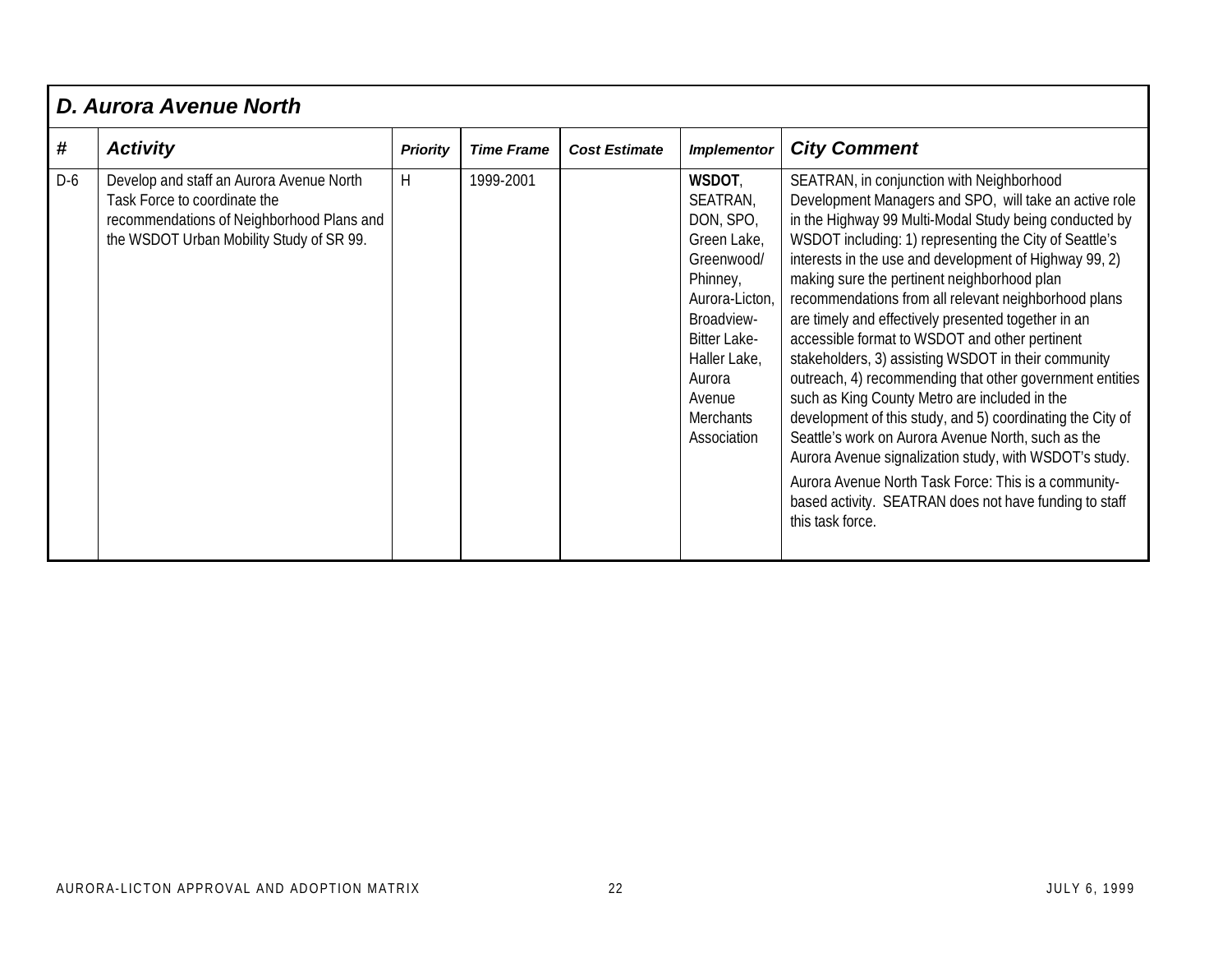|       | <b>D. Aurora Avenue North</b>                                                                                                                                                                                                                                                                                                                                                                                                                                                                                                                       |                 |                   |                      |                                                                                     |                                                                                                                                                                                                                                                                                                                                                                                                                                                                                                                                                                                                                                                                                                                                                                                                                                                                                                                                                                                                                                                                                                                                                                                                                                                                                                                                                                                                                                                                                                                                                                                                                                                                                                                                                                                       |  |  |  |  |
|-------|-----------------------------------------------------------------------------------------------------------------------------------------------------------------------------------------------------------------------------------------------------------------------------------------------------------------------------------------------------------------------------------------------------------------------------------------------------------------------------------------------------------------------------------------------------|-----------------|-------------------|----------------------|-------------------------------------------------------------------------------------|---------------------------------------------------------------------------------------------------------------------------------------------------------------------------------------------------------------------------------------------------------------------------------------------------------------------------------------------------------------------------------------------------------------------------------------------------------------------------------------------------------------------------------------------------------------------------------------------------------------------------------------------------------------------------------------------------------------------------------------------------------------------------------------------------------------------------------------------------------------------------------------------------------------------------------------------------------------------------------------------------------------------------------------------------------------------------------------------------------------------------------------------------------------------------------------------------------------------------------------------------------------------------------------------------------------------------------------------------------------------------------------------------------------------------------------------------------------------------------------------------------------------------------------------------------------------------------------------------------------------------------------------------------------------------------------------------------------------------------------------------------------------------------------|--|--|--|--|
| #     | <b>Activity</b>                                                                                                                                                                                                                                                                                                                                                                                                                                                                                                                                     | <b>Priority</b> | <b>Time Frame</b> | <b>Cost Estimate</b> | <b>Implementor</b>                                                                  | <b>City Comment</b>                                                                                                                                                                                                                                                                                                                                                                                                                                                                                                                                                                                                                                                                                                                                                                                                                                                                                                                                                                                                                                                                                                                                                                                                                                                                                                                                                                                                                                                                                                                                                                                                                                                                                                                                                                   |  |  |  |  |
| $D-7$ | Plan and install thematic streetscape<br>improvements including:<br>Improved street and directional signage<br>$\bullet$<br>Improved low level lighting<br>$\bullet$<br>More attractive signal standards, light<br>$\bullet$<br>standards and other fixtures<br>Accessible sidewalks<br>$\bullet$<br>More vegetation, including replanting<br>$\bullet$<br>median strips that are paved over;<br>vegetation should not block visibility of<br>retail services<br>Underground utilities<br>$\bullet$<br>Street furniture and public art<br>$\bullet$ | M               | 1999-2014         |                      | Aurora<br>Avenue<br><b>North Task</b><br>Force,<br>WSDOT,<br>SEATRAN,<br><b>DON</b> | See D-6.<br>Signage: SEATRAN can evaluate requests for additional<br>street signs at specific locations. Because SEATRAN has<br>concerns with possible street clutter and the added<br>maintenance cost caused by excessive signing, SEATRAN<br>will determine if additional signs are appropriate.<br>If this request refers to a new type/style of signs, the<br>request would need SEATRAN approval. SEATRAN<br>follows national design standards for signs and would not<br>support variations from these guidelines.<br>what about signage.<br>Streetscape improvements: The Neighborhood Matching<br>Fund offers funding opportunities for developing<br>streetscape improvements, including street furniture and<br>public art. SEATRAN would need to be involved in many<br>of these activities and approve the location of any street<br>furniture, or signs in the right-of-way.<br>Lighting: For lighting projects, the neighborhood is<br>encouraged to develop a 'lighting plan" by working with<br>Seattle City Light's North Service Center. The plan should<br>include the location and type of lighting fixtures which will<br>be the basis of project feasibility and cost estimates.<br>Seattle City Light offers a choice of pedestrian lighting<br>standards for neighborhoods. Pedestrian lighting policies<br>are currently being reviewed by Seattle City Light. For<br>lighting on arterials such as Aurora Avenue, SEATRAN<br>has jurisdiction and would need to be involved.<br>Sidewalks: please see D-3.<br>Medians: The next step for greening the medians would be<br>to determine the engineering feasibility of specific median<br>locations to determine whether they are appropriate for<br>planting. WSDOT will be looking at median locations as |  |  |  |  |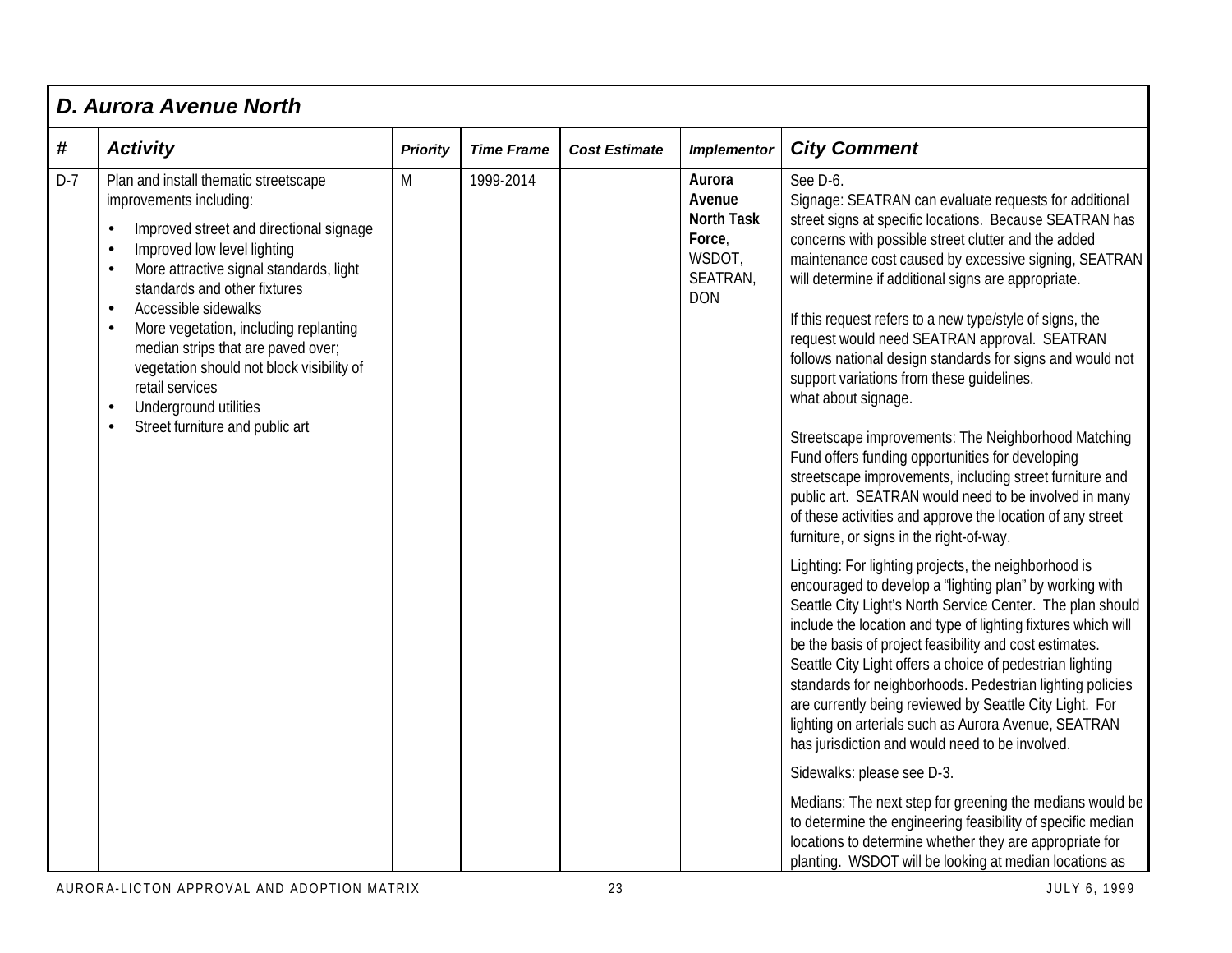|       | <b>D. Aurora Avenue North</b>                                                                                                                                                                                                                                                                                                                                                                                  |                 |                                                             |                      |                                                      |                                                                                                                                                                                                                                                                                                                                                                                                                                                                                                                                                                                                                                                                                                      |  |  |  |  |
|-------|----------------------------------------------------------------------------------------------------------------------------------------------------------------------------------------------------------------------------------------------------------------------------------------------------------------------------------------------------------------------------------------------------------------|-----------------|-------------------------------------------------------------|----------------------|------------------------------------------------------|------------------------------------------------------------------------------------------------------------------------------------------------------------------------------------------------------------------------------------------------------------------------------------------------------------------------------------------------------------------------------------------------------------------------------------------------------------------------------------------------------------------------------------------------------------------------------------------------------------------------------------------------------------------------------------------------------|--|--|--|--|
| #     | <b>Activity</b>                                                                                                                                                                                                                                                                                                                                                                                                | <b>Priority</b> | <b>Time Frame</b>                                           | <b>Cost Estimate</b> | <b>Implementor</b>                                   | <b>City Comment</b>                                                                                                                                                                                                                                                                                                                                                                                                                                                                                                                                                                                                                                                                                  |  |  |  |  |
|       |                                                                                                                                                                                                                                                                                                                                                                                                                |                 |                                                             |                      |                                                      | part of the Aurora Multi-Modal Study. At that time, the<br>medians could be evaluated for possible landscaping<br>opportunities. If the community has specific locations that<br>they are interested in having landscaped, they should be<br>identified.                                                                                                                                                                                                                                                                                                                                                                                                                                             |  |  |  |  |
|       |                                                                                                                                                                                                                                                                                                                                                                                                                |                 |                                                             |                      |                                                      | Undergrounding utilities: Currently the cost of<br>undergrounding utilities is borne by property owners. For<br>neighborhoods that are interested in converting from an<br>overhead electrical system to an underground system,<br>Seattle City Light offers a Voluntary Underground'<br>program. The costs of this undergrounding are also borne<br>by property owners.                                                                                                                                                                                                                                                                                                                             |  |  |  |  |
| $D-8$ | As part of the Aurora-Licton neighborhood<br>design quidelines, develop specific quidelines<br>that encourage development on or near<br>Aurora Avenue to incorporate a specific style<br>or theme (to be defined in the guidelines), and<br>to address crime prevention principles in<br>design. Property and business owners should<br>be actively involved in the development of<br>these design guidelines. | M               | Develop<br>quidelines<br>soon, long<br>range<br>application |                      | Aurora<br>Avenue<br><b>North Task</b><br>Force, DCLU | See A5.<br>SPD is very interested in working with DCLU and the<br>community on a CPTED review of projects in this<br>community.<br>SPD will send a representative to Design Review meetings<br>on projects in this planning area. DCLU will notify SPD of<br>the date and time of specific meetings, and SPD will use<br>the opportunity to comment on the design issues.<br>The current Design Guidelines were developed with input<br>from SPD on Crime Prevention through Environmental<br>Design (CPTED) techniques and include specific reference<br>to pedestrian safety. The neighborhood is encouraged to<br>propose additional specific design guidelines with respect<br>to public safety. |  |  |  |  |
| $D-9$ | Develop and apply Aurora-Licton sign<br>guidelines for use in conjunction with the city<br>sign code. Ensure enforcement of the city<br>sign code. Work to reduce visual clutter and<br>encourage signs of a similar style. Consider<br>non-flashing neon for new signs in recognition<br>of the highway's historic commercial signage.                                                                        | M               | 1999-2001                                                   |                      | Task Force,<br><b>DCLU</b>                           | Sign guidelines, including some of the ideas contained<br>here, can be addressed through neighborhood-specific<br>design guidelines (see A-5.)<br>DCLU has two sign code enforcement agents who<br>respond to complaints of sign code violations. The<br>community can contact DCLU and submit a complaint.                                                                                                                                                                                                                                                                                                                                                                                          |  |  |  |  |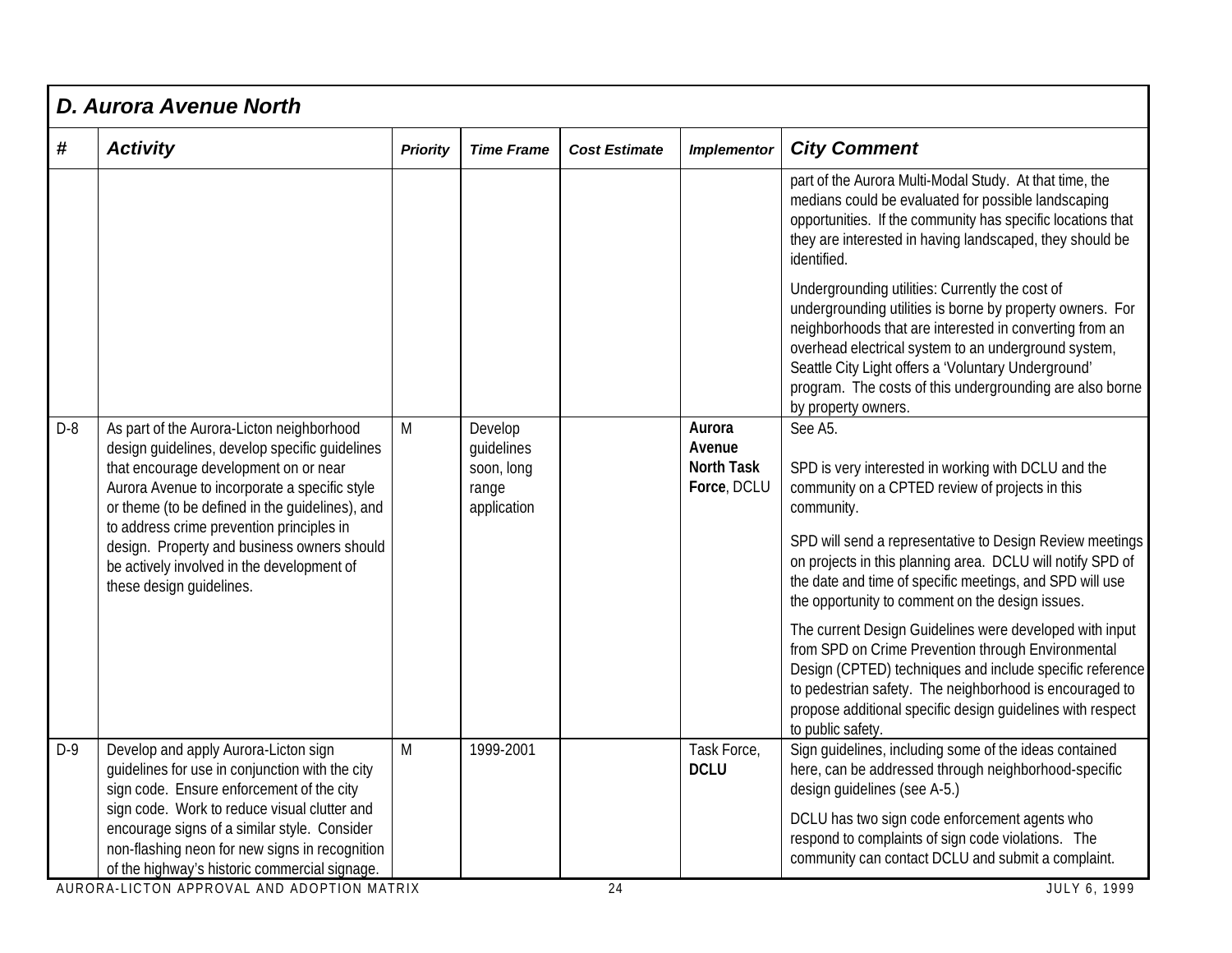|        | <b>D. Aurora Avenue North</b>                                                                                                                                                                                                                                                           |                 |                   |                      |                                                        |                                                                                                                                                                                                                                                                                                                                                                                                                                                                                                                                                                                                                                                                                                                                                                                                                                                                                                                                       |  |  |  |  |
|--------|-----------------------------------------------------------------------------------------------------------------------------------------------------------------------------------------------------------------------------------------------------------------------------------------|-----------------|-------------------|----------------------|--------------------------------------------------------|---------------------------------------------------------------------------------------------------------------------------------------------------------------------------------------------------------------------------------------------------------------------------------------------------------------------------------------------------------------------------------------------------------------------------------------------------------------------------------------------------------------------------------------------------------------------------------------------------------------------------------------------------------------------------------------------------------------------------------------------------------------------------------------------------------------------------------------------------------------------------------------------------------------------------------------|--|--|--|--|
| #      | <b>Activity</b>                                                                                                                                                                                                                                                                         | <b>Priority</b> | <b>Time Frame</b> | <b>Cost Estimate</b> | <b>Implementor</b>                                     | <b>City Comment</b>                                                                                                                                                                                                                                                                                                                                                                                                                                                                                                                                                                                                                                                                                                                                                                                                                                                                                                                   |  |  |  |  |
| $D-10$ | Create and staff an economic development<br>project to explore options and develop the<br>urban village mixed-use core. Work with local<br>merchants and property owners to enhance<br>pedestrian access, safety, parking and traffic<br>flow to existing retail stores and businesses. | $\overline{H}$  | 1999-2000         |                      | OED, DON,<br>Community                                 | OED and DON will work with the Aurora-Licton Planning<br>Group in 1999 to develop a stewardship mechanism for<br>the commercial center plans. Funding for ongoing staffing<br>may not be available.<br>Efforts to enhance pedestrian access, public safety,<br>parking and traffic flows represent basic issues that<br>determine the success of a neighborhood business district.<br>OED will work with the planning group and the lead<br>business district organization to identify ways to strengthen<br>the area as a user-friendly business district. OED has a<br>contract with the Neighborhood Business Council (NBC) to<br>assist neighborhood business districts with their efforts to<br>improve the economic conditions of the district and the<br>small business environment. In addition, OED will<br>facilitate discussions between property owners and<br>merchants on redevelopment opportunities.<br>Also see A-8. |  |  |  |  |
| $D-11$ | Identify important cultural and historic<br>elements and visual landmarks. (Buildings,<br>markers, bridges, signs etc.) Keep in mind the<br>"culture" of the highway.                                                                                                                   | M               | 1999-2001         |                      | DON,<br>Aurora<br>Avenue<br><b>North Task</b><br>Force | This activity will need to be a community-based activity.<br>The Department of Neighborhoods can provide some<br>technical assistance, but does not have the staff or funding<br>to do this work. However, Neighborhood Matching Funds<br>are available for such a project.                                                                                                                                                                                                                                                                                                                                                                                                                                                                                                                                                                                                                                                           |  |  |  |  |
| $D-12$ | Increase SPD patrols of Aurora Ave. N. and<br>adjacent side streets, alleys and on Metro<br>buses.                                                                                                                                                                                      | H               | 1999-             |                      | <b>SPD</b>                                             | This activity will be considered as part of the sector work<br>programs in the future as opportunities arise. SPD has a<br>limited number of patrol officers at any given time. Most of<br>a patrol officer's time is directed by dispatch to calls<br>coming into 911. It is not possible to provide more patrol<br>car visits without adding additional officers. When not<br>responding to 911, officers will conduct regular patrols.                                                                                                                                                                                                                                                                                                                                                                                                                                                                                             |  |  |  |  |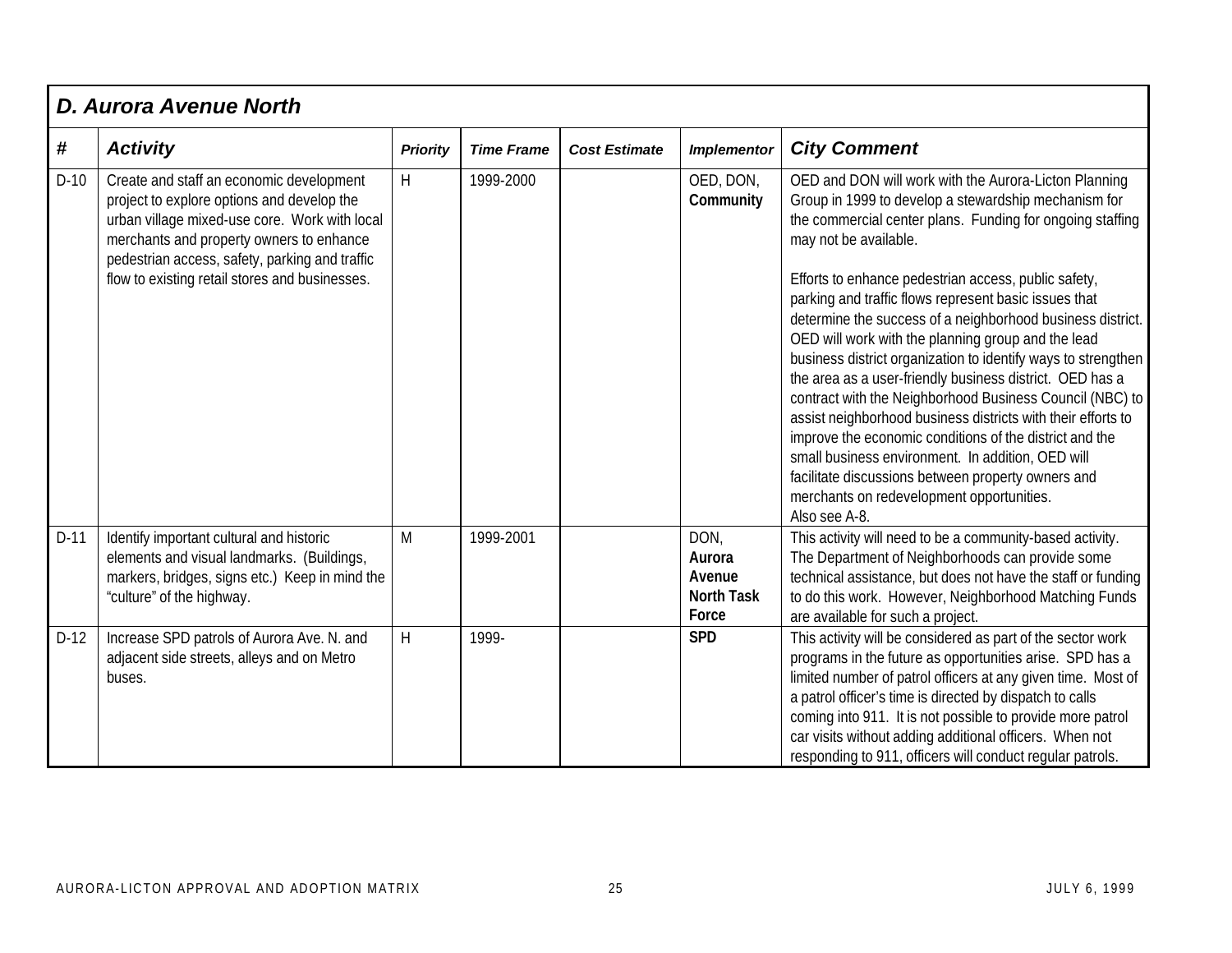|        | <b>D. Aurora Avenue North</b>                                                                                                                                                                                                       |                 |                                                           |                      |                                                            |                                                                                                                                                                                                                                                                                                                                                                                                                                                                                                                                                            |  |  |  |  |
|--------|-------------------------------------------------------------------------------------------------------------------------------------------------------------------------------------------------------------------------------------|-----------------|-----------------------------------------------------------|----------------------|------------------------------------------------------------|------------------------------------------------------------------------------------------------------------------------------------------------------------------------------------------------------------------------------------------------------------------------------------------------------------------------------------------------------------------------------------------------------------------------------------------------------------------------------------------------------------------------------------------------------------|--|--|--|--|
| #      | <b>Activity</b>                                                                                                                                                                                                                     | <b>Priority</b> | <b>Time Frame</b>                                         | <b>Cost Estimate</b> | <b>Implementor</b>                                         | <b>City Comment</b>                                                                                                                                                                                                                                                                                                                                                                                                                                                                                                                                        |  |  |  |  |
| $D-13$ | Locate a "storefront" community police facility<br>on Aurora Ave. N.                                                                                                                                                                | H               | 1999-                                                     |                      | SPD, ESD,<br>Community                                     | This is a community-based activity. SPD does not have<br>resources to provide for a new facility in the Aurora-Licton<br>neighborhood. The close proximity of the North Precinct<br>station makes it unlikely that a facility would be located<br>along Aurora Ave. N. in this neighborhood. However, if<br>the neighborhood or another sponsor opens a new<br>'storefront community police facility' in the Aurora-Licton<br>neighborhood, SPD is willing to use it as a drop-in site for<br>patrol officers.                                             |  |  |  |  |
| $D-14$ | Investigate the feasibility of providing zoning<br>incentives to encourage construction of 2nd-<br>story pedestrian skybridges that would<br>connect future multi-story development at<br>selected locations along Aurora Avenue N. |                 | Feasibility<br>soon,<br>implementa-<br>tion long<br>range |                      | DCLU and<br>Aurora<br>Avenue<br><b>North Task</b><br>Force | Generally, the City discourages the development of<br>skybridges. However, given the difficulty in providing safe<br>pedestrian crossings at needed locations along Aurora<br>Ave N., skybridges may be appropriate along Aurora Ave.<br>N., when they are not appropriate in other locations.<br>Design review can provide some of the incentive that the<br>neighborhood proposes and the neighborhood is<br>encouraged to include skybridges as desired design<br>features as they prepare neighborhood specific Design<br>Review guidelines. (See A-5) |  |  |  |  |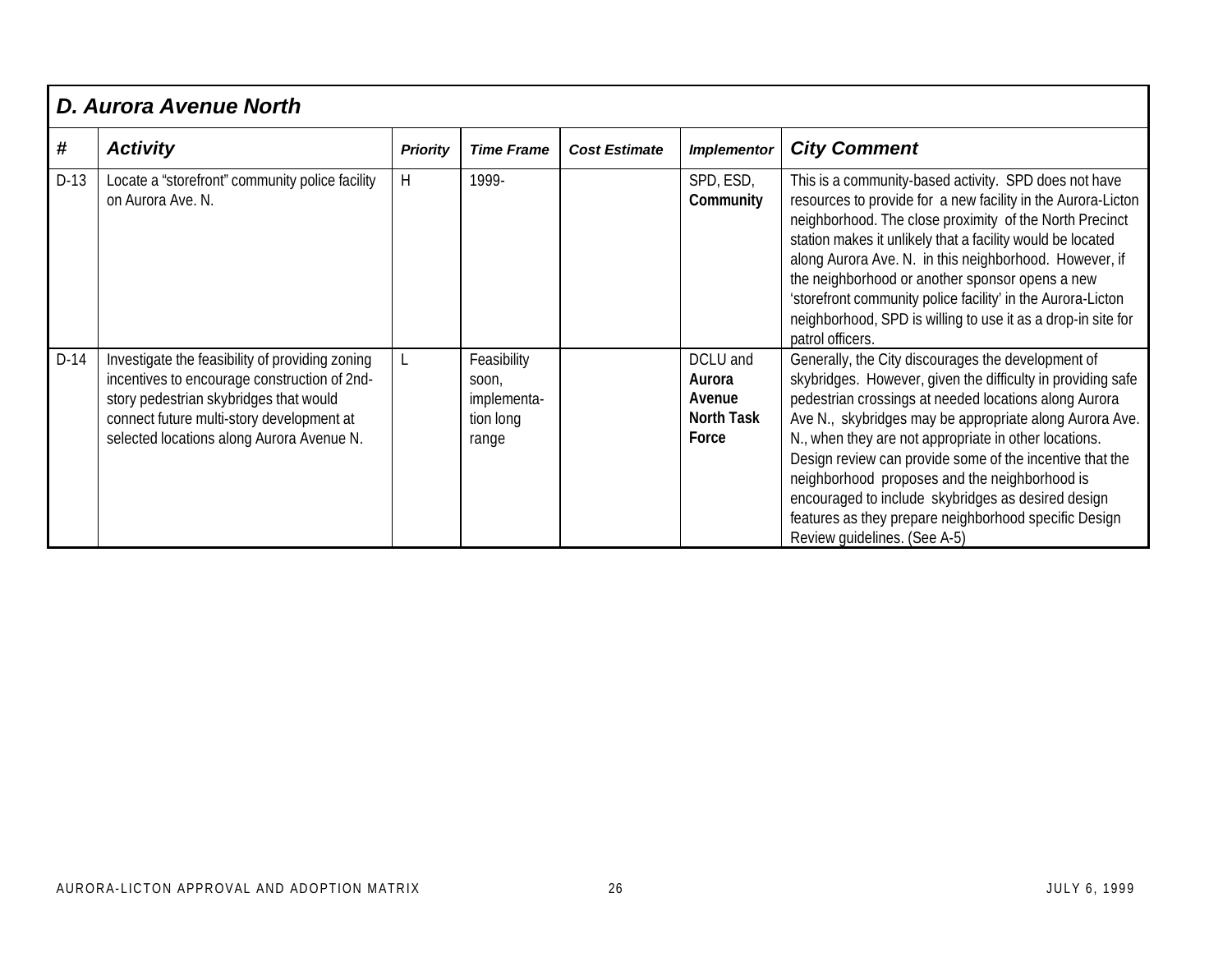### *E. NEIGHBORHOOD CONNECTIONS*

### *Description*

The highest priority improvements recommended by the Aurora-Licton Planning Group relate to creating a network of safe and attractive pedestrian and bicycle connections to transit, between commercial and residential areas, and between the urban village and nearby destinations such as North Seattle Community College and the proposed Northgate Sound Transit Station. Aurora Avenue North (see Key Strategy D) currently is very unsafe to cross and very difficult to walk along. Crossing Northgate Way is equally hazardous. Transit access along Aurora Avenue North is limited, unsafe, and uncomfortable. Pedestrian crossing of I-5 is very limited and does not link well to destinations on either side of the Interstate. I-5 exits encourage unnecessary cutthrough traffic, increasing safety hazards. The lack of sidewalks presents opportunities as well as barriers: creation of pedestrian and bicycle pathway options, especially those that are environmentally sensitive, could be an opportunity in creating the pedestrian network.

The neighborhood plan outlines a draft concept for the "support bars" of the network. As opportunities and resources allow, the network would develop throughout the enclosed area, with segments "hanging" onto the heavy lines outlined in the map.

Please also see Aurora Avenue North key strategy above.

### *Integrated City Response*

The City supports the goals of this Key Strategy which would improve pedestrian and bicycle connections within the urban village. The neighborhood has identified a number of streets for a network of Key Pedestrian Streets. These streets are, generally, not arterials and have not been considered appropriate for Key Pedestrian Street designation. North 92<sup>nd</sup> Street between Wallingford Avenue North and <sup>1st</sup> Avenue Northeast is an arterial and can be designated a Key Pedestrian Street. Lack of a Key Pedestrian Street designation does not preclude the development of pedestrian improvements along these streets. The next step will be to prioritize these streets for improvements and begin to design the improvements, as funding becomes available.

SEATRAN is excited to begin public outreach on the Interurban Trail segment between North 110<sup>th</sup> and North 128<sup>th</sup> Streets. The Interurban Trail will be a pedestrian and bicycle trail along the historic Interurban railway right-of-way. This right-of-way is now owned by Seattle City Light and carries their main transmission line through Northwest Seattle. SEATRAN expects to extend the trail to the north and south on City streets over time and will work with the community as the project proceeds.

#### *Lead Department: SEATRAN*

#### *Participating Departments: SPO, SCL, SPD, DON*

#### *Activities Already Underway*

- 1. SEATRAN has funding for and has started to do public outreach on the proposed Interurban Pathway project between North 110<sup>th</sup> and North 128<sup>th</sup> Streets.
- 2. The Executive is reviewing its policies on Green Streets and Key Pedestrian Streets in 1999. Once this policy analysis is completed, recommendations in this Key Strategy will be reviewed again.
- 3. SEATRAN is currently attempting to develop low cost sidewalk design alternatives and implementation criteria which may increase opportunities for communities and new development to install sidewalks.
- 4. SEATRAN has installed an all-way stop at North 92<sup>nd</sup> Street and College Way North.

- 2. Identify those activities in this Key Strategy that are good candidates for next steps for implementation considering priorities, possible funding sources and departmental staffing capabilities through the Sector work program.
- 3. Identify next steps for continued implementation.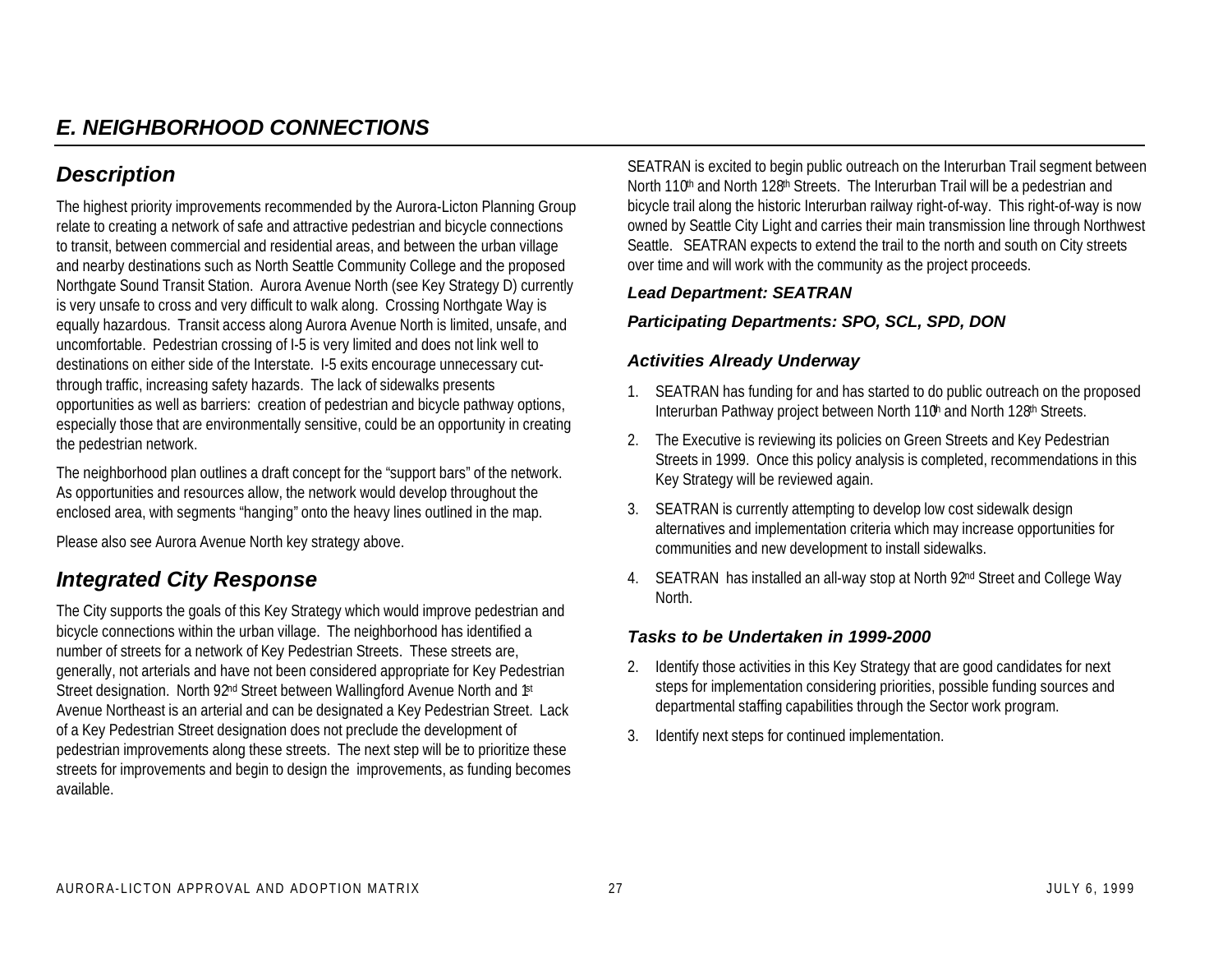|          | <b>E. Neighborhood Connections</b>                                                                                                                                                                                                                                                                       |                 |                       |                      |                               |                                                                                                                                                                                                                                                                                                                                                                                                                                                                                                                                                                                                                                                                    |  |  |  |  |
|----------|----------------------------------------------------------------------------------------------------------------------------------------------------------------------------------------------------------------------------------------------------------------------------------------------------------|-----------------|-----------------------|----------------------|-------------------------------|--------------------------------------------------------------------------------------------------------------------------------------------------------------------------------------------------------------------------------------------------------------------------------------------------------------------------------------------------------------------------------------------------------------------------------------------------------------------------------------------------------------------------------------------------------------------------------------------------------------------------------------------------------------------|--|--|--|--|
| #        | <b>Activity</b>                                                                                                                                                                                                                                                                                          | <b>Priority</b> | <b>Time Frame</b>     | <b>Cost Estimate</b> | <b>Implementor</b>            | <b>City Comment</b>                                                                                                                                                                                                                                                                                                                                                                                                                                                                                                                                                                                                                                                |  |  |  |  |
|          | <b>Key Pedestrian Streets</b>                                                                                                                                                                                                                                                                            |                 |                       |                      |                               |                                                                                                                                                                                                                                                                                                                                                                                                                                                                                                                                                                                                                                                                    |  |  |  |  |
| $E-1$    | Fund and install traffic calming devices, including<br>curbs and plantings, along key pedestrian streets<br>and specific residential streets designated by the<br>community to reduce pedestrian/vehicle conflicts.                                                                                      | H               |                       |                      | <b>SEATRAN</b>                | SEATRAN needs more information on this activity.<br>SEATRAN's Neighborhood Traffic Section will work<br>with the neighborhood on traffic calming strategies and<br>appropriate funding sources, as specific locations are<br>identified by the neighborhood.                                                                                                                                                                                                                                                                                                                                                                                                       |  |  |  |  |
| $E - 2$  | Street signs should be installed on all arterial<br>streets and highways entering the neighborhood to<br>inform drivers that they are entering the Aurora-<br>Licton Residential Urban Village (or as renamed by<br>the community).                                                                      |                 |                       |                      | DON,<br>SEATRAN,<br>Community | Other communities have used the Neighborhood<br>Matching Fund to pay for neighborhood-identifying<br>street signs. SEATRAN's Street Use division would<br>need to approve the location of any signs in the right-<br>of-way.                                                                                                                                                                                                                                                                                                                                                                                                                                       |  |  |  |  |
| $E - 3b$ | Study and correct blind corners and hidden<br>intersections on arterial streets, especially N.<br>Northgate Way/N. 105h St. between Stone Ave. N.<br>and Meridian Ave. N., and Banner Way N.E.<br>immediately east of I-5.                                                                               | H               |                       |                      | <b>SEATRAN</b>                | N. Northgate Way/N. 105th St. between Stone Ave. N.<br>and Meridian Ave. N. is a curved arterial. Because of<br>the curvature, it may be difficult to improve visibility<br>from cross-streets at these curves. If the community<br>identifies specific intersections and concerns,<br>SEATRAN will investigate these locations for possible<br>improvements.<br>SEATRAN needs clarification of the community's<br>concerns on N. 85th St. The section of N. 85th St. east<br>of I-5 is a non-arterial street. If the community is<br>concerned about Banner Way N.E., that arterial is also<br>curved and will raise difficulties similar to N. Northgate<br>Way. |  |  |  |  |
| $E - 4$  | The City should work with the community to<br>designate appropriate Key Pedestrian Streets,<br>Green Streets, Kid Streets and bicycle routes.<br>Improvements should be implemented as<br>recommended and prioritized by the community.<br>Key Pedestrian Streets suggested by the<br>community include: | H               | with Plan<br>adoption |                      | SPO,<br><b>SEATRAN</b>        | Policies related to the implementation of Key<br>Pedestrian and Green Streets are currently on the<br>policy docket for Council consideration. These<br>recommended Key Pedestrian Streets will be<br>reconsidered after this policy work is completed.                                                                                                                                                                                                                                                                                                                                                                                                            |  |  |  |  |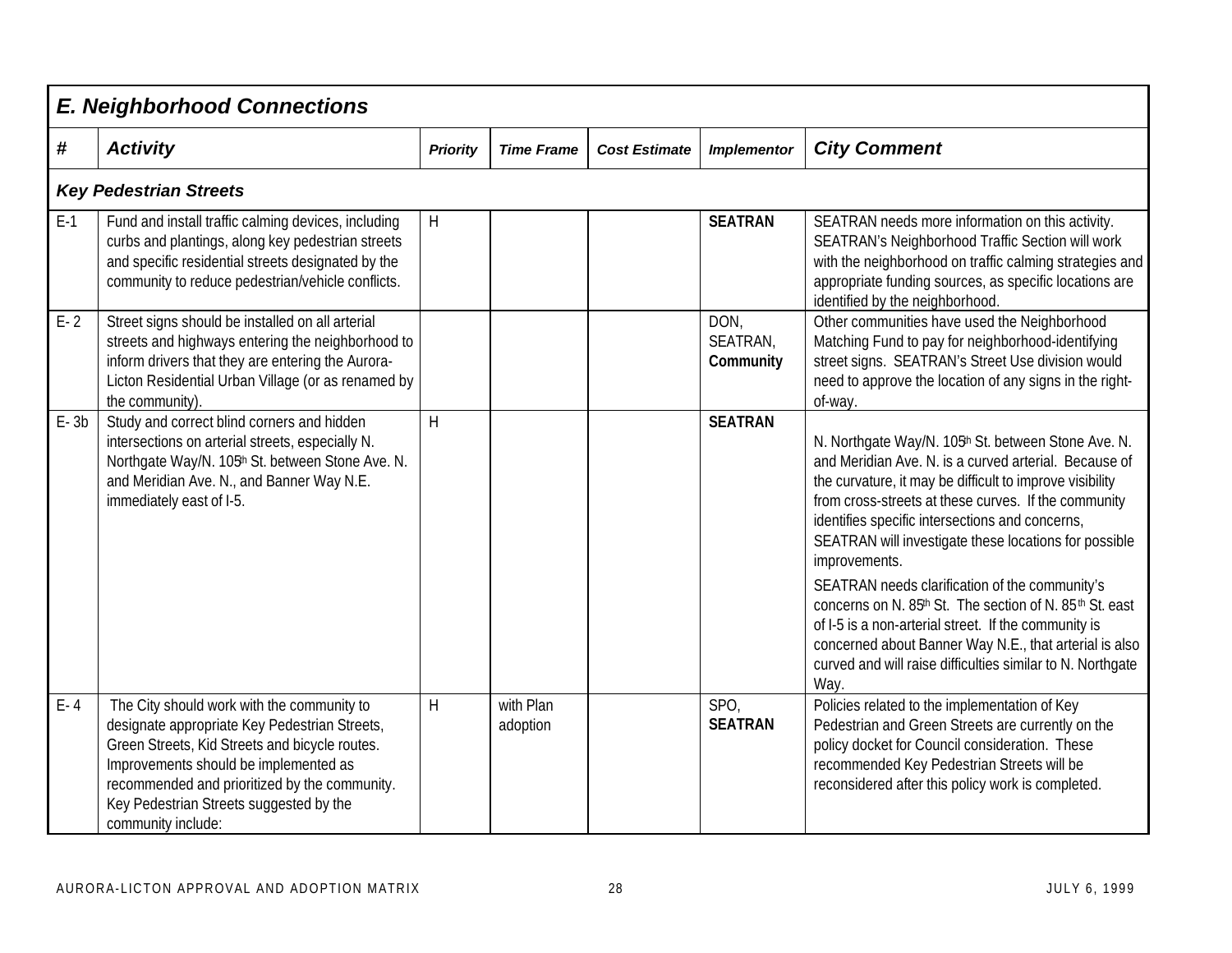|   | <b>E. Neighborhood Connections</b>                                                                                                                                                                                                                                                                                                                                                                                                               |                 |                   |                      |                    |                                                                                                                                                                                                                                                                                                                                                                                                                                                                              |  |  |  |  |
|---|--------------------------------------------------------------------------------------------------------------------------------------------------------------------------------------------------------------------------------------------------------------------------------------------------------------------------------------------------------------------------------------------------------------------------------------------------|-----------------|-------------------|----------------------|--------------------|------------------------------------------------------------------------------------------------------------------------------------------------------------------------------------------------------------------------------------------------------------------------------------------------------------------------------------------------------------------------------------------------------------------------------------------------------------------------------|--|--|--|--|
| # | <b>Activity</b>                                                                                                                                                                                                                                                                                                                                                                                                                                  | <b>Priority</b> | <b>Time Frame</b> | <b>Cost Estimate</b> | <b>Implementor</b> | <b>City Comment</b>                                                                                                                                                                                                                                                                                                                                                                                                                                                          |  |  |  |  |
|   | a. N. 100th St. between Greenwood Ave. N and<br>NSCC - a crosswalk should be installed on<br>College Way at N. 100th St. with an overhead<br>warning light due to limited sight distance.                                                                                                                                                                                                                                                        |                 |                   |                      |                    | Generally, Key Pedestrian Streets should be<br>designated on arterials and Green Streets should be<br>designated on non-arterial streets. N. 92 <sup>nd</sup> Street is<br>currently identified on the City's Bicycling Guide Map<br>as an arterial street commonly used by bicyclists. This                                                                                                                                                                                 |  |  |  |  |
|   | b. Stone Ave. N. from N. 90th St. to N. 110th St. -<br>should be recognized as a Neighborhood Activity<br>and Pedestrian Corridor and have wider sidewalks;<br>a crosswalk and stop light should be installed at<br>Northgate Way and Stone Avenue N.                                                                                                                                                                                            |                 |                   |                      |                    | street segment can be considered for designation as a<br>Key Pedestrian Street as policy work related to Key<br>Pedestrian and Green Streets is concluded. None of<br>the other proposed Key Pedestrian Streets are<br>arterials and they are not appropriate for designation                                                                                                                                                                                                |  |  |  |  |
|   | c. N. 92nd St. between Fremont Ave. N. and 5th<br>Ave. N.E. $-$ create a pedestrian walkway open to<br>the public along the north side of Wilson-Pacific<br>School connecting N. 92nd St. to Stone Ave. N.<br>Consider installing a signalized pedestrian crossing<br>at Aurora Avenue N. and N. 92nd St., or adjust the<br>pedestrian route to correspond with the best<br>crossing location<br>d. Fremont Ave. N. from N. 110th St. to N. 85th |                 |                   |                      |                    | as a Key Pedestrian Street.<br>The next step would be to develop a conceptual<br>design for these improvements. The City is supportive<br>of doing a conceptual design but has not identified<br>funding for a conceptual design at this time. If the<br>community would like to move forward more quickly on<br>this recommendation they can seek alternative funding<br>sources for the concept design. NMF or early<br>implementation funds are possible funding sources. |  |  |  |  |
|   | St. and continuing south to connect to<br>Greenwood and Green Lake - portions of this<br>route may be shifted to the Interurban right-of-way<br>upon development of that trail; a signalized<br>pedestrian crosswalk should be installed at N.                                                                                                                                                                                                   |                 |                   |                      |                    | a. N. 100 <sup>th</sup> Street - SEATRAN will evaluate College<br>Way at N. 100 <sup>th</sup> Street to determine if a marked<br>crosswalk and warning light is warranted at this<br>intersection.                                                                                                                                                                                                                                                                           |  |  |  |  |
|   | 105th St. and Fremont Ave. N.<br>e. Ashworth Ave. N. from N. 92nd St. to N. 100th<br>St. including the "street park" and pedestrian<br>path at N. 95th St. and Ashworth Ave. N.; special                                                                                                                                                                                                                                                         |                 |                   |                      |                    | b. Stone Ave. N. - SEATRAN is currently exploring<br>installation of a full signal at Stone Ave. N. and<br>Northgate Way. SEATRAN would like to see strong<br>support from the adjacent businesses and residents<br>along Stone Ave. N.                                                                                                                                                                                                                                      |  |  |  |  |
|   | emphasis should be made to provide access to<br>Licton Springs Park.<br>f. Wallingford Ave. N. from N. 100th St. to North<br>Seattle Park - pedestrian improvements to this<br>section of Wallingford Ave. N. should consider<br>alternatives to typical sidewalk construction so as                                                                                                                                                             |                 |                   |                      |                    | c. See B7. In addition, the request for a pedestrian<br>crossing across Aurora Avenue North in the vicinity of<br>N. 92 <sup>nd</sup> Street will be forwarded to WSDOT for<br>consideration as part of the Aurora Multi-Modal<br>project.                                                                                                                                                                                                                                   |  |  |  |  |
|   | AUROR <b>to preserve the "quiet</b> " character of the streeti ATRIX                                                                                                                                                                                                                                                                                                                                                                             |                 |                   | 29                   |                    | <b>IIII V 6 1999</b>                                                                                                                                                                                                                                                                                                                                                                                                                                                         |  |  |  |  |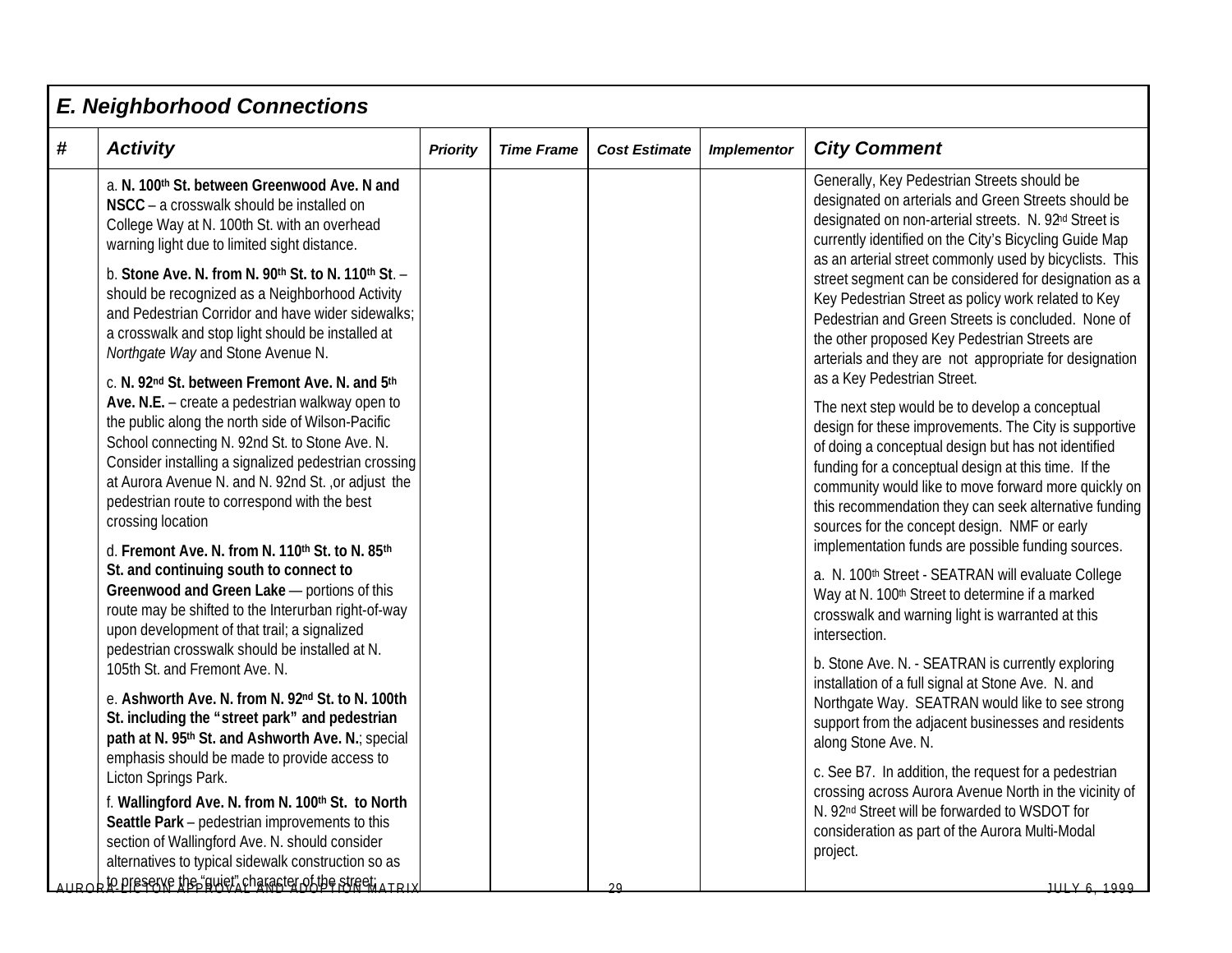|       | <b>E. Neighborhood Connections</b>                                                                                                                                                                                                                                                                                         |                 |                   |                      |                              |                                                                                                                                                                                                                                                                                                                                                                                                                                                                                                                   |  |  |  |
|-------|----------------------------------------------------------------------------------------------------------------------------------------------------------------------------------------------------------------------------------------------------------------------------------------------------------------------------|-----------------|-------------------|----------------------|------------------------------|-------------------------------------------------------------------------------------------------------------------------------------------------------------------------------------------------------------------------------------------------------------------------------------------------------------------------------------------------------------------------------------------------------------------------------------------------------------------------------------------------------------------|--|--|--|
| #     | <b>Activity</b>                                                                                                                                                                                                                                                                                                            | <b>Priority</b> | <b>Time Frame</b> | <b>Cost Estimate</b> | <b>Implementor</b>           | <b>City Comment</b>                                                                                                                                                                                                                                                                                                                                                                                                                                                                                               |  |  |  |
|       | pedestrian paths may be appropriate.<br>g. Ashworth Ave. N. from N. 90th St. south to<br>connect to Green Lake - coordinate crosswalk<br>locations on N. 85th St. and N. 80th Sts. with each<br>other.<br>h. Midvale Ave. N. from N. 85th St. to N. 90th St.,<br>and connecting to Stone Avenue North along N.<br>90th St. |                 |                   |                      |                              | d. Fremont Ave. N. Improvements to the pedestrian<br>crossing at N. 105 <sup>th</sup> St. can be evaluated as part of<br>future plans to extend the Interurban Trail system<br>south of N. 110th St. See E-9a.<br>e.-h. Specific improvements will need to be identified<br>for these street segments before more specific<br>responses can be made.<br>Sidewalk maintenance and construction: See D-3.                                                                                                           |  |  |  |
| $E-5$ | To ensure the safety of school children, install<br>crosswalks with pedestrian activated signals and/or<br>crossing quards on N. 90th St. immediately<br>adjacent to Wilson-Pacific School.                                                                                                                                | H               | <b>ASAP</b>       |                      | <b>SEATRAN</b><br>SSD        | SEATRAN has installed marked crosswalks adjacent<br>to the Wilson-Pacific Site on N. 90 <sup>th</sup> St. at Stone Ave.<br>N. and at Interlake Ave. N. In addition, flashing<br>beacons have been installed which are activated<br>during the times school children are crossing.<br>The City is currently reviewing its policies on<br>crosswalks and will report to the City Council<br>Transportation Committee on the results of the study<br>and recommend policy changes as part of the "Policy<br>Docket." |  |  |  |
| $E-6$ | Study ways to ease east/west auto traffic<br>congestion, increase east/west access across<br>Aurora Ave. N., and reduce the presence of cross-<br>town traffic on residential streets.                                                                                                                                     | M               |                   |                      | Community,<br><b>SEATRAN</b> | SEATRAN does not have funding for this type of<br>study. The Neighborhood Matching Fund would be a<br>good funding source for this type of activity. Match for<br>a traffic study, which would be considered planning,<br>only needs to be 50% Typically, match for this type of<br>project, in addition to any funds raised, would be<br>volunteers helping with data collection (e.g., counting<br>cars) and participating in design alternative<br>workshops.                                                  |  |  |  |
|       |                                                                                                                                                                                                                                                                                                                            |                 |                   |                      |                              | SEATRAN can assist in the development of a scope of<br>work that will address these objectives and assist the<br>neighborhood in selecting an appropriate consultant.                                                                                                                                                                                                                                                                                                                                             |  |  |  |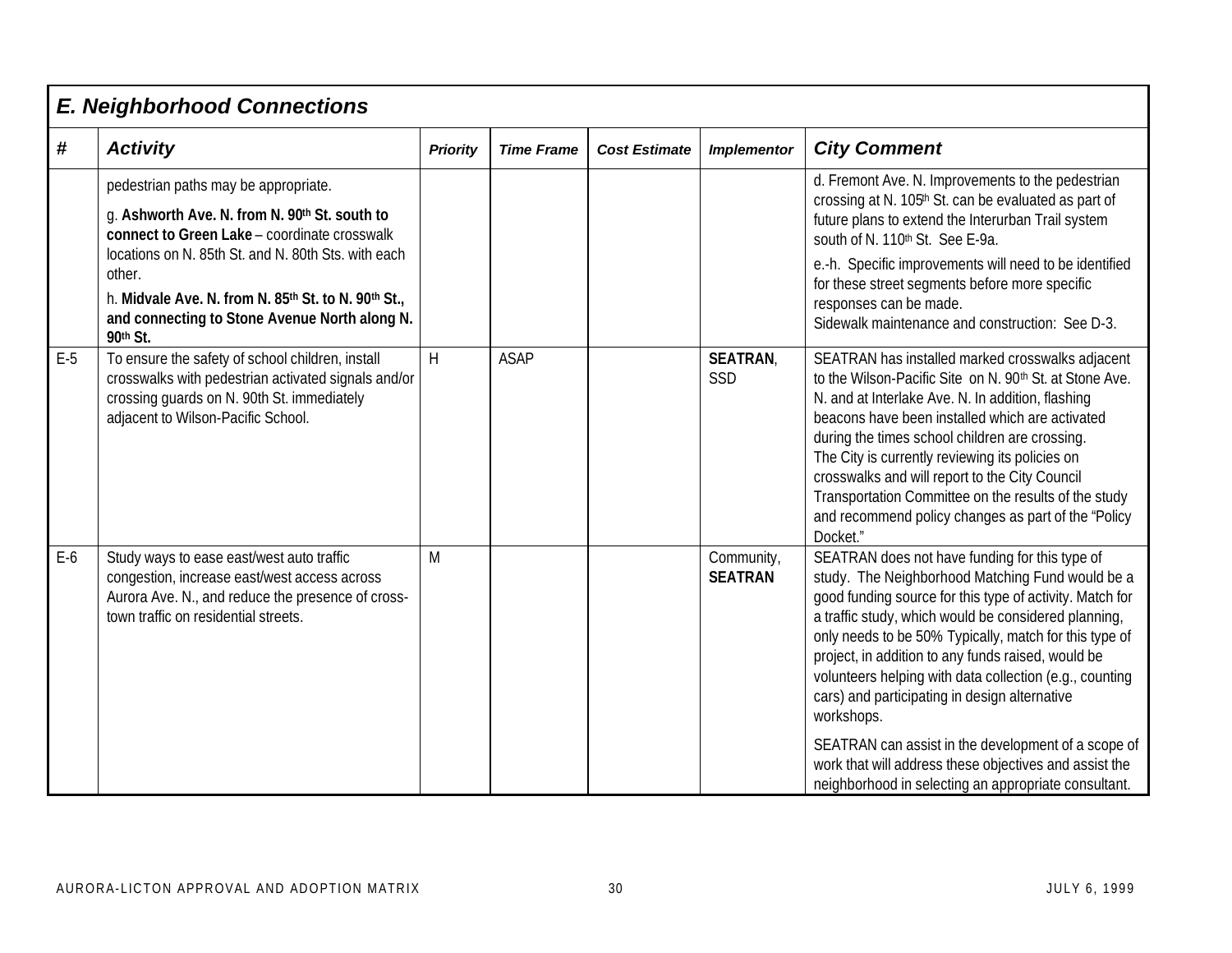|       | <b>E. Neighborhood Connections</b>                                                                                                                                                                                                                                                                                                                                                                                          |                 |                   |                      |                    |                                                                                                                                                                                                                                                                                                                                                                                                                                                                                                                                                                                                                                                                                                                                                                                                                                                                                                                                                                                                                                                                                                                                                                                                                                                                                                                                                                                                  |
|-------|-----------------------------------------------------------------------------------------------------------------------------------------------------------------------------------------------------------------------------------------------------------------------------------------------------------------------------------------------------------------------------------------------------------------------------|-----------------|-------------------|----------------------|--------------------|--------------------------------------------------------------------------------------------------------------------------------------------------------------------------------------------------------------------------------------------------------------------------------------------------------------------------------------------------------------------------------------------------------------------------------------------------------------------------------------------------------------------------------------------------------------------------------------------------------------------------------------------------------------------------------------------------------------------------------------------------------------------------------------------------------------------------------------------------------------------------------------------------------------------------------------------------------------------------------------------------------------------------------------------------------------------------------------------------------------------------------------------------------------------------------------------------------------------------------------------------------------------------------------------------------------------------------------------------------------------------------------------------|
| #     | <b>Activity</b>                                                                                                                                                                                                                                                                                                                                                                                                             | <b>Priority</b> | <b>Time Frame</b> | <b>Cost Estimate</b> | <b>Implementor</b> | <b>City Comment</b>                                                                                                                                                                                                                                                                                                                                                                                                                                                                                                                                                                                                                                                                                                                                                                                                                                                                                                                                                                                                                                                                                                                                                                                                                                                                                                                                                                              |
| $E-7$ | Install the following improvements to N. 100th St.<br>between Greenwood Avenue and North Seattle<br><b>Community College:</b><br>-Widen to 2 lanes of traffic & 2 parking lanes,<br>-Install curbs, sidewalks & street trees,<br>-Eliminate parking on N. 100th St. between Aurora<br>Ave. N. and Stone Ave. N.,<br>-Consider removing the traffic circle at N. 100th St.<br>and Stone Ave. N. and installing a 4-way stop. | H               |                   |                      | <b>SEATRAN</b>     | N. 100 <sup>th</sup> St. is currently a non-arterial. Widening the<br>street and marking traffic lanes would cause this street<br>to function as an arterial. The neighborhood should<br>consider whether N. 100h St. should be upgraded to<br>arterial status. If so, SEATRAN would look for<br>approval from the adjacent property owners. The<br>residents have been opposed to this in the past. If the<br>residents approve of the arterial designation,<br>SEATRAN will pursue funding opportunities and<br>design options would be explored at that time.<br>SEATRAN has limited resources for the installation of<br>curb, gutter and sidewalks. Residents may wish to<br>pursue a LID as potential funding source for this work.<br>SEATRAN's Arborist office would be happy to assist<br>the community in identifying appropriate site locations,<br>species and possible funding sources for additional<br>street trees.<br>'Spot' or simple improvements, such as removing<br>parking next to Oak Tree between Aurora Ave. N. and<br>Stone Ave. N., can be explored with SEATRAN by<br>individual property owners.<br>SEATRAN does not support the removal of the<br>existing traffic circle at N. 100th St. and Stone Ave. N.<br>SEATRAN has found traffic circles to be very effective<br>at reducing vehicular collisions as well as reducing<br>speeds through the intersection. |
| $E-8$ | Install a marked crosswalk with an overhead<br>warning light on College Way N. at N. 97h St.                                                                                                                                                                                                                                                                                                                                |                 |                   |                      | <b>SEATRAN</b>     | SEATRAN will investigate this intersection.                                                                                                                                                                                                                                                                                                                                                                                                                                                                                                                                                                                                                                                                                                                                                                                                                                                                                                                                                                                                                                                                                                                                                                                                                                                                                                                                                      |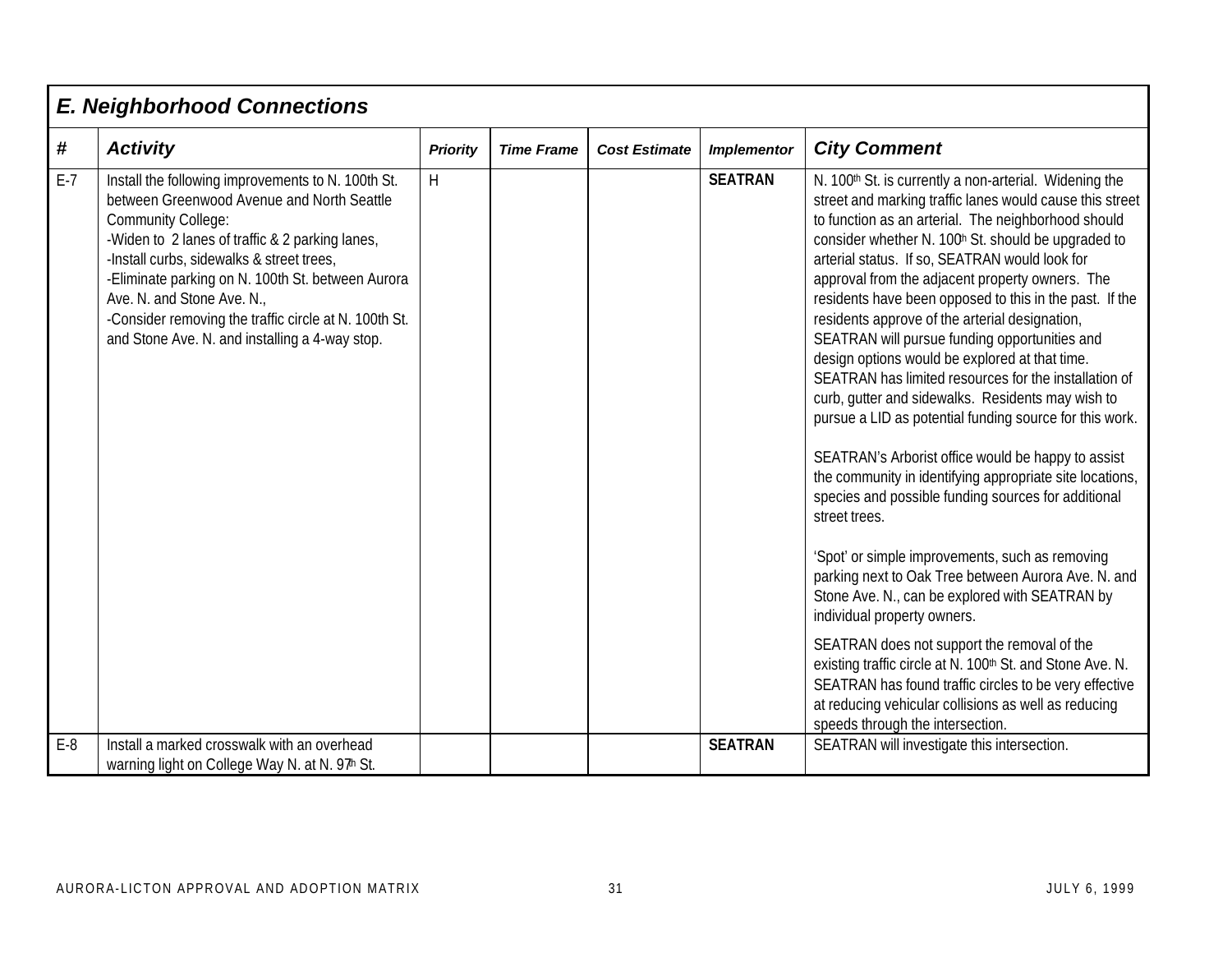|        | <b>E. Neighborhood Connections</b>                                                                                                                                                                                                                                                                                                                                                                  |                 |                   |                      |                       |                                                                                                                                                                                                                                                                                                                                                                                                                                                                                                                                                                                                                                                                                                                                                                                                                                                                                                                                                                                                                                                                                                                                                                                                   |
|--------|-----------------------------------------------------------------------------------------------------------------------------------------------------------------------------------------------------------------------------------------------------------------------------------------------------------------------------------------------------------------------------------------------------|-----------------|-------------------|----------------------|-----------------------|---------------------------------------------------------------------------------------------------------------------------------------------------------------------------------------------------------------------------------------------------------------------------------------------------------------------------------------------------------------------------------------------------------------------------------------------------------------------------------------------------------------------------------------------------------------------------------------------------------------------------------------------------------------------------------------------------------------------------------------------------------------------------------------------------------------------------------------------------------------------------------------------------------------------------------------------------------------------------------------------------------------------------------------------------------------------------------------------------------------------------------------------------------------------------------------------------|
| #      | <b>Activity</b>                                                                                                                                                                                                                                                                                                                                                                                     | <b>Priority</b> | <b>Time Frame</b> | <b>Cost Estimate</b> | <b>Implementor</b>    | <b>City Comment</b>                                                                                                                                                                                                                                                                                                                                                                                                                                                                                                                                                                                                                                                                                                                                                                                                                                                                                                                                                                                                                                                                                                                                                                               |
| E-9a   | Fund and install the pedestrian/bike trail<br>development proposed by the City along the<br>Interurban Trail north of N. 110 <sup>th</sup> St. connecting<br>Aurora-Licton with the Bitter Lake Community<br>Center.<br>Study portions of the Interurban right-of-way south<br>of N. 110th St. to identify opportunities to continue<br>the pedestrian/bicycle trail and/or create green<br>spaces. | H               | 1999-2014         |                      | <b>SEATRAN</b><br>SCL | The Interurban Trail project will construct a 10-foot<br>wide multi-use trail in City Light's transmission line<br>right-of-way, from N. 110th St. to N. 128th St.<br>In the future, bike lanes on Linden Ave. N. will connect<br>the trail to City of Shoreline/King County and<br>Snohomish County portions of the trail, within the<br>power line corridor north of 145th Street. To the south,<br>the project will link with a planned bicycle<br>path/pedestrian path on the street.<br>SEATRAN currently has funding to install this project<br>between N. 110th Street and N. 128th St. SEATRAN is<br>actively working on this project and started their public<br>outreach process in 1999.<br>After improvements are made along the SCL right-of-<br>way between N. 110h St. and N. 128th St., SEATRAN<br>can work with the neighborhood to develop routes to<br>extend the bike way south of N. 110th St. The Seattle<br>City Light right-of-way (old Interurban right-of-way) is<br>not wide enough south of N. 110 <sup>h</sup> St. to accommodate<br>a pedestrian trail and bikeway. On-street facilities will<br>need to be coordinated with the Greenwood-Phinney<br>Neighborhood. |
| $E-9b$ | Study and develop the Interurban Greenway<br>through Seattle south of N. 110th St.                                                                                                                                                                                                                                                                                                                  |                 | long range        |                      | <b>SEATRAN</b>        | See E-9a.                                                                                                                                                                                                                                                                                                                                                                                                                                                                                                                                                                                                                                                                                                                                                                                                                                                                                                                                                                                                                                                                                                                                                                                         |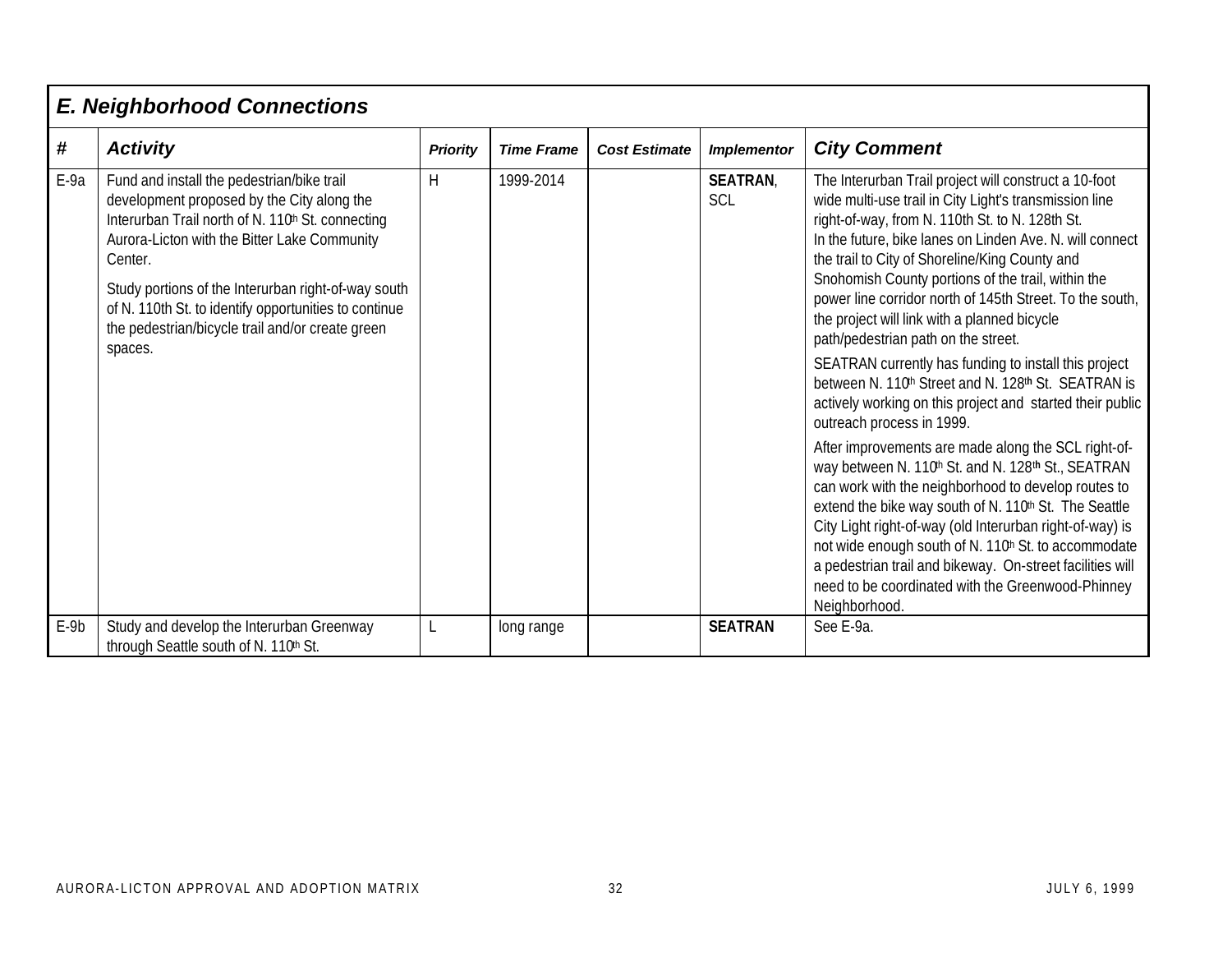|          | <b>E. Neighborhood Connections</b>                                                                                                                                                                                                                                                                                                                                                                                                                                                                                                                                                                                                                                                                                          |                 |                   |                      |                                     |                                                                                                                                                                                                                                                                                                                                                                                                                                                                                                                                                                                                                                                                                                                          |  |  |  |  |  |
|----------|-----------------------------------------------------------------------------------------------------------------------------------------------------------------------------------------------------------------------------------------------------------------------------------------------------------------------------------------------------------------------------------------------------------------------------------------------------------------------------------------------------------------------------------------------------------------------------------------------------------------------------------------------------------------------------------------------------------------------------|-----------------|-------------------|----------------------|-------------------------------------|--------------------------------------------------------------------------------------------------------------------------------------------------------------------------------------------------------------------------------------------------------------------------------------------------------------------------------------------------------------------------------------------------------------------------------------------------------------------------------------------------------------------------------------------------------------------------------------------------------------------------------------------------------------------------------------------------------------------------|--|--|--|--|--|
| $\#$     | <b>Activity</b>                                                                                                                                                                                                                                                                                                                                                                                                                                                                                                                                                                                                                                                                                                             | <b>Priority</b> | <b>Time Frame</b> | <b>Cost Estimate</b> | <b>Implementor</b>                  | <b>City Comment</b>                                                                                                                                                                                                                                                                                                                                                                                                                                                                                                                                                                                                                                                                                                      |  |  |  |  |  |
| $E-10$   | Investigate establishing a transit shuttle to<br>connect transit, pedestrian and bicycle routes with<br>neighboring destinations such as Northgate and<br>Green Lake.                                                                                                                                                                                                                                                                                                                                                                                                                                                                                                                                                       |                 |                   |                      | Metro,<br>SEATRAN,<br>SPO, DON      | The Executive will forward this and related transit<br>requests to King County Metro on the community's<br>behalf. SPO, SEATRAN and DON will review the<br>transit service requests and transit stop improvements<br>identified in the neighborhood plans and integrate<br>those requested improvements into the work being<br>done under Strategy T4 "Establish and Implement<br>Transit Service Priorities" in the City's Transportation<br>Strategic Plan (TSP). The Executive will report to the<br>City Council Transportation Committee on its progress<br>on Strategy T4 as part of its ongoing reporting<br>requirements on the TSP and to the Neighborhoods,<br>Growth Planning and Civic Engagement Committee. |  |  |  |  |  |
| $E - 11$ | Add or relocate bus stops to best serve the core of<br>the urban village and to connect with pedestrian<br>routes and crossings.<br>Metro should reevaluate bus stop designs and<br>locations to provide bus riders maximum safety,<br>and actions should be taken to ensure rider safety<br>on buses.<br>Metro, in cooperation with the Seattle Police<br>Department, should work with the community to<br>identify and resolve transit safety issues.<br>Reevaluate bus stop designs and locations to<br>provide bus riders maximum safety. Work with the<br>community to identify and resolve transit safety<br>issues. Metro should maintain service to the core<br>of the urban village including the No. 6 bus route. | H               |                   |                      | SPO, Metro,<br>SEATRAN,<br>DON, SPD | See E11. Metro would be the lead on this activity;<br>however, SEATRAN is willing to work with Metro in<br>evaluating potential stop locations.                                                                                                                                                                                                                                                                                                                                                                                                                                                                                                                                                                          |  |  |  |  |  |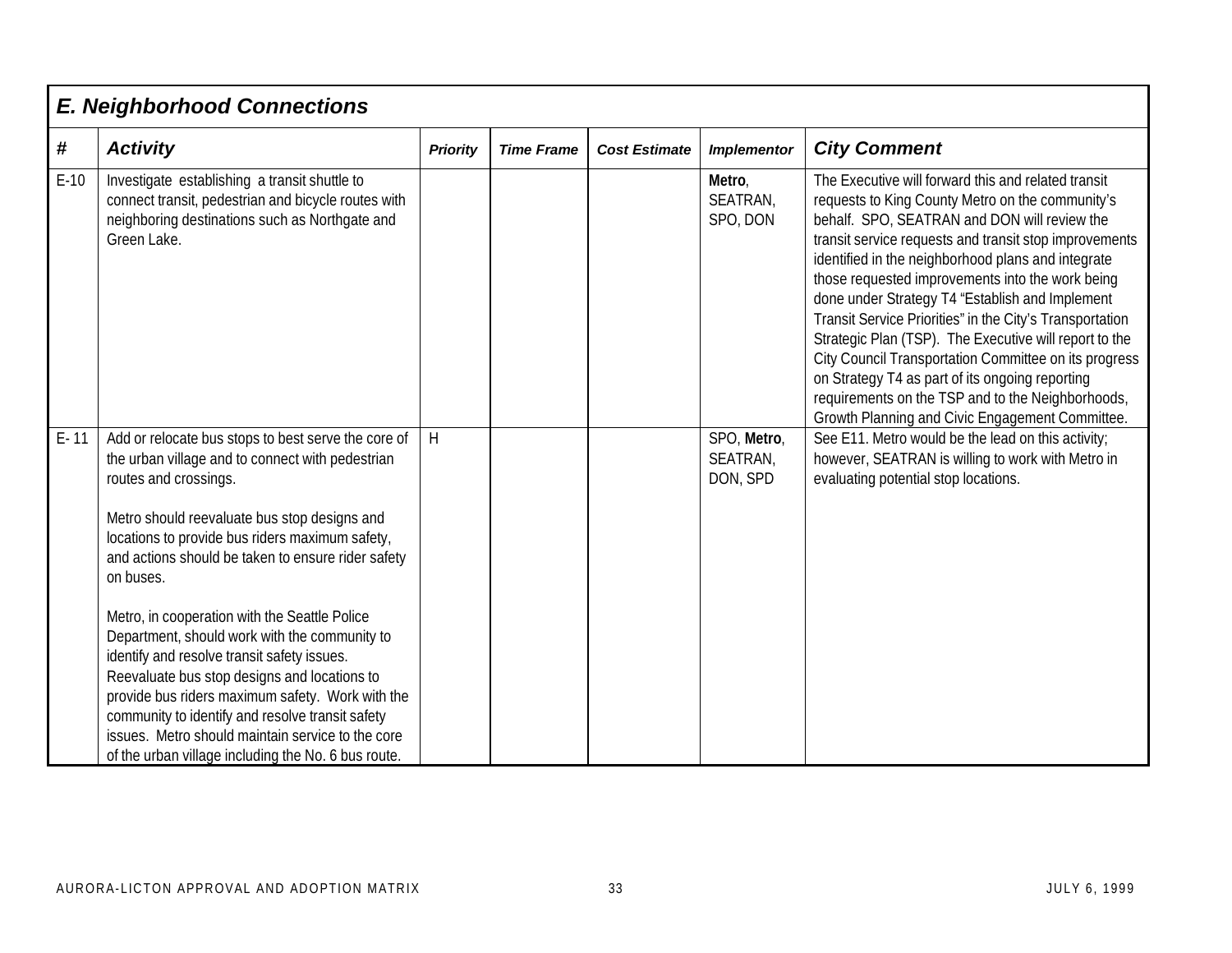### *E. Neighborhood Connections*

| #      | <b>Activity</b>                                                                                                                                                                        | <b>Priority</b> | <b>Time Frame</b> | <b>Cost Estimate</b> | <b>Implementor</b> | <b>City Comment</b>                                                                                                                                                                                                                                                                                                                                                                                                                                                                                                                                                                                                                                                                                                                                                                                                                                                                                                                                    |
|--------|----------------------------------------------------------------------------------------------------------------------------------------------------------------------------------------|-----------------|-------------------|----------------------|--------------------|--------------------------------------------------------------------------------------------------------------------------------------------------------------------------------------------------------------------------------------------------------------------------------------------------------------------------------------------------------------------------------------------------------------------------------------------------------------------------------------------------------------------------------------------------------------------------------------------------------------------------------------------------------------------------------------------------------------------------------------------------------------------------------------------------------------------------------------------------------------------------------------------------------------------------------------------------------|
| $E-13$ | Implement a program to develop the<br>pedestrian/bicycle network both by creating options<br>for pathway construction and by creating a<br>partnership program for funding and design. | H               | <b>ASAP</b>       |                      | <b>SEATRAN</b>     | SEATRAN supports these strategies which are<br>included in the Transportation Strategic Plan work<br>program. However, funding for installation of sidewalks<br>is very limited. Sidewalk policies, including funding<br>and design are on the policy docket. The City will be<br>considering whether or not it can increase funding to<br>increase the level of sidewalk maintenance and<br>construction and how drainage improvements should<br>be paid for as policy docket issues. A second and<br>related policy docket item shall explore placing special<br>emphasis on finding options for providing sidewalks for<br>designated walking areas such as urban villages and<br>areas that have pedestrian access to them.<br>SEATRAN is currently attempting to develop low cost<br>sidewalk design alternatives and implementation<br>criteria which may increase opportunities for<br>communities and new development to install<br>sidewalks. |

### *II. Additional Activities For Implementation*

The activities listed in this section are not directly associated with a Key Strategy. The City has, when possible, identified next steps for implementation of each of these activities. The response will specify: 1) activities already under way; 2) activities for which the City agrees to initiate next steps (will include a schedule for the work); 3) this activity will be considered as part of the Sector Work Programs in the future as opportunities arise; 4) activities for which the community must take the lead (may be supported by City departments or existing programs); 5) issues that will be on the policy docket (the docket will assign responsibility for consideration of the issue and provide a schedule for reporting back to Council); and 6) activities which the City will not support. As with the activities listed for each Key Strategy in Section II, these activities are intended to be implemented over the span of many years. The Executive will coordinate efforts to sort through these activities. During this sorting process, the departments will work together to create Sector work programs that will prioritize these activities. This may include developing rough cost estimates for the activities within each activity; identifying potential funding sources and mechanisms; establishing priorities within each plan, as well as priorities among plans; and developing phased implementation and funding strategies. The City will involve neighborhoods in a public process so that neighborhoods can help to establish citywide priorities. Activities identified in this section will be included in the City's tracking database for monitoring neighborhood plan implementation.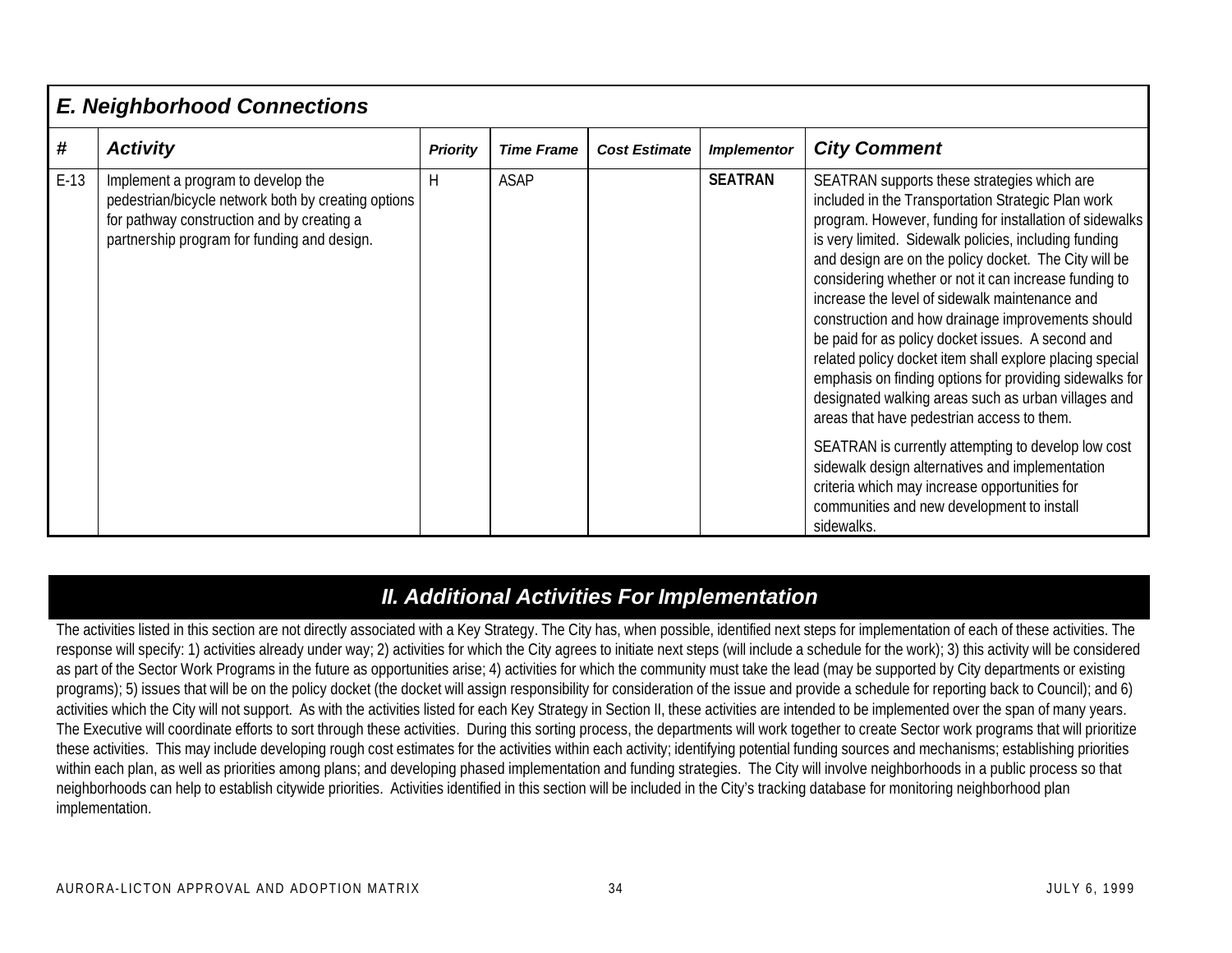| #           | <b>Activity</b>                                                                                                                                                                                                               | <b>Priority</b> | <b>Time Frame</b> | <b>Cost Estimate</b> | <b>Implementor</b> | <b>City Response</b>                                                                                                                                                                                                                                                                                                                                                                                                                                                                                                                                                                                                                                                                                                              | <b>City Action</b>                                                                                                 |
|-------------|-------------------------------------------------------------------------------------------------------------------------------------------------------------------------------------------------------------------------------|-----------------|-------------------|----------------------|--------------------|-----------------------------------------------------------------------------------------------------------------------------------------------------------------------------------------------------------------------------------------------------------------------------------------------------------------------------------------------------------------------------------------------------------------------------------------------------------------------------------------------------------------------------------------------------------------------------------------------------------------------------------------------------------------------------------------------------------------------------------|--------------------------------------------------------------------------------------------------------------------|
|             | A. Parks and Recreation                                                                                                                                                                                                       |                 |                   |                      |                    |                                                                                                                                                                                                                                                                                                                                                                                                                                                                                                                                                                                                                                                                                                                                   |                                                                                                                    |
| <b>PR-1</b> | Develop a neighborhood park at the<br>Greenwood 'green house' site (N 87h)<br>St. and Fremont Ave. N) to provide<br>recreational opportunities accessible<br>to those living west of Aurora Ave. N<br>and north of N 85th St. |                 |                   |                      | <b>DPR</b>         | The Department of Parks and Recreation<br>has purchased this property. DPR is<br>supportive of the development of this<br>property for community park and<br>recreation purposes. DPR will work with<br>the community to design this park.<br>Funding for this design will need to be<br>identified.                                                                                                                                                                                                                                                                                                                                                                                                                              | DPR will contact the<br>neighborhood to begin<br>discussions with the<br>neighborhood about<br>design of the park. |
| <b>PR-2</b> | Develop a comprehensive use plan<br>for North Seattle Park that<br>encourages continued use of the disc<br>golf course.                                                                                                       |                 |                   |                      | DPR,<br>Community  | The Department of Parks and Recreation<br>currently doesn't have funding for a master<br>use plan for this site. The development of<br>a comprehensive use plan for North<br>Seattle Park would need to be a<br>community initiated effort. This type of<br>effort would require input from the existing<br>users (i.e. disc golf) as well as the<br>surrounding community. The results of<br>this planning effort would determine how<br>the park would be used. DPR supports<br>the continued use of the park for disc golf.<br>Many groups have developed site plans<br>for parks through the neighborhood<br>matching fund. DPR's matching fund<br>planner can work with the community to<br>begin the matching fund process. | The next steps for this<br>activity depend on<br>community-based<br>initiative.                                    |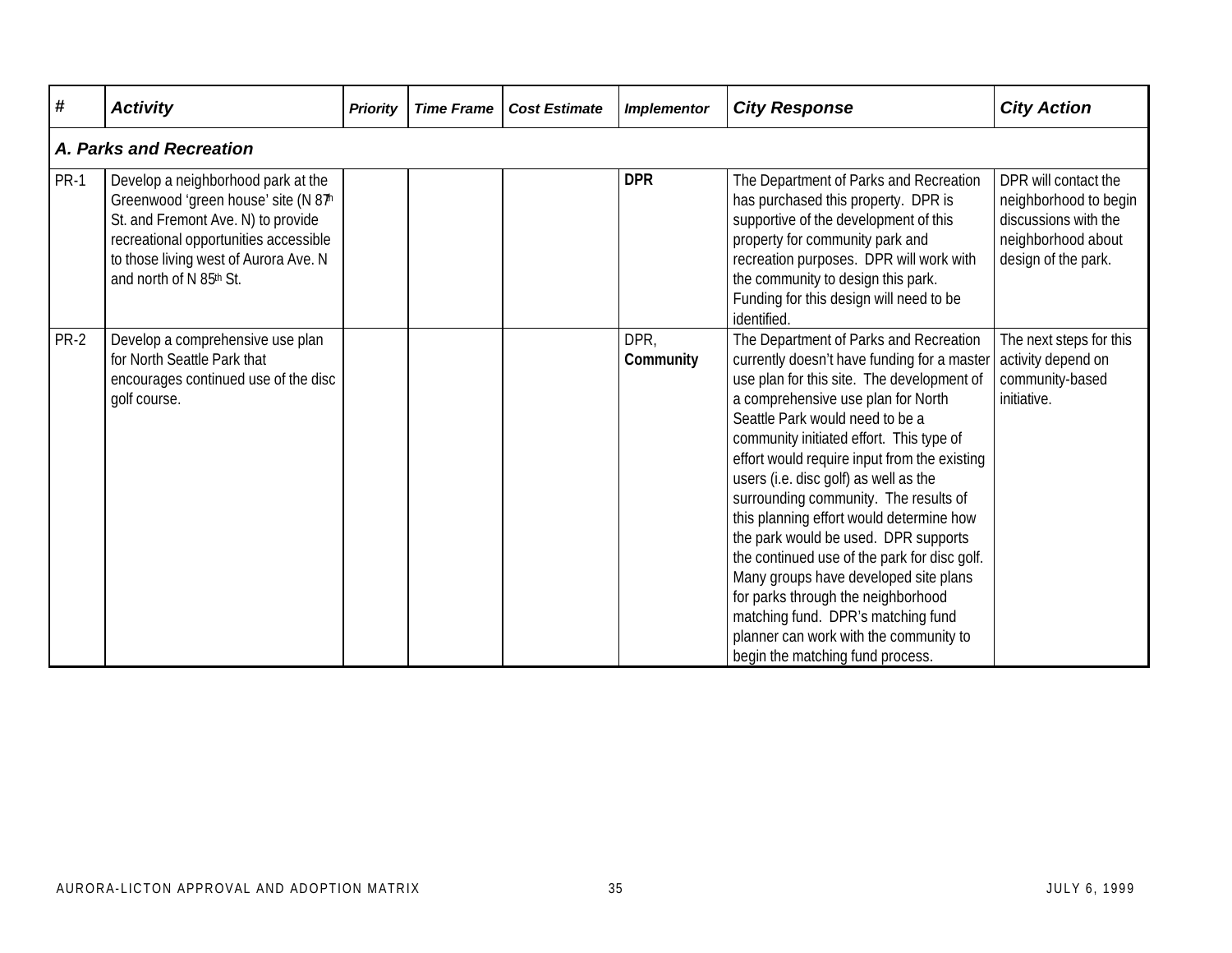| #    | <b>Activity</b>                                                                                                                                                                   | <b>Priority</b> | <b>Time Frame</b> | <b>Cost Estimate</b> | <b>Implementor</b>                                                                                                                                                                                                                                                                                                                                                                                                          | <b>City Response</b>                                                                                                                                                                                                                                                                                                                                                                                                                                                                                                                | <b>City Action</b>                                                                       |
|------|-----------------------------------------------------------------------------------------------------------------------------------------------------------------------------------|-----------------|-------------------|----------------------|-----------------------------------------------------------------------------------------------------------------------------------------------------------------------------------------------------------------------------------------------------------------------------------------------------------------------------------------------------------------------------------------------------------------------------|-------------------------------------------------------------------------------------------------------------------------------------------------------------------------------------------------------------------------------------------------------------------------------------------------------------------------------------------------------------------------------------------------------------------------------------------------------------------------------------------------------------------------------------|------------------------------------------------------------------------------------------|
| PR-3 | Develop a plan for public use of open<br>space areas that are along and part of<br>the Interurban ROW between N. 85h<br>St. and N. 110th St.<br>Plant grass in the area along the |                 |                   |                      | SCL, DPR,<br>Community                                                                                                                                                                                                                                                                                                                                                                                                      | This effort would need to be community<br>initiated. The community should develop a<br>plan for this open space to propose to<br>SCL. This project may be eligible for a<br>Neighborhood Matching Fund.                                                                                                                                                                                                                                                                                                                             | The next steps for this<br>activity are dependent<br>upon community-based<br>initiative. |
|      | ROW just north of N. 90th St.                                                                                                                                                     |                 |                   |                      | City Light would need to review and<br>approve all plans for use of the right-of-<br>way. This property is an active<br>transmission and distribution line right-of-<br>way, with electric lines running through it.<br>At 40 feet wide, it is City Light's narrowest<br>corridor. Coupled with electrical code<br>clearance requirements, this leaves City<br>Light with no flexibility for electrical facility<br>design. |                                                                                                                                                                                                                                                                                                                                                                                                                                                                                                                                     |                                                                                          |
|      |                                                                                                                                                                                   |                 |                   |                      |                                                                                                                                                                                                                                                                                                                                                                                                                             | As the only electric utility right-of-way in<br>the northwest part of the City, additional<br>lines will be added to it in the future to<br>meet future electrical growth. Any<br>improvements must be constructed and<br>maintained by the operator in such a way<br>so as not to interfere with or compromise<br>the structural integrity of any City Light<br>facilities. Further, these improvements<br>must be constructed to road standards to<br>permit use by City Light's heavy<br>maintenance and construction equipment. |                                                                                          |
|      |                                                                                                                                                                                   |                 |                   |                      |                                                                                                                                                                                                                                                                                                                                                                                                                             | Should any proposed use of the right-of-<br>way interfere with present or future needs<br>for electric purposes, the using City<br>department will need to reconfigure or<br>remove the improvements to<br>accommodate any electric facilities.<br>DPR would participate in the review of a<br>plan of this nature.                                                                                                                                                                                                                 |                                                                                          |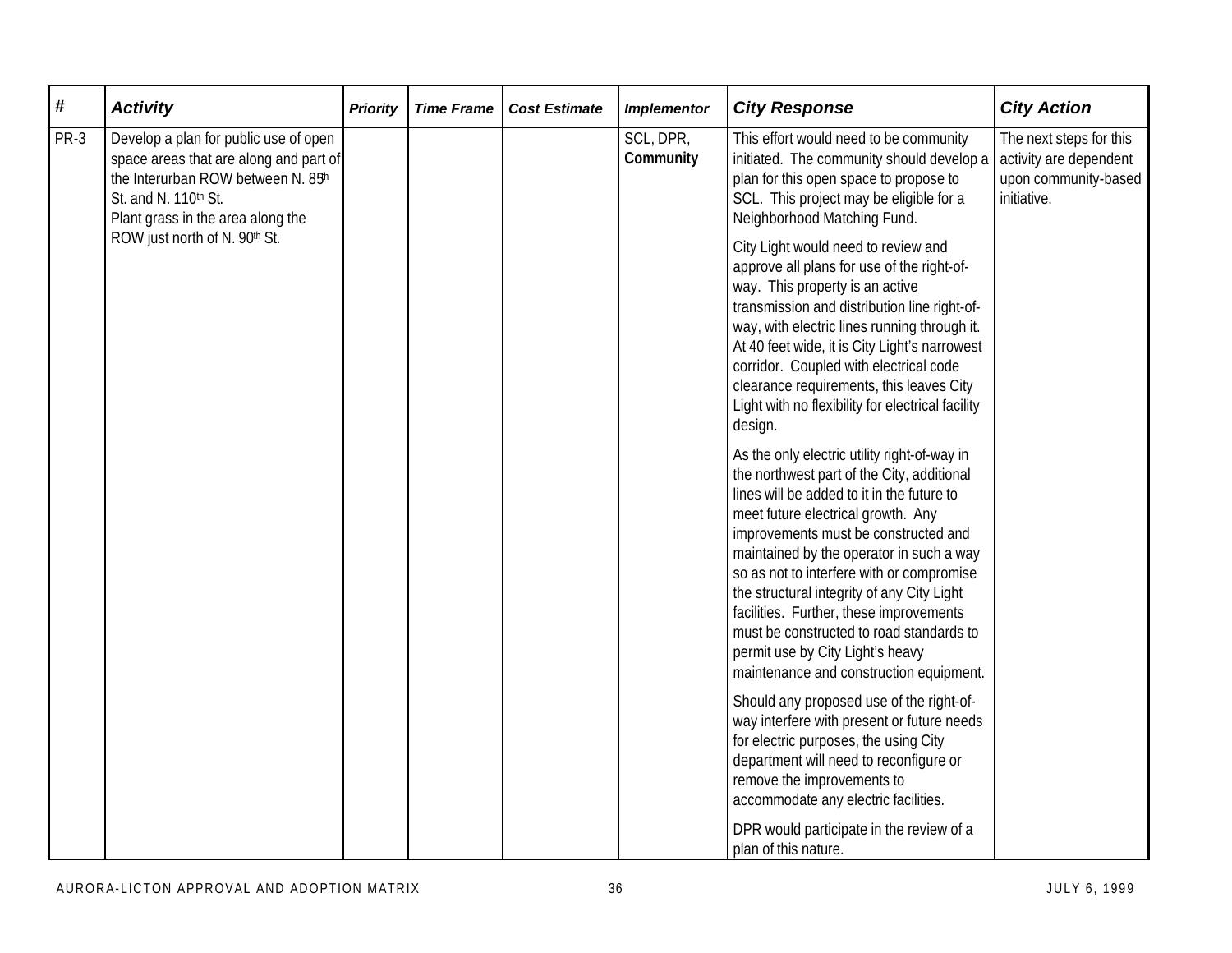| #    | <b>Activity</b>                                                                                                                                                                                                      | <b>Priority</b> | <b>Time Frame</b> | <b>Cost Estimate</b> | <b>Implementor</b>                              | <b>City Response</b>                                                                                                                                                                                                                                                                                                                                                                                                                                                                                                                 | <b>City Action</b>                                                                                                             |
|------|----------------------------------------------------------------------------------------------------------------------------------------------------------------------------------------------------------------------|-----------------|-------------------|----------------------|-------------------------------------------------|--------------------------------------------------------------------------------------------------------------------------------------------------------------------------------------------------------------------------------------------------------------------------------------------------------------------------------------------------------------------------------------------------------------------------------------------------------------------------------------------------------------------------------------|--------------------------------------------------------------------------------------------------------------------------------|
| PR-4 | Investigate ways to broaden<br>community use of and access to<br>natural areas at the North Police<br>Precinct site, the Seattle-King County<br>Health Department North District<br>Office site and at North Seattle |                 |                   |                      | SPD, SKCPHD,<br>NSCC, ESD,<br>DON,<br>Community | The Seattle Police Department and<br>Executive Services Department will work<br>with the community to evaluate if there are<br>ways to increase access without<br>compromising the security of the police<br>precinct and its operations.                                                                                                                                                                                                                                                                                            | SPD, ESD and<br>SKCPHD will contact<br>the community to begin<br>discussion of<br>opportunities to<br>implement this activity. |
|      | Community College.                                                                                                                                                                                                   |                 |                   |                      |                                                 | Seattle King County Public Health<br>Department is willing to discuss<br>opportunities to provide public access to<br>open space at the North District Office.                                                                                                                                                                                                                                                                                                                                                                       |                                                                                                                                |
|      |                                                                                                                                                                                                                      |                 |                   |                      |                                                 | The recommendation related to North<br>Seattle Community College will be<br>forwarded to NSCC and DON staff for<br>consideration during any future<br>amendments to the College's Major<br>Institution Master Plan. If this<br>recommendation is for enhanced use of<br>the existing open space then it could be<br>addressed by the steering committee<br>without an amendment. If it means<br>additional open space then an amendment<br>to increase the percentage of the campus<br>in dedicated open space would be<br>required. |                                                                                                                                |
| PR-5 | Preserve and enhance wetlands and<br>riparian corridors throughout the<br>planning area.                                                                                                                             |                 |                   |                      | <b>SPU</b>                                      | SPU can evaluate and prioritize wetland<br>enhancement activities related to drainage<br>projects to be (or currently) included in the<br>CIP.                                                                                                                                                                                                                                                                                                                                                                                       | This activity will be<br>considered as part of<br>the sector work<br>programs in the future<br>as opportunities arise.         |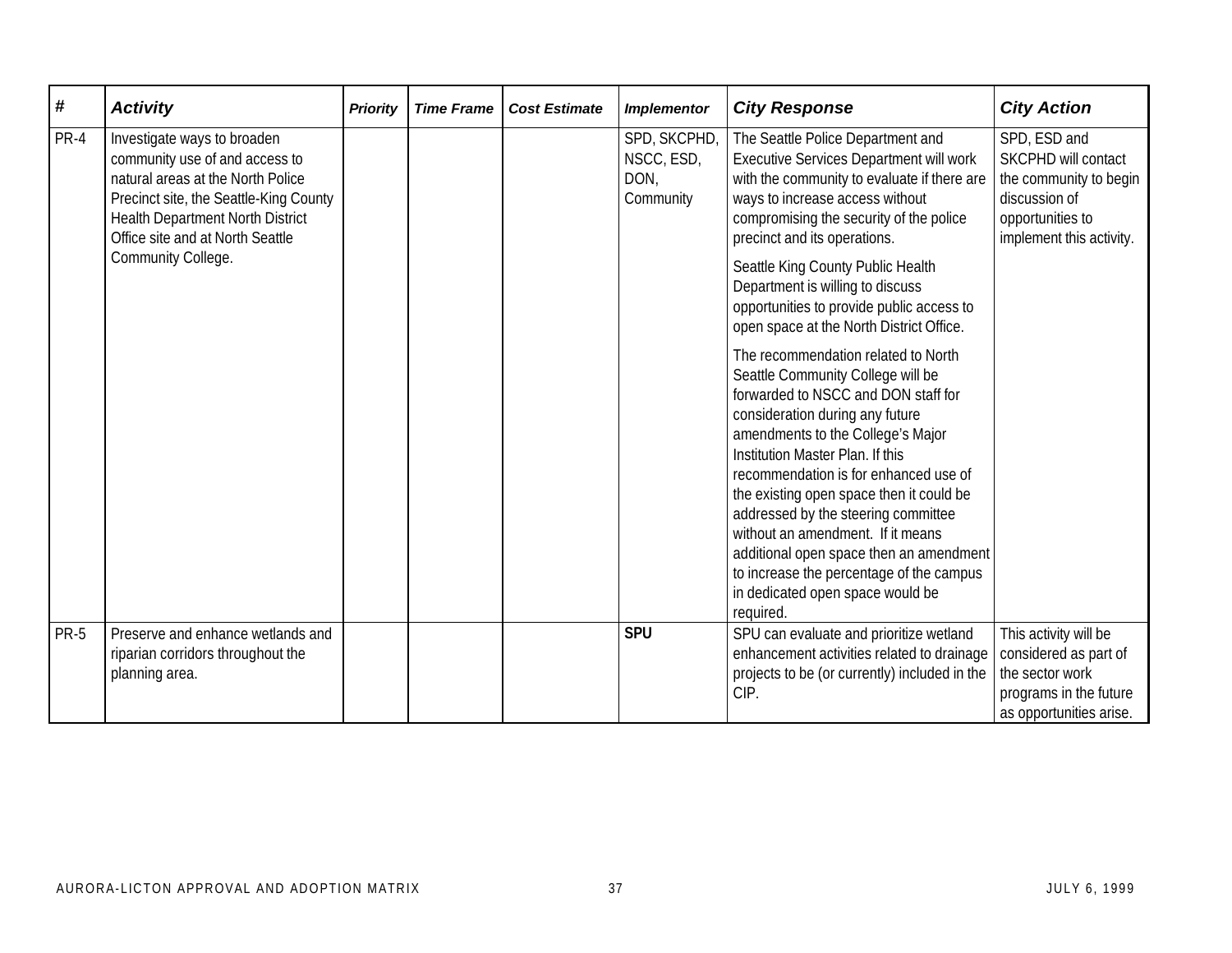| #       | <b>Activity</b>                                                                                                                                                                                                                                                                | <b>Priority</b> | <b>Time Frame</b> | <b>Cost Estimate</b>   | <b>Implementor</b>                                                                                                                                                                                        | <b>City Response</b>                                                                                                                                                                                                                                                                                                                                                                                                                                                                                                                                                                                                                                 | <b>City Action</b>                                                                       |
|---------|--------------------------------------------------------------------------------------------------------------------------------------------------------------------------------------------------------------------------------------------------------------------------------|-----------------|-------------------|------------------------|-----------------------------------------------------------------------------------------------------------------------------------------------------------------------------------------------------------|------------------------------------------------------------------------------------------------------------------------------------------------------------------------------------------------------------------------------------------------------------------------------------------------------------------------------------------------------------------------------------------------------------------------------------------------------------------------------------------------------------------------------------------------------------------------------------------------------------------------------------------------------|------------------------------------------------------------------------------------------|
|         | <b>B. Arts and Library Services</b>                                                                                                                                                                                                                                            |                 |                   |                        |                                                                                                                                                                                                           |                                                                                                                                                                                                                                                                                                                                                                                                                                                                                                                                                                                                                                                      |                                                                                          |
| ALS-1   | Create an Aurora-Licton Arts Council<br>to manage the design and installation<br>of public art in Aurora-Licton and<br>other North Seattle neighborhoods.<br>This might be accomplished in<br>conjunction with the Green Lake,<br>Greenwood and Bitter Lake Urban<br>Villages. | M               |                   | Community,<br>SAC, DON | Developing a community arts council is a<br>community-based activity. DON may be<br>able to provide technical assistance and<br>certain activities may be appropriate for<br>neighborhood matching funds. | The next steps for this<br>activity are dependent<br>upon community-based<br>initiative.                                                                                                                                                                                                                                                                                                                                                                                                                                                                                                                                                             |                                                                                          |
|         |                                                                                                                                                                                                                                                                                |                 |                   |                        |                                                                                                                                                                                                           | The Arts Support Program of the Seattle<br>Arts Commission may be able to provide<br>assistance in the development of a<br>neighborhood arts council. The Public Art<br>Program can provide technical assistance<br>(for a fee) for actual projects developed by<br>the council if they are funded by DON or<br>other City funds.                                                                                                                                                                                                                                                                                                                    |                                                                                          |
| $ALS-2$ | Seek opportunities to develop artist<br>studio spaces that would be easily<br>accessible to the Aurora-Licton urban<br>village. (Potential locations include<br>Kelm House and Wilson Pacific at<br>present.)                                                                  | M               |                   |                        | Community,<br>DPR, SSD                                                                                                                                                                                    | This is a community-based activity.<br>The Parks Department and Aurora-Licton<br>community are currently discussing future<br>uses of the Kelm House. The community<br>proposal was presented to the department<br>this spring. DPR staff are reviewing the<br>proposal for financial feasibility, safety<br>issues, and impacts to park property.<br>Once this review is complete, staff will<br>make a recommendation to the Park<br>Board this summer, the Board will hold a<br>hearing and make a recommendation to<br>the Superintendent by the fall of 1999.<br>The community will be given adequate<br>notice of the Park Board meeting date. | The next steps for this<br>activity are dependent<br>upon community-based<br>initiative. |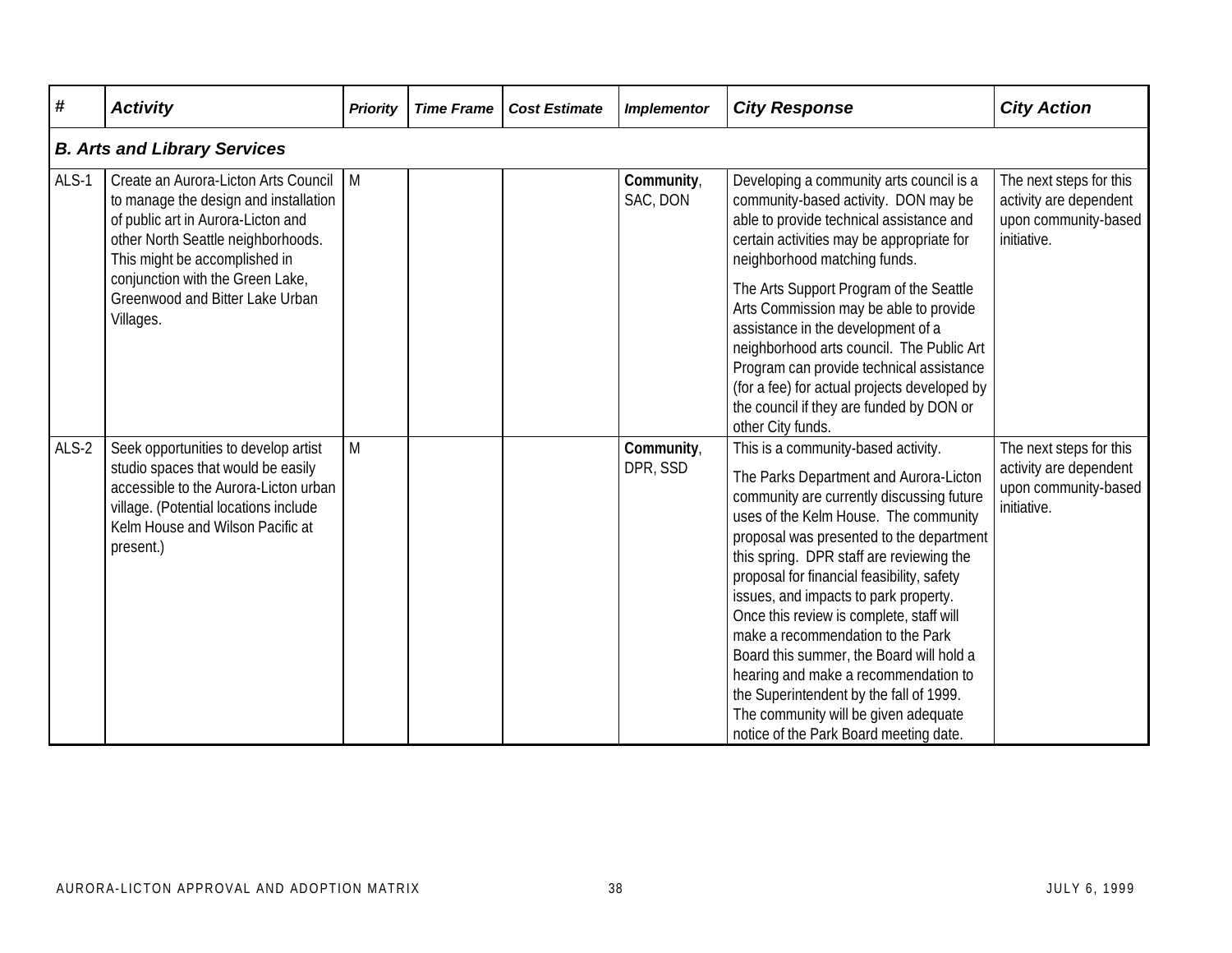| $\pmb{\#}$ | <b>Activity</b>                                                                                                                                                                                                                                                                                                                                                                | <b>Priority</b> | <b>Time Frame</b> | <b>Cost Estimate</b> | <b>Implementor</b>       | <b>City Response</b>                                                                                                                                                                                                                                                                                                                                                                                                                                                                                                                                                                                                                                                                                                                                                                                                                                                                                                                                                                                                                                     | <b>City Action</b>                                                                                                                                                                                           |
|------------|--------------------------------------------------------------------------------------------------------------------------------------------------------------------------------------------------------------------------------------------------------------------------------------------------------------------------------------------------------------------------------|-----------------|-------------------|----------------------|--------------------------|----------------------------------------------------------------------------------------------------------------------------------------------------------------------------------------------------------------------------------------------------------------------------------------------------------------------------------------------------------------------------------------------------------------------------------------------------------------------------------------------------------------------------------------------------------------------------------------------------------------------------------------------------------------------------------------------------------------------------------------------------------------------------------------------------------------------------------------------------------------------------------------------------------------------------------------------------------------------------------------------------------------------------------------------------------|--------------------------------------------------------------------------------------------------------------------------------------------------------------------------------------------------------------|
| ALS-3      | Investigate opportunities for public<br>display of art indoors and outdoors.                                                                                                                                                                                                                                                                                                   |                 |                   |                      | Community,<br><b>SAC</b> | This is primarily a community-based<br>activity.                                                                                                                                                                                                                                                                                                                                                                                                                                                                                                                                                                                                                                                                                                                                                                                                                                                                                                                                                                                                         | The next steps for this<br>activity are dependent<br>upon community-based<br>initiative.<br>The % for Art program<br>provides opportunities<br>for the display of art as<br>part of some public<br>projects. |
| ALS-4      | Physically expand and increase the<br>operating hours of the Greenwood,<br>Green Lake and Broadview libraries.<br>Study additional methods of<br>increasing access, such as enhanced<br>Internet functionality. Investigate the<br>feasibility of building additional (or<br>relocating existing) libraries to better<br>serve the Aurora-Licton Residential<br>Urban Village. | L               |                   |                      | <b>SPL</b>               | With the passage of the Libraries for All<br>Bond, libraries will be renovated,<br>expanded, replaced and constructed in the<br>neighborhoods surrounding Aurora-Licton.<br>In 2002, the Greenwood Library is<br>scheduled to be replaced with a new<br>facility twice the size of the current library.<br>In 2003, a new library is expected to be<br>built at Northgate and the Green Lake<br>Library is expected to be renovated. In<br>2006, the Library expects to expand the<br>Broadview Library. The endorsed 2000<br>Library budget provides funding for added<br>operating hours for the Greenwood, Green<br>Lake, and Broadview libraries.<br>During 1999 the Library is installing one or<br>more products providing a graphical<br>interface to the Library Catalog at library<br>facilities and through its web site.<br>If the neighborhood identifies specific<br>needs that will not be met through these<br>improvements, the neighborhood may<br>want to consider submitting a proposal to<br>the Libraries for All Opportunity Fund. | Activity is already<br>underway.                                                                                                                                                                             |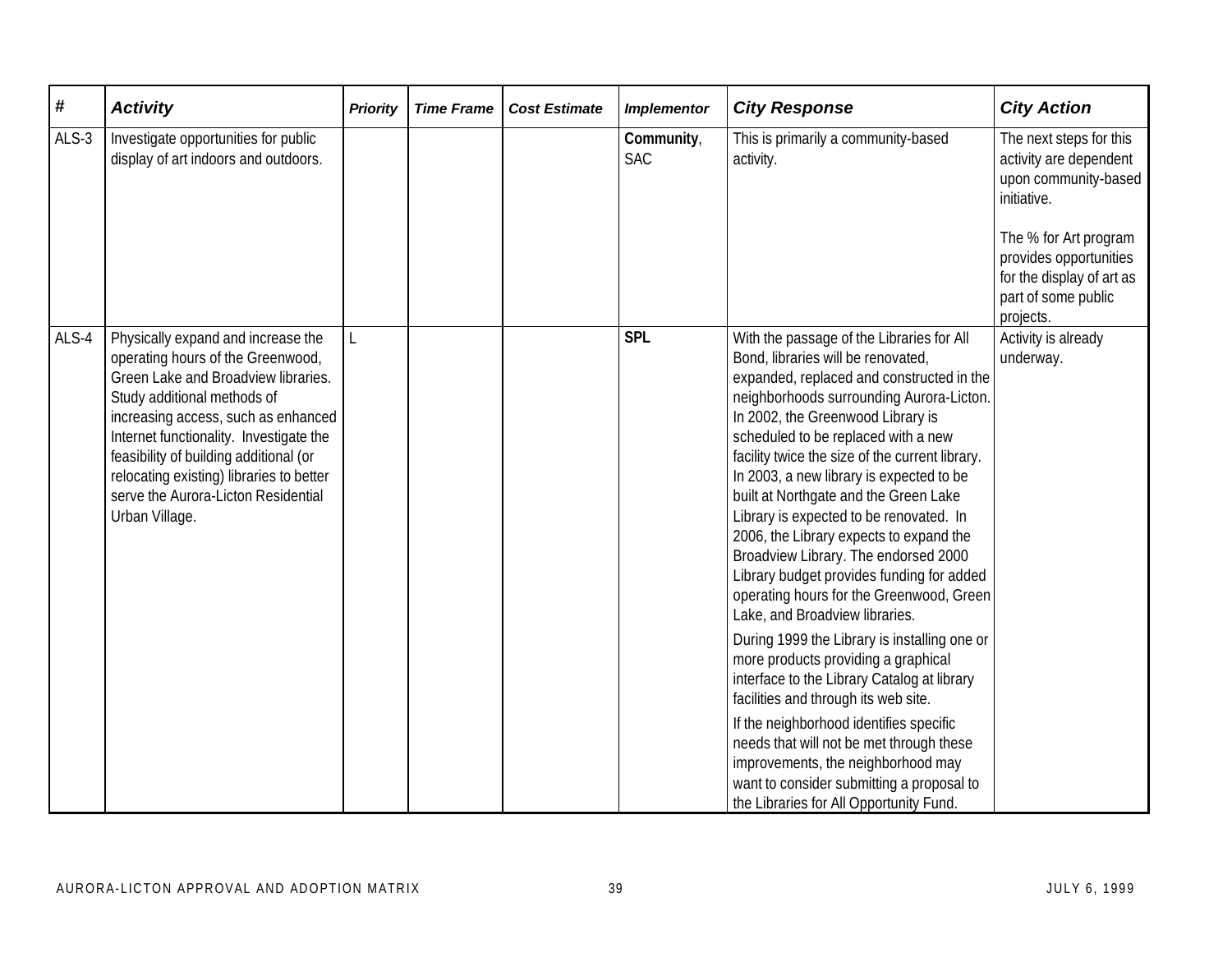| #      | <b>Activity</b>                                                                                                                                                                                                                                                                                                                         | <b>Priority</b> | <b>Time Frame</b> | <b>Cost Estimate</b> | <b>Implementor</b>      | <b>City Response</b>                                                                                                                                                                                                                                                                                                                                                                                                                                                         | <b>City Action</b>                                                                                                                                                                                                      |
|--------|-----------------------------------------------------------------------------------------------------------------------------------------------------------------------------------------------------------------------------------------------------------------------------------------------------------------------------------------|-----------------|-------------------|----------------------|-------------------------|------------------------------------------------------------------------------------------------------------------------------------------------------------------------------------------------------------------------------------------------------------------------------------------------------------------------------------------------------------------------------------------------------------------------------------------------------------------------------|-------------------------------------------------------------------------------------------------------------------------------------------------------------------------------------------------------------------------|
|        | C. Public Safety                                                                                                                                                                                                                                                                                                                        |                 |                   |                      |                         |                                                                                                                                                                                                                                                                                                                                                                                                                                                                              |                                                                                                                                                                                                                         |
| $PS-1$ | Instigate a neighborhood safety<br>program to encourage crime -<br>reducing activities such as:<br>increase the use of front porch<br>and back porch lights at night,<br>instead of high 'security' lights.<br>proper trimming of shrubs to<br>$\bullet$<br>increase the visibility of the<br>street, doorways and pedestrian<br>areas. |                 |                   |                      | Community,<br>SPD       | SPD would be pleased to work with the<br>community on this type of educational<br>program.                                                                                                                                                                                                                                                                                                                                                                                   | SPD will work with the<br>community on this<br>activity.                                                                                                                                                                |
|        | D. General Traffic Management and Pedestrian Access                                                                                                                                                                                                                                                                                     |                 |                   |                      |                         |                                                                                                                                                                                                                                                                                                                                                                                                                                                                              |                                                                                                                                                                                                                         |
| $TM-1$ | Paint a ladder crosswalk with<br>warning lights on N. 92 <sup>nd</sup> St. at<br>Meridian Ave. N.                                                                                                                                                                                                                                       |                 |                   |                      | <b>SEATRAN</b>          | An all-way stop has recently been<br>installed at N. 92 <sup>nd</sup> St. and College Way<br>N. in 1999.<br>SEATRAN believes this will help the<br>pedestrian crossing at Meridian Ave. N.<br>by providing more gaps in traffic on N.<br>92nd St. SEATRAN is willing to evaluate<br>additional pedestrian improvements at<br>Meridian Ave. N. if requested by the<br>neighborhood.                                                                                           | This activity will be<br>considered as part of<br>the Sector Work<br>programs in the future<br>as opportunities arise.                                                                                                  |
| $TM-2$ | Investigate the use of pedestrian<br>refuge islands and 'runway' lights to<br>enhance pedestrian safety in<br>crosswalks.                                                                                                                                                                                                               |                 |                   |                      | <b>SEATRAN</b><br>WSDOT | SEATRAN is currently testing pedestrian-<br>activated 'runway lights' for effectiveness<br>and cost in other locations in Seattle.<br>SEATRAN may consider installation at<br>other appropriate locations based on test<br>results.<br>The neighborhood should identify specific<br>locations where they would like<br>pedestrian refuge islands. WSDOT will<br>be looking at median locations and<br>pedestrian crossing issues as part of the<br>Aurora Multi-Modal Study. | Recommendation may<br>be considered in the<br>future pending results<br>of the current tests.<br>This activity will be<br>considered as part of<br>the Sector Work<br>programs in the future<br>as opportunities arise. |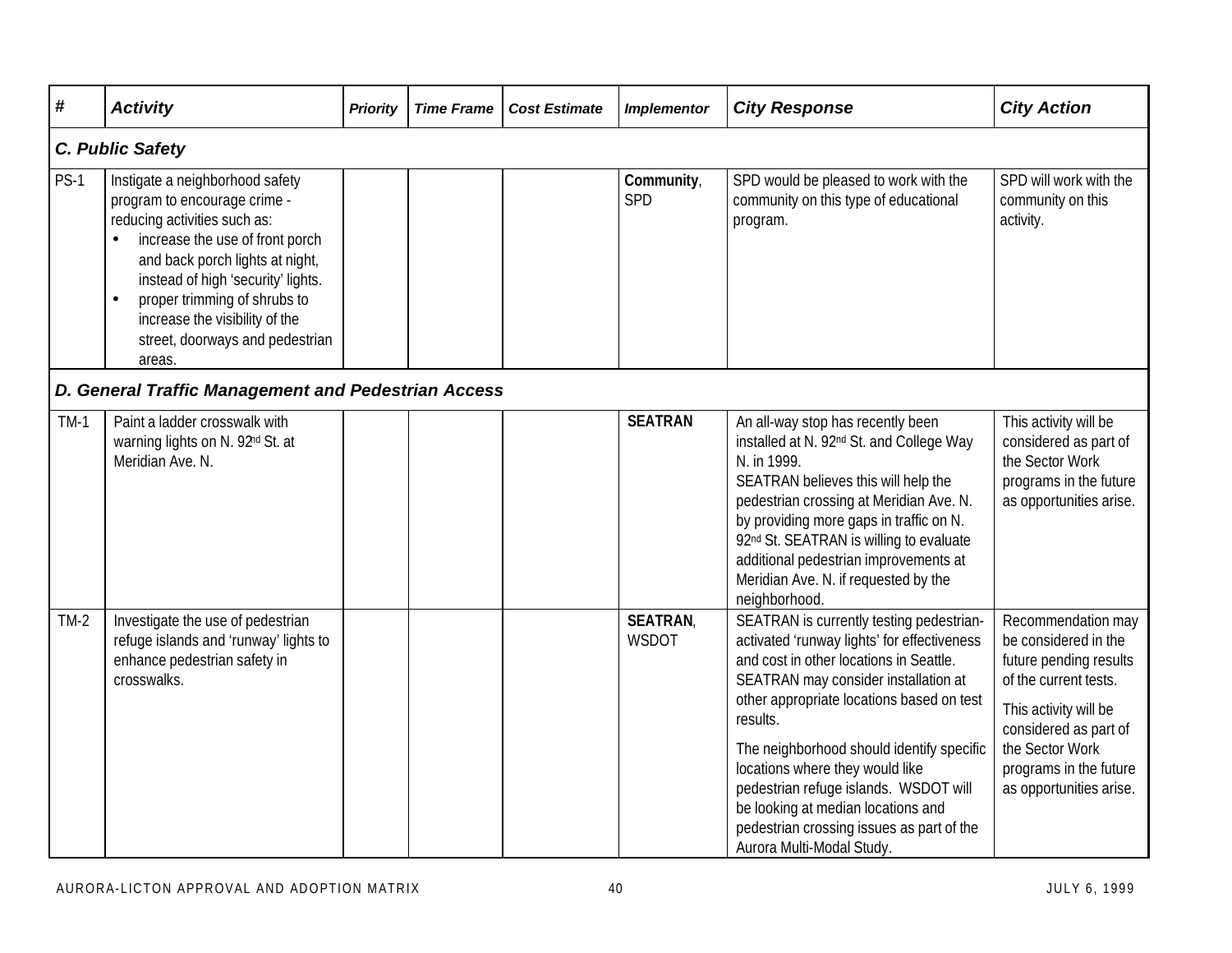| #      | <b>Activity</b>                              | <b>Priority</b> | <b>Time Frame</b> | <b>Cost Estimate</b> | <b>Implementor</b> | <b>City Response</b>                           | <b>City Action</b>       |
|--------|----------------------------------------------|-----------------|-------------------|----------------------|--------------------|------------------------------------------------|--------------------------|
| $TM-3$ | Install a traffic circle at the              |                 |                   |                      | <b>SEATRAN</b>     | SEATRAN has evaluated this intersection        | This recommendation      |
|        | intersection of Densmore Avenue              |                 |                   |                      |                    | and determined that a traffic circle is not    | will not be              |
|        | North and North 88 <sup>th</sup> Street.     |                 |                   |                      |                    | feasible. Because the legs of this             | implemented as           |
|        |                                              |                 |                   |                      |                    | intersection are offset a traffic circle could | described. SEATRAN       |
|        |                                              |                 |                   |                      |                    | not be constructed that would allow            | will work with the       |
|        |                                              |                 |                   |                      |                    | motorists and emergency vehicles to            | neighborhood to          |
|        |                                              |                 |                   |                      |                    | safely maneuver around the circle.             | develop alternative      |
|        |                                              |                 |                   |                      |                    | <b>SEATRAN's Neighborhood Traffic</b>          | traffic calming          |
|        |                                              |                 |                   |                      |                    | Section can work with the neighborhood         | measures if invited to   |
|        |                                              |                 |                   |                      |                    | on alternative traffic calming measures.       | a community meeting.     |
| $TM-4$ | Provide turn lanes and turn signals          |                 |                   |                      | <b>SEATRAN</b>     | SEATRAN will investigate this activity.        | This activity will be    |
|        | for each direction at the intersection       |                 |                   |                      |                    |                                                | considered as part of    |
|        | of North 85th Street and Wallingford         |                 |                   |                      |                    |                                                | the Sector Work          |
|        | Avenue North.                                |                 |                   |                      |                    |                                                | programs in the future   |
|        |                                              |                 |                   |                      |                    |                                                | as opportunities arise.  |
| $TM-5$ | Close N. 107th Street from access            |                 |                   |                      | <b>SEATRAN</b>     | Partial closure of N. 107th St. may cause      | The community should     |
|        | turning right off of Northgate Way;          |                 |                   |                      |                    | traffic to divert to N. 105th St. SEATRAN      | take the next steps to   |
|        | limit access to Northgate Way from           |                 |                   |                      |                    | would support partial closure if residents     | implement this activity. |
|        | N. 107 <sup>th</sup> St. to right turn only. |                 |                   |                      |                    | on both N. 105th St. and N. 107th St. show     | SEATRAN will help the    |
|        |                                              |                 |                   |                      |                    | that they strongly support the project by      | community to analyze     |
|        |                                              |                 |                   |                      |                    | petition. The next step is dependent on        | the impacts of such a    |
|        |                                              |                 |                   |                      |                    | community initiative. SEATRAN can work         | closure and develop a    |
|        |                                              |                 |                   |                      |                    | with the community to develop a petition.      | petition.                |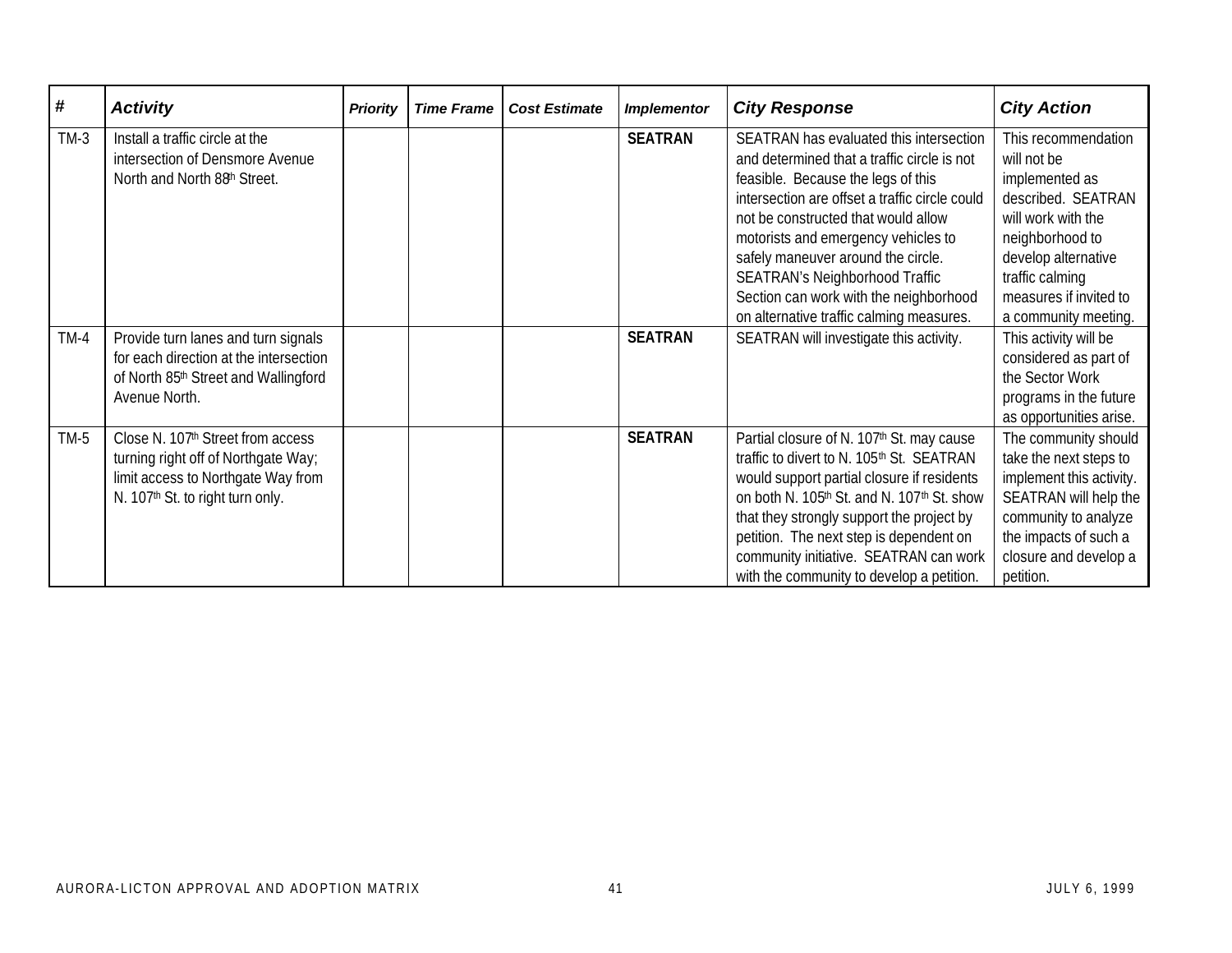| #      | <b>Activity</b>                                                                                                                                                                                                                                                                                                                                                                                                                                                                                                                                                                                                   | <b>Priority</b> | <b>Time Frame</b> | <b>Cost Estimate</b> | <b>Implementor</b>                                                                                  | <b>City Response</b>                                                                                                                                                                                                                                                                                                                                                                                                                                                                                                                                                                                                                                                                                                                                         | <b>City Action</b>                                                                                                                                                                        |
|--------|-------------------------------------------------------------------------------------------------------------------------------------------------------------------------------------------------------------------------------------------------------------------------------------------------------------------------------------------------------------------------------------------------------------------------------------------------------------------------------------------------------------------------------------------------------------------------------------------------------------------|-----------------|-------------------|----------------------|-----------------------------------------------------------------------------------------------------|--------------------------------------------------------------------------------------------------------------------------------------------------------------------------------------------------------------------------------------------------------------------------------------------------------------------------------------------------------------------------------------------------------------------------------------------------------------------------------------------------------------------------------------------------------------------------------------------------------------------------------------------------------------------------------------------------------------------------------------------------------------|-------------------------------------------------------------------------------------------------------------------------------------------------------------------------------------------|
|        | <b>E. Sound Transit and Regional Transportation</b>                                                                                                                                                                                                                                                                                                                                                                                                                                                                                                                                                               |                 |                   |                      |                                                                                                     |                                                                                                                                                                                                                                                                                                                                                                                                                                                                                                                                                                                                                                                                                                                                                              |                                                                                                                                                                                           |
| $RT-1$ | Study the feasibility of providing a<br>pedestrian passageway(s) under I-5<br>to connect the Aurora-Licton<br>Residential Urban Village with the<br>Proposed Northgate Sound Transit<br>Station. This study should also<br>consider the feasibility of allowing<br>Thornton Creek to run adjacent to the<br>pedestrian way. A pedestrian-only<br>overpass across I-5 should be<br>considered as a secondary<br>alternative. Locate the passageways<br>in alignment with or between North<br>100th and 105th Streets. Every effort<br>should be made to ensure the<br>pedestrian way(s) is safe and<br>attractive. |                 |                   |                      | Sound Transit,<br>WSDOT,<br><b>SEATRAN</b>                                                          | This recommendation will be forwarded to<br>Sound Transit. Currently the Northgate<br>Plan proposes an overpass for this<br>connection. This will be a very high cost<br>project. Funding will need to be identified.                                                                                                                                                                                                                                                                                                                                                                                                                                                                                                                                        | This activity will be<br>considered as part of<br>the Sector Work<br>programs in the future<br>as opportunities will<br>arise.                                                            |
| $RT-2$ | Conduct an Aurora-Licton/North<br>Seattle traffic study to address<br>transportation problems that impact<br>Aurora-Licton but extend beyond the<br>urban village and involve several<br>North Seattle communities. Include<br>an analysis of impacts by regional<br>transportation systems - Highway 99,<br>I-5, Sound Transit - as well as east-<br>west traffic flow.                                                                                                                                                                                                                                          |                 |                   |                      | SEATRAN,<br>WSDOT, Metro,<br>Sound Transit,<br>LSCC, AAMA,<br>other North<br>Seattle<br>communities | SEATRAN does not have funding for this<br>type of study. The Neighborhood<br>Matching Fund would be a good funding<br>source for this type of activity. Match for a<br>traffic study, which would be considered<br>planning, needs only be 50%. Typically,<br>the match for this type of project, in<br>addition to any cash raised, would be<br>volunteers helping with data collection<br>(e.g., counting cars) and participating in<br>design alternative workshops.<br>The next step would be for the<br>neighborhood to identify the specific<br>objectives for the study. SEATRAN can<br>assist in the development of a scope of<br>work that would address those objectives<br>and assist the neighborhood in selecting<br>an appropriate consultant. | The community should<br>take the next steps to<br>implement this activity.<br>SEATRAN can help the<br>neighborhood develop<br>a scope of work and<br>select an appropriate<br>consultant. |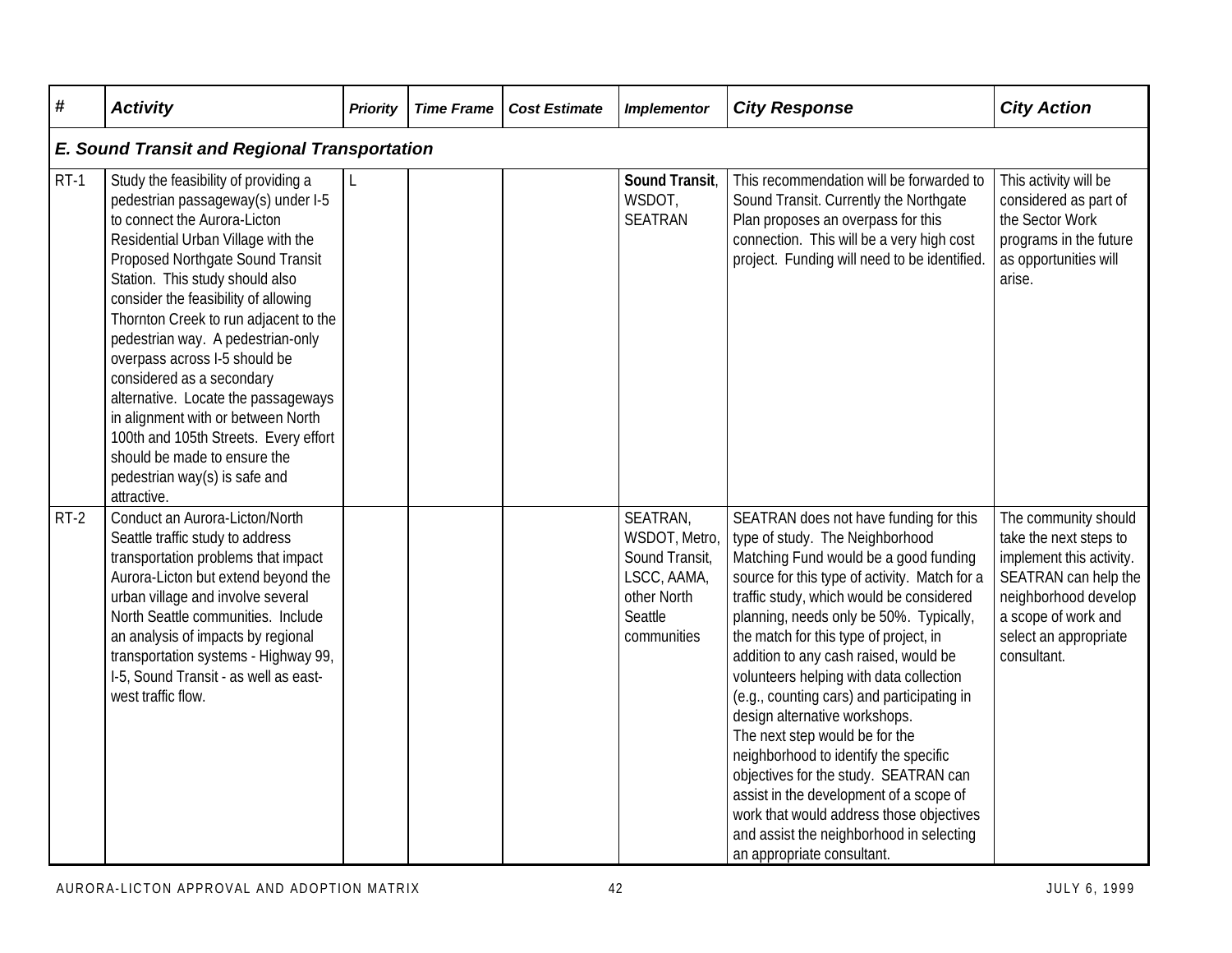| #                            | <b>Activity</b>                                                                                                                                                                                                                                                                                                                                       | <b>Priority</b> | <b>Time Frame</b> | <b>Cost Estimate</b> | <b>Implementor</b>                                                                         | <b>City Response</b>                                                                                                                                                                                                                                                                                                                                                                                                                                                                                      | <b>City Action</b>                                                                                                                                                                               |
|------------------------------|-------------------------------------------------------------------------------------------------------------------------------------------------------------------------------------------------------------------------------------------------------------------------------------------------------------------------------------------------------|-----------------|-------------------|----------------------|--------------------------------------------------------------------------------------------|-----------------------------------------------------------------------------------------------------------------------------------------------------------------------------------------------------------------------------------------------------------------------------------------------------------------------------------------------------------------------------------------------------------------------------------------------------------------------------------------------------------|--------------------------------------------------------------------------------------------------------------------------------------------------------------------------------------------------|
| $RT-3$                       | Study the existing freeway on/off<br>ramps. Study the feasibility of<br>adding/modifying on/off ramps to<br>better connect traffic flow with streets<br>that have capacity to handle that flow<br>and traffic generators; consider<br>providing more direct access from I-5<br>to North Seattle Community College<br>and the Maple Leaf neighborhood. |                 |                   |                      | WSDOT, Metro,<br>SEATRAN,<br>Sound Transit,<br>LSCC, Other<br>North Seattle<br>Communities | WSDOT would be the lead on this activity;<br>however, SEATRAN would work closely<br>with WSDOT on potential projects that<br>would impact traffic flow on City streets.<br>This recommendation will be forwarded to<br>WSDOT for consideration during their<br>planning processes.                                                                                                                                                                                                                        | The City will forward<br>this recommendation to<br>WSDOT.                                                                                                                                        |
| <b>E. Parking Management</b> |                                                                                                                                                                                                                                                                                                                                                       |                 |                   |                      |                                                                                            |                                                                                                                                                                                                                                                                                                                                                                                                                                                                                                           |                                                                                                                                                                                                  |
| <b>PM-1</b>                  | Work cooperatively with<br>representatives of the North Seattle<br>Community College, the North Police<br>Precinct, and the Seattle City Light<br>North Service Center to find parking<br>management solutions that minimize<br>the impact of employee and student<br>parking on residential streets.                                                 |                 |                   |                      | ESD, SPD,<br>NSCC, SCL                                                                     | Seattle City Light's North Service Center<br>will continue to work with the Aurora-Licton<br>community on strategies to address<br>employee parking in the neighborhood.<br>ESD and the SPD will work with the<br>community on parking strategies as the<br>North Police Precinct is redeveloped.<br>This recommendation will be forwarded to<br>North Seattle Community College.                                                                                                                         | SCL will continue to<br>work with the Aurora-<br>Licton community.<br>ESD and SPD will work<br>with the community on<br>parking strategies as<br>the North Police<br>Precinct is<br>redeveloped. |
| $PM-2$                       | Study the feasibility of implementing a<br>modified RPZ near North Seattle<br>Community College and the North<br>Police Precinct that would allow<br>greater parking flexibility for residents.                                                                                                                                                       |                 |                   |                      | LSCC,<br><b>SEATRAN</b>                                                                    | SEATRAN can evaluate this area to see if<br>it meets the requirements to establish an<br>RPZ. The next step would be for the<br>community to submit a petition to<br>SEATRAN that outlines the desired<br>boundaries for the RPZ and shows<br>community support. SEATRAN can<br>provide a sample petition and information<br>on the petition requirements. The<br>community should contact SEATRAN's<br>Parking Management staff for additional<br>information on the process for establishing<br>an RPZ. | SEATRAN will provide<br>the community with<br>petitions and an<br>information packet.                                                                                                            |